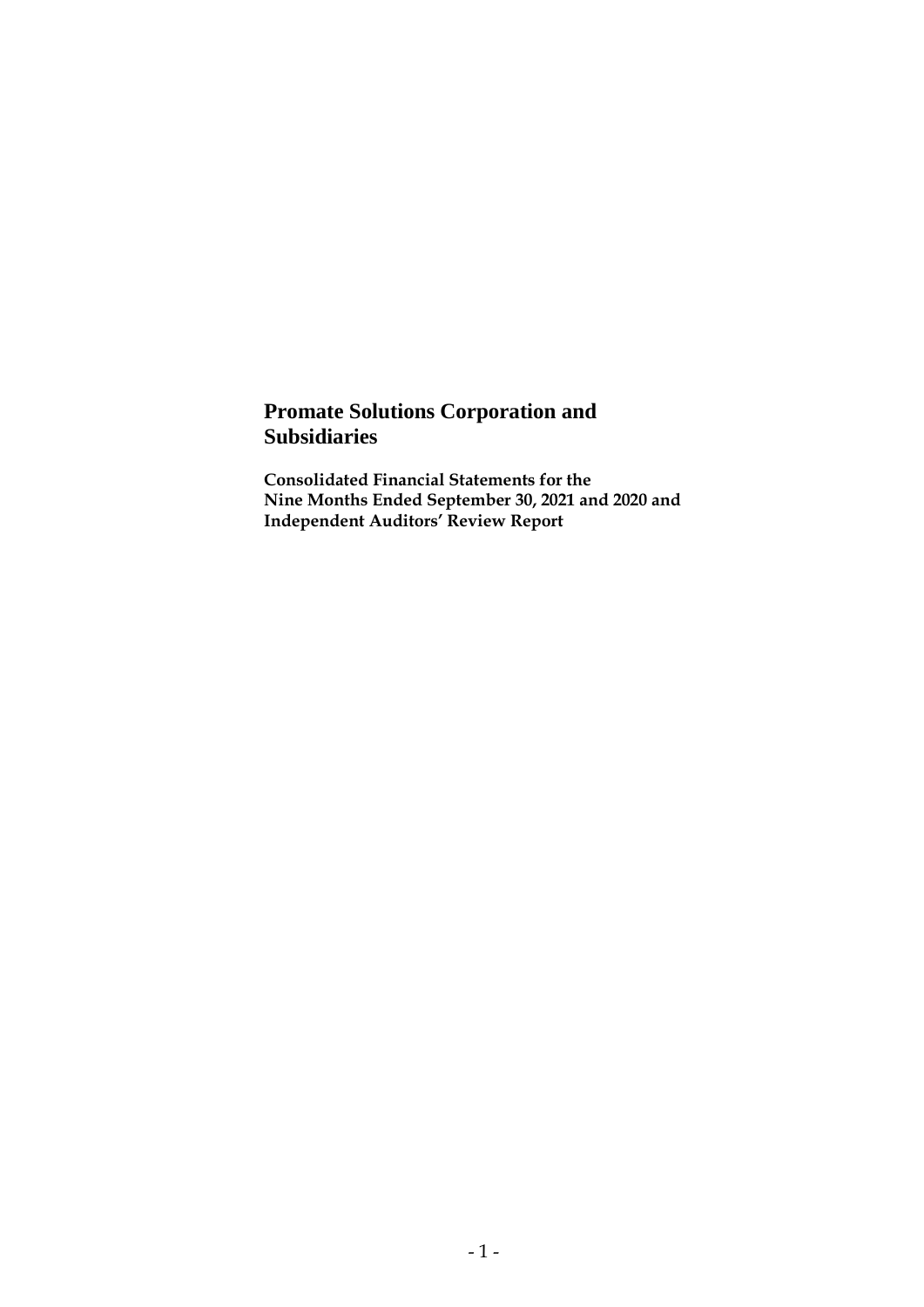# **TABLE OF CONTENTS**

|                                                                              |                          | <b>FINANCIAL</b>   |
|------------------------------------------------------------------------------|--------------------------|--------------------|
|                                                                              |                          | <b>REPORT NOTE</b> |
| <b>ITEMS</b>                                                                 | PAGE                     | NO.                |
| 1.Cover                                                                      | $\mathbf{1}$             |                    |
| 2. Table of Contents                                                         | $\overline{2}$           |                    |
| 3. Independent Auditor's Review Report                                       | $3 \sim 4$               |                    |
| 4. Consolidated Balance Sheet                                                | 5                        |                    |
| 5. Consolidated Statement of Comprehensive<br>Income                         | 6                        |                    |
| 6. Consolidated Statement of Changes in Equity                               | 7                        |                    |
| 7. Consolidated Statement of Cash Flow                                       | $8\sim9$                 |                    |
| 8. Notes to Consolidated Financial Statements                                |                          |                    |
| a. General Information                                                       | 10                       |                    |
| <b>b.</b> Approval of Financial Statements                                   | 10                       |                    |
| c. Application of New, Amended, and                                          | $10 - 15$                | $\equiv$           |
| Revised Standards and Interpretation                                         |                          |                    |
| d. Summary of Significant Accounting<br>Policies                             | $15 - 17$                | 四                  |
| e. Critical Accounting Judgments and Key                                     | 17                       | 五                  |
| Sources of Estimation Uncertainty                                            |                          |                    |
| f. Descriptions of Significant Accountin<br>Items                            | $17 - 52$                | 六~二九               |
| g. Transaction with Related Parties                                          | $53 - 57$                | 三十                 |
| h. Significant Contingent Liabilities and<br><b>Unrecognized Commitments</b> | 57                       | $\leq -$           |
| i. Significant Assets and Liabilities<br>Denominated in Foreign Currencies   | $58 - 59$                | 三二                 |
| j.Others                                                                     | 59                       | 三三                 |
| k. Supplementary Disclosures                                                 | $59 \sim 60, 62 \sim 66$ | 三四                 |
| i. Information Related to Material<br><b>Transactions</b>                    |                          |                    |
| ii. Intercompany Relationships and<br><b>Significant Transactions</b>        |                          |                    |
| iii. Investments in Mainland China                                           |                          |                    |
| iv. Information of Major Shareholders                                        |                          |                    |
| 1.egment Information                                                         | $60 - 61$                | 三五                 |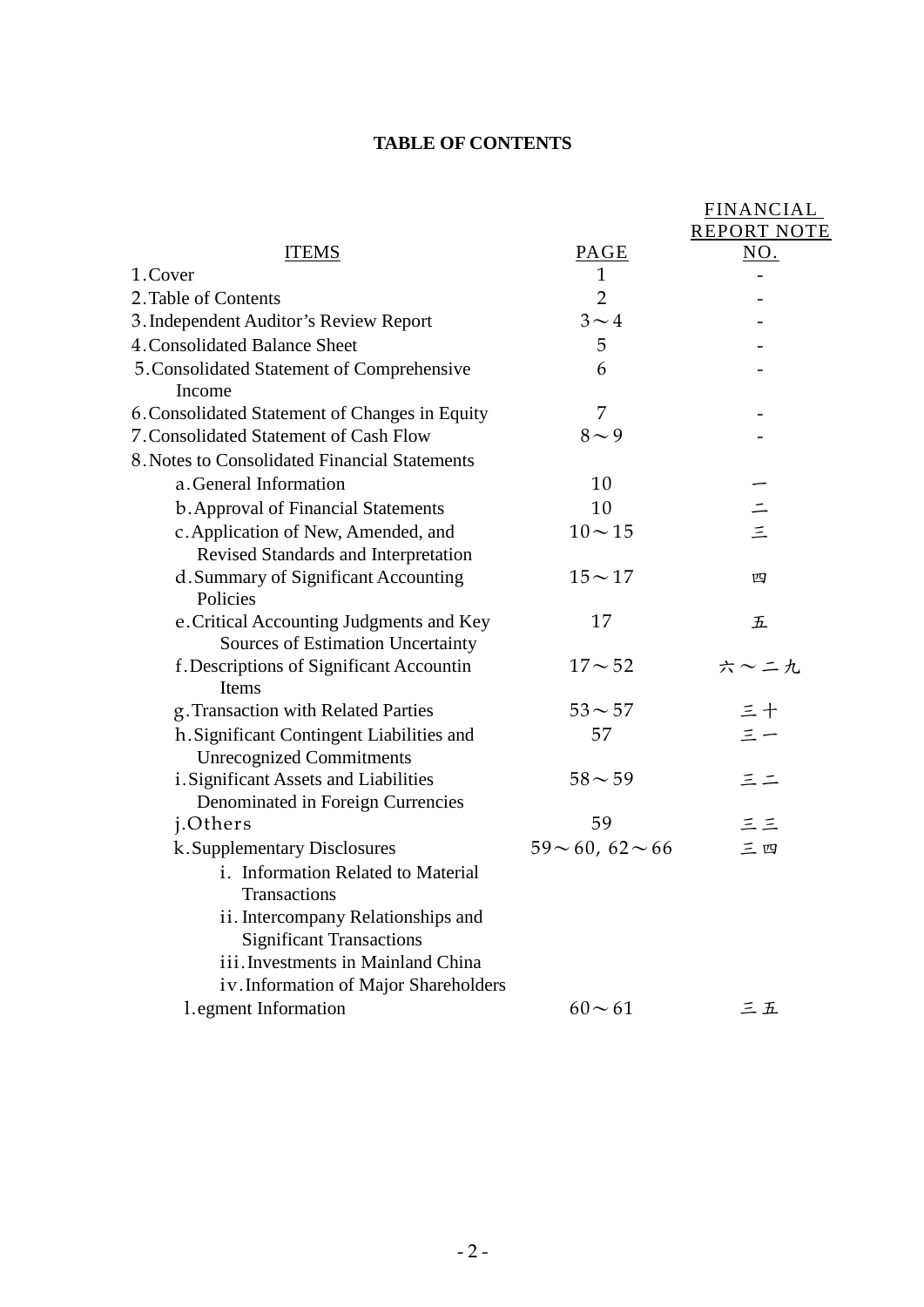#### **INDEPENDENT AUDITORS' REVIEW REPORT**

The Board of Directors and Shareholders Promate Solutions Corporation

#### **Introduction**

We have reviewed the accompanying consolidated balance sheets of Promate Solutions Corporation and its subsidiaries (collectively, the "Group") as of September 30, 2021 and 2020, the related consolidated statements of comprehensive income for the three months ended September 30, 2021 and 2020 and for the nine months ended September 30, 2021 and 2020, the consolidated statements of changes in equity and cash flows for the six months then ended, and the related notes to the consolidated financial statements, including a summary of significant accounting policies. Management is responsible for the preparation and fair presentation of the consolidated financial statements in accordance with the Regulations Governing the Preparation of Financial Reports by Securities Issuers and International Accounting Standard 34 "Interim Financial Reporting" endorsed and issued into effect by the Financial Supervisory Commission of the Republic of China. Our responsibility is to express a conclusion on the consolidated financial statements based on our reviews.

#### **Scope of review**

Except as explained in the following paragraph, we conducted our reviews in accordance with Statement of Auditing Standards No. 65 "Review of Financial Information Performed by the Independent Auditor of the Entity". A review of consolidated financial statements consists of making inquiries, primarily of persons responsible for financial and accounting matters, and applying analytical and other review procedures. A review is substantially less in scope than an audit and consequently does not enable us to obtain assurance that we would become aware of all significant matters that might be identified in an audit. Accordingly, we do not express an audit opinion.

#### **Basis for Qualified Conclusion**

As disclosed in Note 13 to the consolidated financial statements, the financial statements of some non-significant subsidiaries included in the consolidated financial statements referred to in the first paragraph were not reviewed. As of September 30, 2021 and 2020, the combined total assets of these non-significant subsidiaries were NT\$9,360 thousand and NT3,603 thousand, respectively, representing 0.62% and 0.24%, respectively, of the consolidated total assets, and the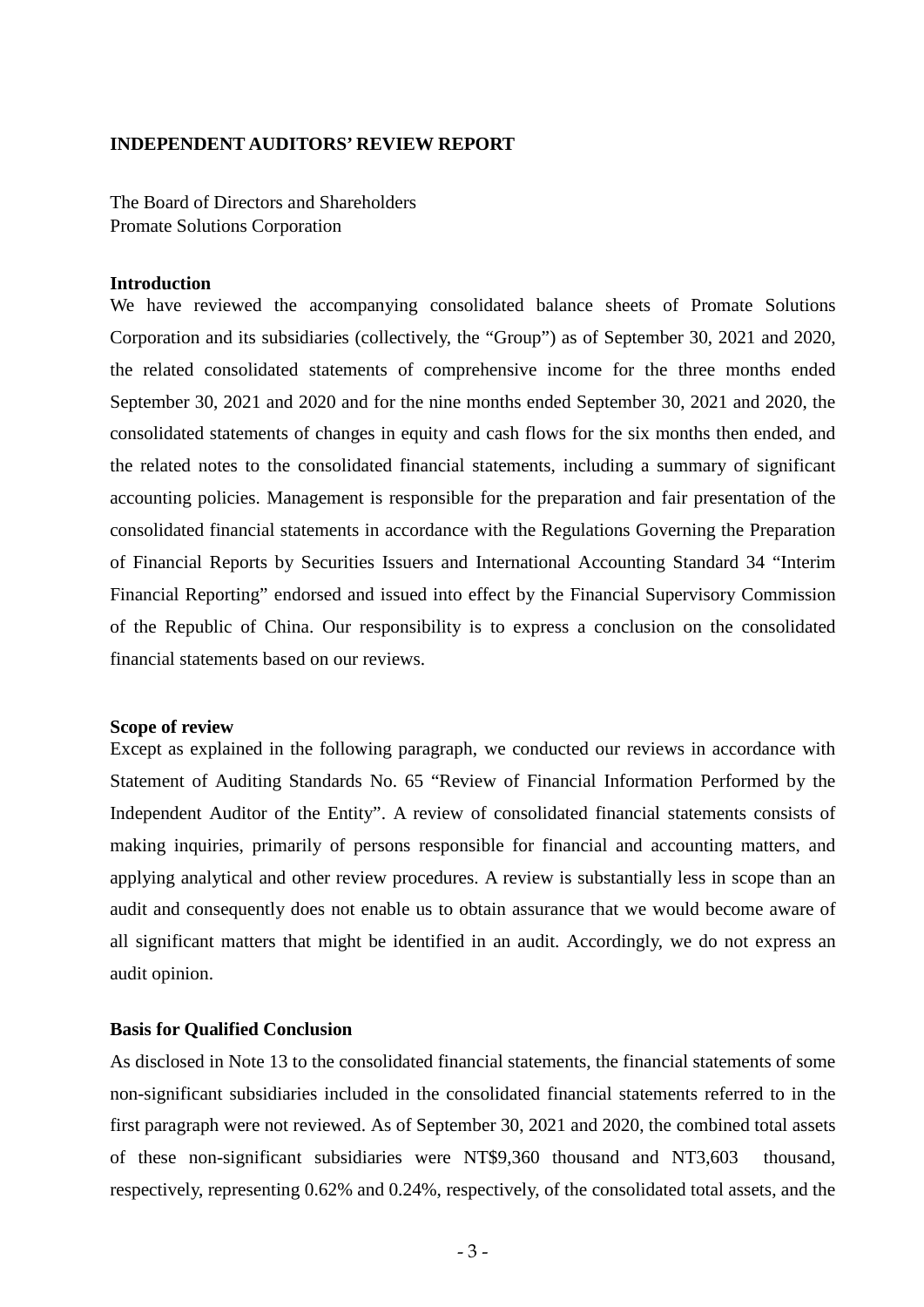combined total liabilities of these subsidiaries were NT\$1,505 thousand and NT\$1,648 thousand, respectively, representing 0.31% and 0.38%, respectively, of the consolidated total liabilities; for the three months ended September 30, 2021 and 2020 and for the nine months ended September 30, 2021 and 2020, the amounts of combined comprehensive income (loss) of these subsidiaries were NT\$3,747 thousand, NT\$(204) thousand, NT\$5,353 thousand, and NT\$(622) thousand, respectively, representing 9.22%, 0.32%, 4.72% and 0.33%, respectively, of the consolidated total comprehensive income.

#### **Qualified Conclusion**

Based on our reviews, except for the adjustments, if any, as might have been determined to be necessary had the financial statements of the non-significant subsidiaries as described in the preceding paragraph been reviewed, nothing has come to our attention that caused us to believe that the accompanying consolidated financial statements do not give a true and fair view of the consolidated financial position of the Group as of September 30, 2021 and 2020, and its consolidated financial performance and its consolidated cash flows for the three-months and nine-months then ended September 30, 2021 and 2020 in accordance with the Regulations Governing the Preparation of Financial Reports by Securities Issuers and International Accounting Standard 34 "Interim Financial Reporting" endorsed and issued into effect by the Financial Supervisory Commission of the Republic of China

The engagement partners on the reviews resulting in this independent auditors' review report are Po Jen Weng .\*and Huei Ming Chen

Deloitte & Touche Taipei, Taiwan Republic of China

November 9, 2021

#### *Notice to Readers*

*The accompanying consolidated financial statements are intended only to present the consolidated financial position, financial performance and cash flows in accordance with accounting principles and practices generally accepted in the Republic of China and not those of any other jurisdictions. The standards, procedures and practices to audit such consolidated financial statements are those generally applied in the Republic of China.* 

*For the convenience of readers, the independent auditors' report and the accompanying consolidated financial statements have been translated into English from the original Chinese version prepared and used in the Republic of China. If there is any conflict between the English version and the original Chinese version or any difference in the interpretation of the two versions, the Chinese-language independent auditors' report and consolidated financial statements shall prevail.*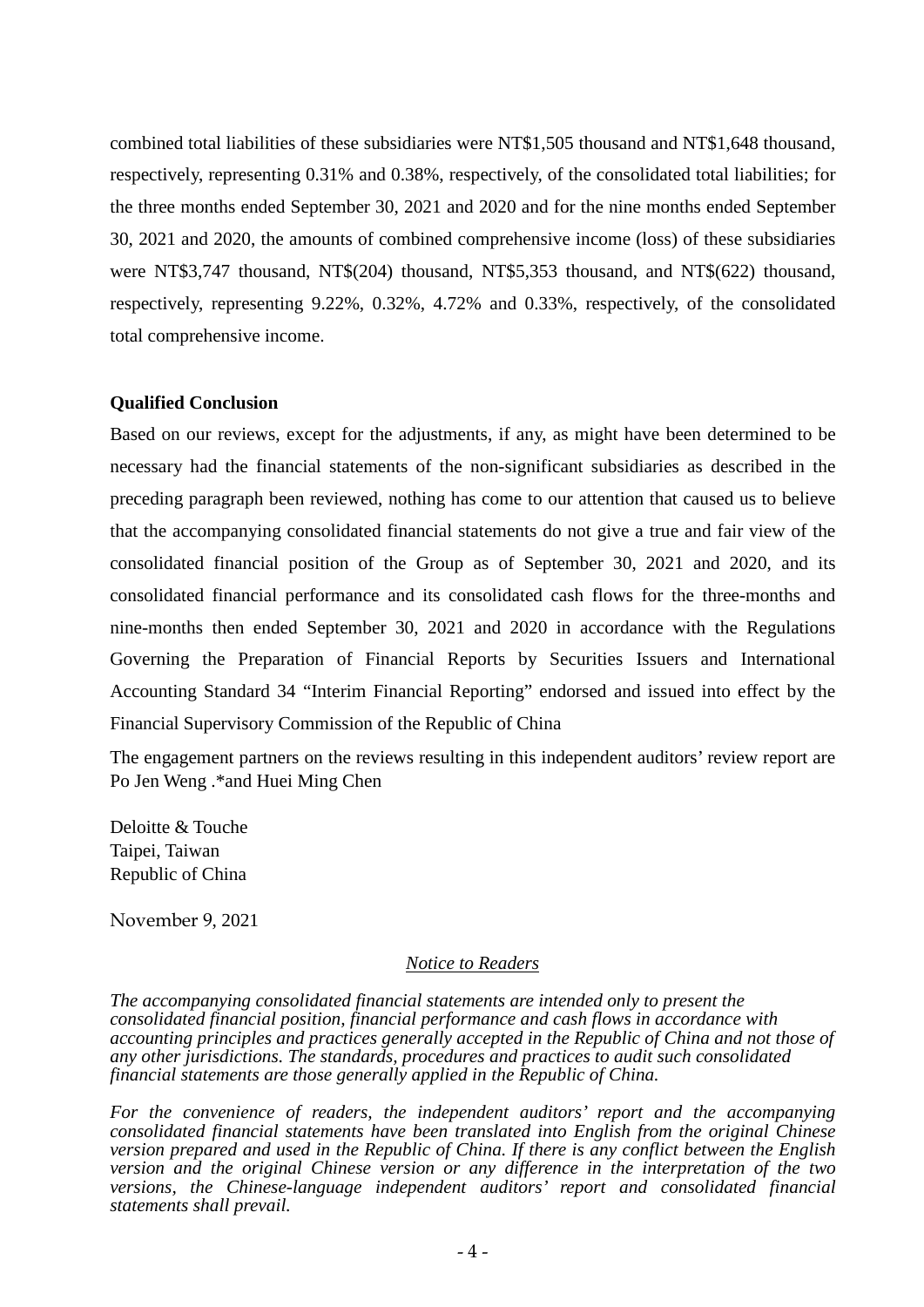# **PROMATE SOLUTIONS CORPORATION AND SUBSIDIARIES**

# **CONSOLIDATED BALANCE SHEETS**

**(In Thousands of New Taiwan Dollars)**

|                                                                                                                                   | September 30, 2021 |                                | December 31, 2020 |                               | September 30, 2020 |                               |  |
|-----------------------------------------------------------------------------------------------------------------------------------|--------------------|--------------------------------|-------------------|-------------------------------|--------------------|-------------------------------|--|
|                                                                                                                                   | (Reviewed)         |                                | (Audited)         |                               | (Reviewed))        |                               |  |
| <b>ASSETS</b>                                                                                                                     | Amount             | $\%$                           | Amount            | $\%$                          | Amount             | %                             |  |
| <b>CURRENT ASSETS</b><br>Cash and cash equivalents (Notes 4, 6 and 29)<br>Financial assets at fair value through profit or loss - | \$<br>658,483      | 44                             | \$<br>637,464     | 42                            | \$<br>405,568      | $27\,$                        |  |
| current (Notes 4, 7 and 29)<br>Financial assets at amortized cost - current (Notes 4, 9,                                          | 9,266              | $\mathbf{1}$                   | 12,354            | $\mathbf 1$                   | 7,221              |                               |  |
| 10 and 29)                                                                                                                        | 27,873             | $\overline{2}$                 | 85,797            | 6                             | 224,746            | 15                            |  |
| Accounts receivable (Notes 4, 11,23 and 29)<br>Accounts receivable from related parties (Notes 4, 11,                             | 262,013            | $17\,$                         | 270,397           | 18                            | 279,351            | 19                            |  |
| 23, 29 and 30)                                                                                                                    | 11,553             | $\mathbf{1}$                   | 5,167             |                               | 1,718              |                               |  |
| Other receivables (Notes 4, 11 and 29)                                                                                            | 28,054             | $\overline{2}$                 | 8,590             |                               | 27,307             | $\overline{2}$                |  |
| Current tax assets                                                                                                                | 1,229              |                                |                   |                               | 53                 |                               |  |
| Inventories (Note 4 and 12)<br>Prepayments (Notes 17)                                                                             | 331,697            | 22                             | 298,287           | 20                            | 353,964            | 24                            |  |
| Other current assets (Note 17)                                                                                                    | 6,255<br>30        |                                | 2,508<br>30       |                               | 2,621<br>30        |                               |  |
| Total current assets                                                                                                              | 1,336,453          | 89                             | 1,320,594         | 88                            | 1,302,579          | 87                            |  |
| NON-CURRENT ASSETS<br>Financial assets at fair value through other<br>comprehensive income - noncurrent (Notes 4, 8 and<br>29)    | 42,839             | 3                              | 43,607            | 3                             | 54,273             | $\overline{\mathbf{4}}$       |  |
| Property, plant and equipment (Notes 4 and 14)                                                                                    | 44,134             | 3                              | 48,946            | 3                             | 49,415             | $\ensuremath{\mathbf{3}}$     |  |
| Right-of-use assets (Notes 4, 15 and 30)                                                                                          | 47,878             | 3                              | 65,120            | 5                             | 68,923             | $\mathbf 5$                   |  |
| Other intangible assets (Note 4 and 16)                                                                                           | 6,141              | 1                              | 4,027             |                               | 4,733              |                               |  |
| Deferred tax assets (Note 25)                                                                                                     | 10,145             | $\mathbf{1}$                   | 13,893            | $\mathbf{1}$                  | 12,144             | 1                             |  |
| Prepayments for business facilities (Note 17)                                                                                     | 5,244              |                                | 3,888             |                               | 2,261              |                               |  |
| Guarantee deposits paid (Notes 17 and 29)                                                                                         | 659                |                                | 636               |                               | 136                |                               |  |
| Total non-current assets                                                                                                          | 157,040            | 11                             | 180,117           | 12                            | 191,885            | 13                            |  |
| <b>TOTAL</b>                                                                                                                      | \$1,493,493        | 100                            | \$1,500,711       | 100                           | \$1,494,464        | $\underline{\hspace{1cm}}100$ |  |
| <b>LIABILITIES AND EQUITY</b>                                                                                                     |                    |                                |                   |                               |                    |                               |  |
| <b>CURRENT LIABILITIES</b>                                                                                                        |                    |                                |                   |                               |                    |                               |  |
| Contract liabilities - current (Notes 4, 19 and 23)                                                                               | 53,207<br>\$       | 4                              | \$<br>30,466      | 2                             | 37,537<br>\$       | 3                             |  |
| Notes payable (Notes 18 and 29)<br>Accounts payable (Notes 18 and 29)                                                             | 42<br>170,767      | $\overline{\phantom{a}}$<br>12 | 123,026           | 8                             | 11<br>148,466      | 10                            |  |
| Accounts payable to related parties (Notes 18, 29 and<br>30)                                                                      | 110,736            | 7                              | 43,392            | 3                             | 49,494             | 3                             |  |
| Other payables (Notes 19 and 29)                                                                                                  | 71,254             | 5                              | 94,222            | 6                             | 92,785             | 6                             |  |
| Other payables - related parties (Notes 19, 29 and 30)                                                                            | 1,006              | 8                              | 955               |                               | 991                |                               |  |
| Current tax liabilities (Note 25)                                                                                                 | 67                 |                                | 22,078            | $\overline{2}$                | 11,771             | 1                             |  |
| Provisions - current (Note 20)                                                                                                    | 3,216              |                                | 3,285             |                               | 3,560              |                               |  |
| Lease liabilities - current (Notes 4, 15, 29 and 30)                                                                              | 20,494             | $\mathbf{1}$                   | 21,665            | $\overline{2}$                | 20,864             | $\overline{2}$                |  |
| Other current liabilities (Note 19)                                                                                               | 2,426              |                                | 2,357             |                               | 2,099              |                               |  |
| Total current liabilities                                                                                                         | 433,215            | 29                             | 341,446           | $-23$                         | 367,578            | 25                            |  |
| NON-CURRENT LIABILITIES                                                                                                           |                    |                                |                   |                               |                    |                               |  |
| Provisions - noncurrent (Note 20)                                                                                                 | 1,408              |                                | 2,239             |                               | 2,164              |                               |  |
| Deferred tax liabilities (Note 25)                                                                                                | 135                |                                | 55                |                               |                    |                               |  |
| Lease liabilities - noncurrent (Notes 4, 15, 29 and 30)                                                                           | 23,219             | $\overline{2}$                 | 43,072            | 3                             | 43,626             | 3                             |  |
| Net defined benefit liabilities - noncurrent (Note 21)                                                                            | 14,635             | $\overline{1}$                 | 15,044            |                               | 14,842             |                               |  |
| Total non-current liabilities                                                                                                     | 39,397             | $\overline{3}$                 | 60,410            | $\overline{4}$                | 60,632             |                               |  |
| <b>Total liabilities</b>                                                                                                          | 472,612            | $-32$                          | 401,856           | 27                            | 428,210            | $-29$                         |  |
| EQUITY ATTRIBUTABLE TO OWNERS OF THE COMPANY (Notes 22)                                                                           |                    |                                |                   |                               |                    |                               |  |
| Share capital<br>Ordinary shares                                                                                                  | 382,549            |                                | 382,549           |                               | 382,549            |                               |  |
| Capital surplus                                                                                                                   | 386,829            | $\frac{26}{ }$<br>26           | 386,829           | $-25$<br>26                   | 386,829            | $\frac{25}{2}$<br>26          |  |
| Retained earnings                                                                                                                 |                    |                                |                   |                               |                    |                               |  |
| Legal reserve                                                                                                                     | 126,158            | $\,8\,$                        | 105,299           | $\boldsymbol{7}$              | 105,299            | $\overline{7}$                |  |
| Special reserve                                                                                                                   |                    |                                | 2,728             |                               | 2,728              |                               |  |
| Unappropriated earnings                                                                                                           | 117,377            | $\frac{8}{2}$                  | 210,207           | <u>14</u>                     | 171,814            | 12                            |  |
| Total retained earnings                                                                                                           | 243,535            | 16                             | 318,234           | 21                            | 279,841            | 19                            |  |
| Other equity                                                                                                                      |                    |                                |                   |                               |                    |                               |  |
| Exchange differences on translation of foreign                                                                                    |                    |                                |                   |                               |                    |                               |  |
| financial statements<br>Unrealized gains (losses) from financial assets                                                           | 298)               |                                | 49)               |                               | 50)                |                               |  |
| measured at fair value through other                                                                                              |                    |                                |                   |                               |                    |                               |  |
| comprehensive income                                                                                                              | 8,266              |                                | 11,292            |                               | 17,085             | $\mathbf{1}$                  |  |
| Total other equity interest                                                                                                       | 7,968              |                                | 11,243            | $\overline{\phantom{0}}$ 1    | 17,035             | $\overline{\phantom{0}}$ 1    |  |
| Total equity attributable to owners of the                                                                                        |                    |                                |                   |                               |                    |                               |  |
| Company                                                                                                                           | 1,020,881          | 68                             | 1,098,855         | $-73$                         | 1,066,254          | $-71$                         |  |
| Total equity                                                                                                                      | 1,020,881          | 68                             | 1,098,855         | $-73$                         | 1,066,254          | $-71$                         |  |
| <b>TOTAL</b>                                                                                                                      | \$1,493,493        | 100                            | \$1,500,711       | $\underline{\underline{100}}$ | \$1,494,464        | $-100$                        |  |

The accompanying notes are an integral part of the consolidated financial statements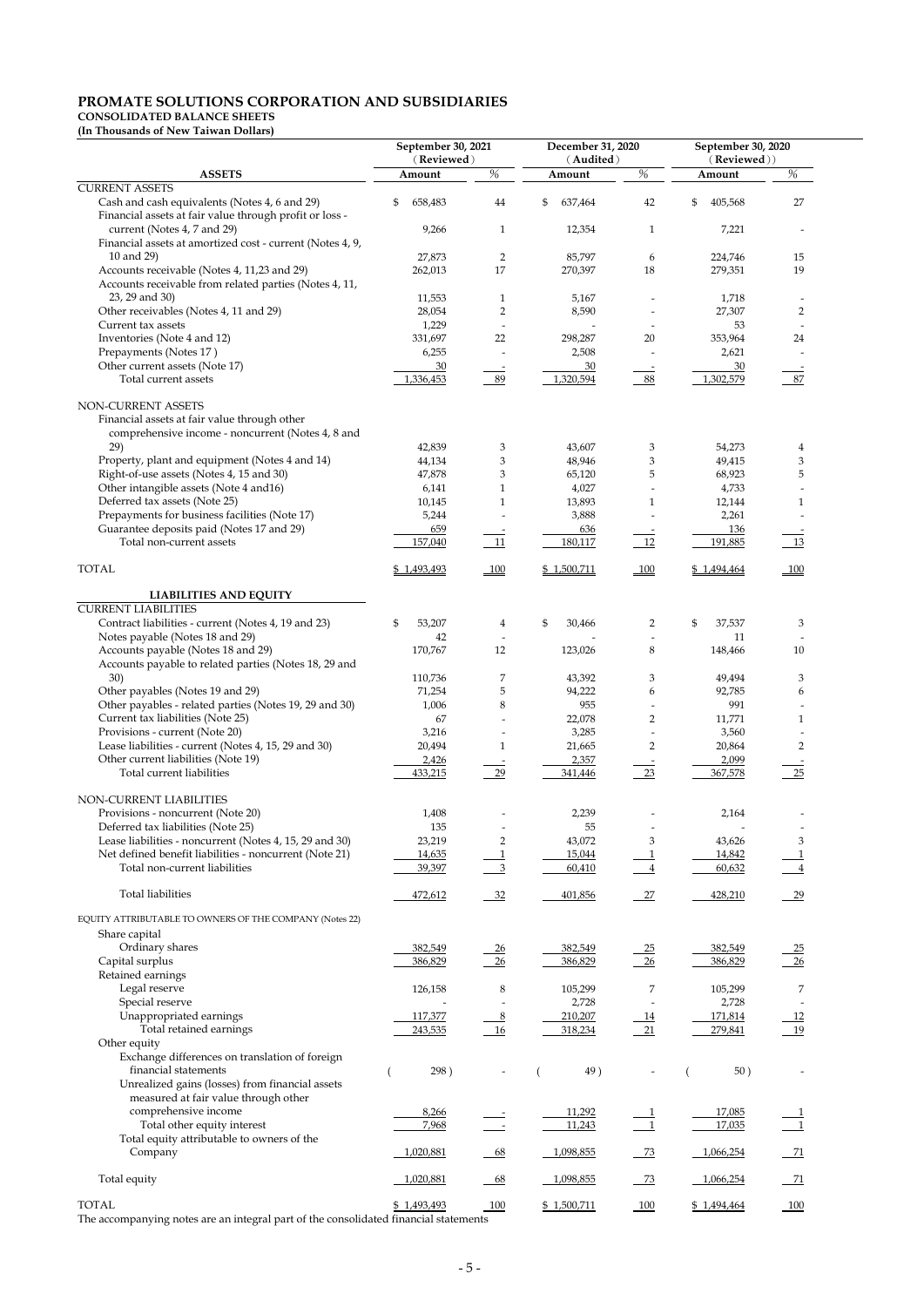# **PROMATE SOLUTIONS CORPORATION AND SUBSIDIARIES**

**CONSOLIDATED STATEMENTS OF COMPREHENSIVE INCOME**

**(In Thousands of New Taiwan Dollars, Except Earnings Per Share)**

# **(Reviewed, Not Audited)**

|                                                                                                                                                                        | For the Three Months Ended September 30 |          |                   |      | For the Nine Months Ended September 30 |                 |                          |                 |                 |                   |  |
|------------------------------------------------------------------------------------------------------------------------------------------------------------------------|-----------------------------------------|----------|-------------------|------|----------------------------------------|-----------------|--------------------------|-----------------|-----------------|-------------------|--|
|                                                                                                                                                                        |                                         | 2021     |                   | 2020 |                                        |                 | 2021                     |                 | 2020            |                   |  |
|                                                                                                                                                                        |                                         | Amount   | $\%$              |      | Amount                                 | %               | Amount                   | %               | Amount          | $\%$              |  |
| OPERATING REVENUE (Notes 4, 23 and 30)<br>Sales                                                                                                                        | \$                                      | 474,451  | 100               | \$   | 489,919                                | 100             | \$<br>1,114,336          | 100             | 1,370,739<br>\$ | 100               |  |
| OPERATING COSTS (Notes 4,12, 16, 21, 24<br>and $30$ )                                                                                                                  |                                         |          |                   |      |                                        |                 |                          |                 |                 |                   |  |
| Cost of sales                                                                                                                                                          |                                         | 360,449) | (76)              |      | 351,754)                               | 72)             | 805,301                  | 72)             | 972,362)        | <u>71</u> )       |  |
| <b>GROSS PROFIT</b>                                                                                                                                                    |                                         | 114,002  | 24                |      | 138,165                                | 28              | 309,035                  | 28              | 398,377         | $\overline{29}$   |  |
| OPERATING EXPENSES (Notes 11, 16, 21, 24<br>and $30$ )                                                                                                                 |                                         |          |                   |      |                                        |                 |                          |                 |                 |                   |  |
| Selling and marketing expenses                                                                                                                                         |                                         | 30,122)  | 6)                |      | 28,684)                                | 6)              | 83,318)                  | 8)              | 95,192)         | 7)                |  |
| General and administrative expenses                                                                                                                                    |                                         | 6,471)   | 1)                |      | 9,179)                                 | 2)              | 21,416)                  | 2)              | 24,805)         | 2)                |  |
| Research and development expenses                                                                                                                                      |                                         | 20,775)  | 5)                |      | 20,991)                                | 4)              | 62,347)                  | 6)              | 64,263)         | 5)                |  |
| Expected credit loss                                                                                                                                                   |                                         | 150)     |                   |      | 3,100)                                 | $\mathbf{1}$    | 6,350                    | 1               | 5,060)          |                   |  |
| Total operating expensess                                                                                                                                              |                                         | 57,518   | 12)               |      | 61,954)                                | 13)             | 160,731                  | 15)             | 189,320         | $\underline{14})$ |  |
| OPERATING PROFIT                                                                                                                                                       |                                         | 56,484   | 12                |      | 76,211                                 | 15              | 148,304                  | 13              | 209,057         | 15                |  |
| NON-OPERATING INCOME (Note 24 and<br>30)                                                                                                                               |                                         |          |                   |      |                                        |                 |                          |                 |                 |                   |  |
| Interest income                                                                                                                                                        |                                         | 421      |                   |      | 545                                    |                 | 1,298                    |                 | 3,245           |                   |  |
| Other income                                                                                                                                                           |                                         | 933      |                   |      | 2,070                                  | $\mathbf{1}$    | 1,174                    |                 | 2,089           |                   |  |
| Other gains and losses                                                                                                                                                 |                                         | 2,872)   | 1)                |      | 8,444)                                 | 2)              | 10,758)                  | 1)              | 8,435)          |                   |  |
| Finance costs                                                                                                                                                          |                                         | 345)     |                   |      | 488)                                   |                 | 1,207                    |                 | $1,599$ )       |                   |  |
| Total non-operating income and                                                                                                                                         |                                         |          |                   |      |                                        |                 |                          |                 |                 |                   |  |
| expenses                                                                                                                                                               |                                         | 1,863    | $\left  \right $  |      | 6,317                                  | 1)              | 9,493)                   | $1^{\circ}$     | 4,700)          |                   |  |
| PROFIT BEFORE INCOME TAX                                                                                                                                               |                                         | 54,621   | 11                |      | 69,894                                 | 14              | 138,811                  | 12              | 204,357         | 15                |  |
| INCOME TAX EXPENSE (Notes 4 and 25)                                                                                                                                    |                                         | 11,008)  | $\left( 2\right)$ |      | 13,347                                 | $\overline{2})$ | 22,402)                  | $\overline{2})$ | $37,977$ )      | $\overline{3})$   |  |
| NET PROFIT FOR THE PERIOD                                                                                                                                              |                                         | 43,613   | 9                 |      | 56,547                                 | 12              | 116,409                  | - 10            | 166,380         | - 12              |  |
| OTHER COMPREHENSIVE INCOME (LOSS)<br>(Notes 4,22and 25)<br>Unrealized gain (loss) on investments in<br>equity instruments at fair value<br>through other comprehensive |                                         |          |                   |      |                                        |                 |                          |                 |                 |                   |  |
| income                                                                                                                                                                 |                                         | 2,814)   |                   |      | 6,373                                  |                 | 2,860)                   |                 | 23,575          |                   |  |
|                                                                                                                                                                        |                                         | 2,814)   |                   |      | 6,373                                  |                 | 2,860)                   |                 | 23,575          |                   |  |
| Items that may be reclassified<br>subsequently to profit or loss<br>Exchange differences<br>on<br>translating the financial                                            |                                         |          |                   |      |                                        |                 |                          |                 |                 |                   |  |
| of<br>foreign<br>statements<br>operations<br>Income tax relating to items that may be                                                                                  |                                         | 41)      |                   |      | 6                                      |                 | 311)                     |                 |                 |                   |  |
| reclassified subsequently to profit or<br>loss                                                                                                                         |                                         | 8        |                   |      |                                        |                 | 62                       |                 |                 |                   |  |
|                                                                                                                                                                        |                                         | 33)      |                   |      | 5                                      |                 | 249)                     |                 |                 |                   |  |
| Other comprehensive loss for the                                                                                                                                       |                                         |          |                   |      |                                        |                 |                          |                 |                 |                   |  |
| year, net of income tax                                                                                                                                                |                                         | 2,847    |                   |      | 6,378                                  | $\overline{4}$  | $3,109$ )                |                 | 23,575          |                   |  |
| <b>TOTAL</b><br><b>COMPREHENSIVE</b><br>INCOME FOR THE PERIOD                                                                                                          |                                         | 40,766   | 9                 |      | 62,925                                 | <u>13</u>       | 113,300<br>$\frac{6}{2}$ | <u>10</u>       | 189,955         | <u> 14</u>        |  |

#### EARNINGS PER SHARE (NEW TAIWAN DOLLARS; Note 26) From continuing operations

| $\blacksquare$<br>Basiq<br>. |  |                | ∸∙ |
|------------------------------|--|----------------|----|
| .                            |  | $\sim$<br>, oz |    |

The accompanying notes are an integral part of the consolidated financial statements.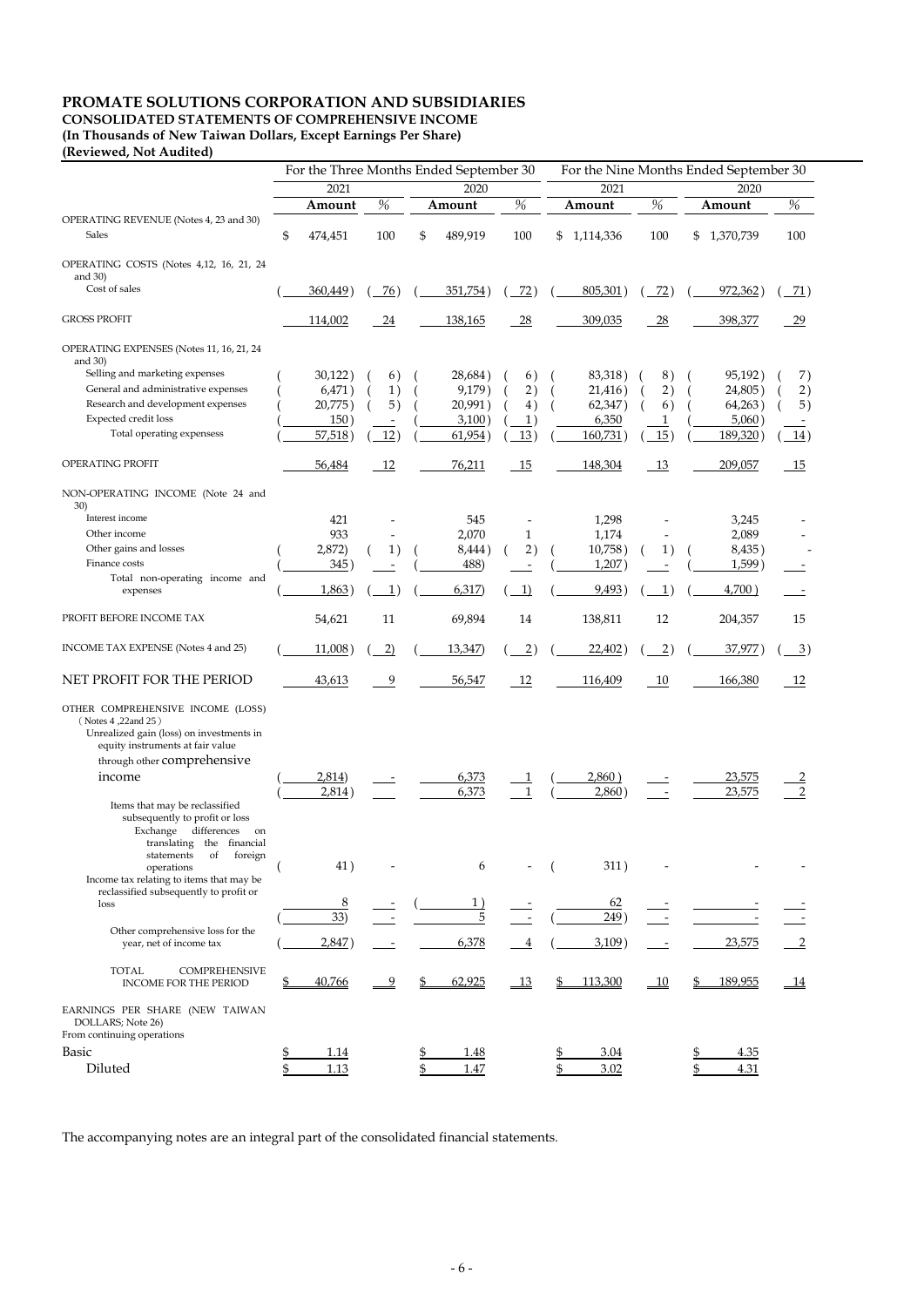# **PROMATE SOLUTIONS CORPORATION AND SUBSIDIARIES CONSOLIDATED STATEMENTS OF CHANGES IN EQUITY FOR THE NINE MONTHS ENDED SEPTEMBER 30, 2021 AND 2020 (In Thousands of New Taiwan Dollars, Except Earnings Per Share) (Reviewed, Not Audited)**

|                                                                                                |                             |                |                      |                |                          |                | <b>Equity Attributable to Owners of the Company</b> |                                                                                                                   |                |                                                                                                            |                     |      |        |        |              |                           |
|------------------------------------------------------------------------------------------------|-----------------------------|----------------|----------------------|----------------|--------------------------|----------------|-----------------------------------------------------|-------------------------------------------------------------------------------------------------------------------|----------------|------------------------------------------------------------------------------------------------------------|---------------------|------|--------|--------|--------------|---------------------------|
|                                                                                                |                             |                |                      |                |                          |                |                                                     |                                                                                                                   |                |                                                                                                            | <b>Other Equity</b> |      |        |        |              |                           |
|                                                                                                | <b>Issued Capital</b>       |                |                      |                | <b>Retained Earnings</b> |                |                                                     | Exchange<br>Differences on<br><b>Translating the</b><br>Financial<br><b>Statements of</b><br>Foreign<br>Operation |                | Unrealized gain on<br><b>Financial Assets at</b><br>Fair Value Through<br>Other<br>Comprehensive<br>Income |                     |      |        |        |              |                           |
|                                                                                                | <b>Shares</b><br>Thousands) |                | <b>Share Capital</b> |                | Capital<br>Surplus       |                | <b>Legal Reserve</b>                                | <b>Special</b><br><b>Reserve</b>                                                                                  |                | Unappropriated<br>Earnings                                                                                 |                     |      |        |        |              | <b>Total Equity</b>       |
| <b>BALANCE AT JANUARY 1, 2020</b>                                                              | 38,255                      | $\mathfrak{S}$ | 382,549              | $\mathfrak{L}$ | 396,393                  | $\mathfrak{S}$ | 84,663                                              | 26                                                                                                                | $\mathfrak{S}$ | 206,670                                                                                                    | $($ \$              | 50)  | $($ \$ | 2,678) | $\mathbb{S}$ | 1,067,573                 |
| Appropriation of 2019 earnings                                                                 |                             |                |                      |                |                          |                |                                                     |                                                                                                                   |                |                                                                                                            |                     |      |        |        |              |                           |
| Legal reserve                                                                                  |                             |                |                      |                |                          |                | 20,636                                              |                                                                                                                   |                | 20,636)                                                                                                    |                     |      |        |        |              |                           |
| Special reserve                                                                                |                             |                |                      |                |                          |                |                                                     | 2,702                                                                                                             |                | 2,702)                                                                                                     |                     |      |        |        |              |                           |
| Cash dividends distributed by the                                                              |                             |                |                      |                |                          |                |                                                     |                                                                                                                   |                |                                                                                                            |                     |      |        |        |              |                           |
| Company                                                                                        |                             |                |                      |                |                          |                |                                                     |                                                                                                                   |                | 181,710)                                                                                                   |                     |      |        |        |              | 181,710)                  |
| Changes other Capital Surplus                                                                  |                             |                |                      |                |                          |                |                                                     |                                                                                                                   |                |                                                                                                            |                     |      |        |        |              |                           |
| Capital Surplus issue Cash dividends                                                           |                             |                |                      |                | 9,564)                   |                |                                                     |                                                                                                                   |                |                                                                                                            |                     |      |        |        |              | 9,564)                    |
| Net profit for the six months June 30, 2020                                                    |                             |                |                      |                |                          |                |                                                     |                                                                                                                   |                | 166,380                                                                                                    |                     |      |        |        |              | 166,380                   |
| Other comprehensive income (loss) for the                                                      |                             |                |                      |                |                          |                |                                                     |                                                                                                                   |                |                                                                                                            |                     |      |        |        |              |                           |
| nune months Sep 30, 2020, net of income tax                                                    |                             |                |                      |                |                          |                |                                                     |                                                                                                                   |                |                                                                                                            |                     |      |        | 23,575 |              | 23,575                    |
| Total comprehensive income for the nine<br>months Sep 30, 2020                                 |                             |                |                      |                |                          |                |                                                     |                                                                                                                   |                | 166,380                                                                                                    |                     |      |        | 23,575 |              | 189,955                   |
| Proceeds from disposal of financial assets at fair<br>value through other comprehensive income |                             |                |                      |                |                          |                |                                                     |                                                                                                                   |                | 3,812                                                                                                      |                     |      |        | 3,812) |              |                           |
| BALANCE AT SEPTEMBER 30, 2020                                                                  | 38,255                      |                | 382,549              |                | 386,829                  |                | 105,299                                             | 2,728                                                                                                             |                | 171,814                                                                                                    |                     | 50)  |        | 17,085 |              | 1,066,254                 |
| <b>BALANCE AT JANUARY 1, 2021</b>                                                              | 38,255                      | $\mathfrak{L}$ | 382,549              | -\$            | 386,829                  | \$             | 105,299                                             | 2,728                                                                                                             |                | 210,207                                                                                                    | $($ \$              | 49)  | -\$    | 11,292 | \$           | 1,098,855                 |
| Appropriation of 2018 earnings                                                                 |                             |                |                      |                |                          |                |                                                     |                                                                                                                   |                |                                                                                                            |                     |      |        |        |              |                           |
| Legal reserve                                                                                  |                             |                |                      |                |                          |                | 20,859                                              |                                                                                                                   |                | 20,859)                                                                                                    |                     |      |        |        |              |                           |
| Special surplus reserve                                                                        |                             |                |                      |                |                          |                |                                                     | 2,728)                                                                                                            |                | 2,728                                                                                                      |                     |      |        |        |              |                           |
| Cash dividends distributed by the Company                                                      |                             |                |                      |                |                          |                |                                                     |                                                                                                                   |                | 191,274)                                                                                                   |                     |      |        |        |              | 191,274)                  |
| Net profit for the six months June 30, 2021                                                    |                             |                |                      |                |                          |                |                                                     |                                                                                                                   |                | 116,409                                                                                                    |                     |      |        |        |              | 116,409                   |
| Other comprehensive income (loss) for the six                                                  |                             |                |                      |                |                          |                |                                                     |                                                                                                                   |                |                                                                                                            |                     |      |        |        |              |                           |
| months June 30, 2021, net of income tax                                                        |                             |                |                      |                |                          |                |                                                     |                                                                                                                   |                |                                                                                                            |                     | 249) |        | 2,860) |              | $3,109$ )                 |
| Total comprehensive income for the six months                                                  |                             |                |                      |                |                          |                |                                                     |                                                                                                                   |                |                                                                                                            |                     |      |        |        |              |                           |
| June 30, 2021                                                                                  |                             |                |                      |                |                          |                |                                                     |                                                                                                                   |                | 116,409                                                                                                    |                     | 249) |        | 2,860) |              | 113,300                   |
| Proceeds from disposal of financial assets at fair                                             |                             |                |                      |                |                          |                |                                                     |                                                                                                                   |                |                                                                                                            |                     |      |        |        |              |                           |
| value through other comprehensive income                                                       |                             |                |                      |                |                          |                |                                                     |                                                                                                                   |                | <u>166</u>                                                                                                 |                     |      |        | 166)   |              |                           |
| BALANCE AT JUNE 30, 2021                                                                       | 38,255                      |                | 382,549              |                | 386,829                  |                | $\frac{$}{2}$ 126,158                               |                                                                                                                   |                | 117,377                                                                                                    |                     | 298) |        | 8,266  |              | $\underline{\$$ 1,020,881 |

The accompanying notes are an integral part of the consolidated financial statement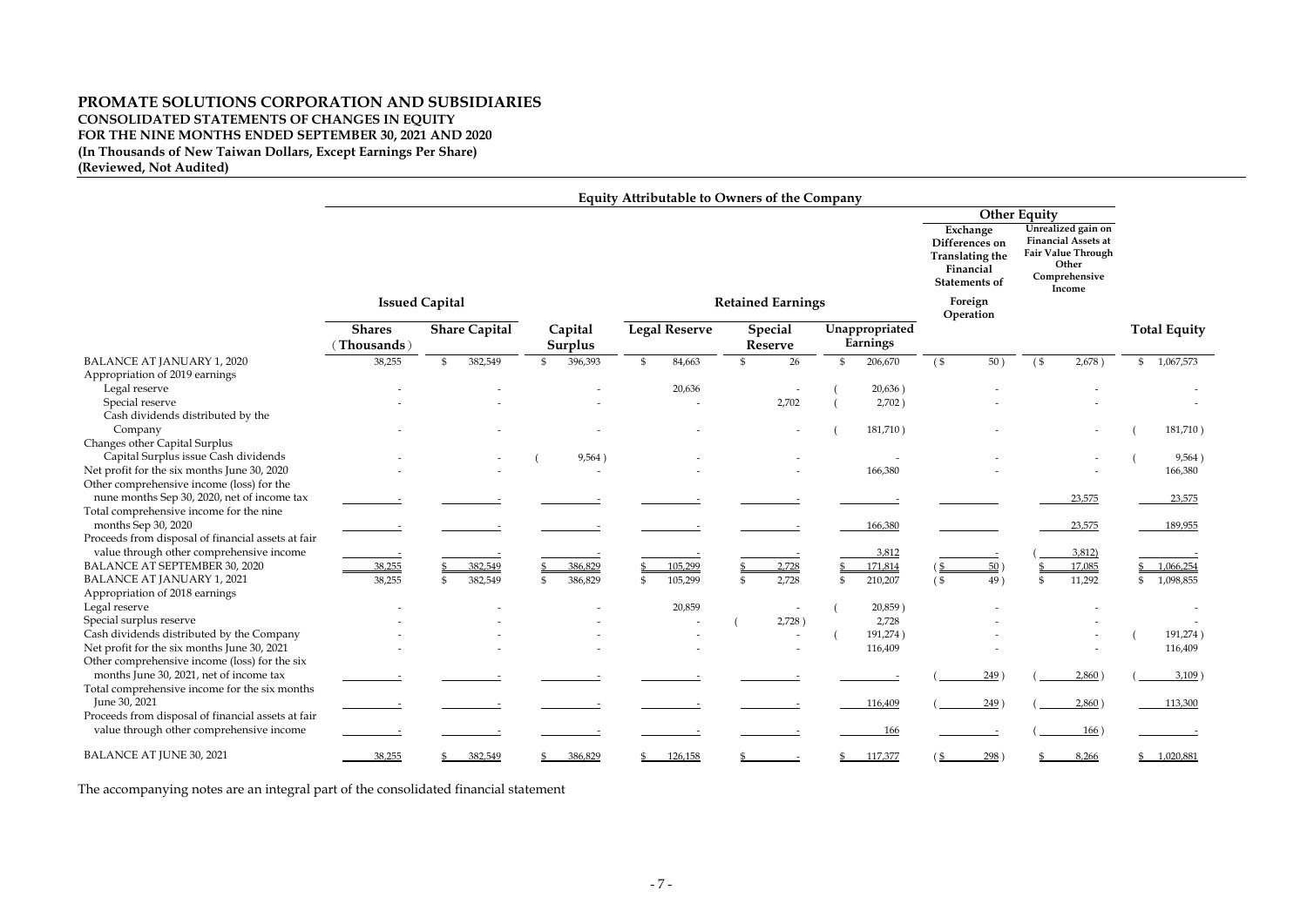# **PROMATE SOLUTIONS CORPORATION AND SUBSIDIARIES**

# **CONSOLIDATED STATEMENTS OF CASH FLOWS (In Thousands of New Taiwan Dollars) (Reviewed, Not Audited)**

|                                                                                                                                                                                | For the Nine Months Ended September 30 |                   |    |                  |  |
|--------------------------------------------------------------------------------------------------------------------------------------------------------------------------------|----------------------------------------|-------------------|----|------------------|--|
|                                                                                                                                                                                |                                        | 2021              |    | 2020             |  |
| CASH FLOWS FROM OPERATING ACTIVITIES                                                                                                                                           |                                        |                   |    |                  |  |
| Income before income tax                                                                                                                                                       | $\mathfrak{S}$                         | 138,811           | \$ | 204,357          |  |
| Adjustments for:                                                                                                                                                               |                                        |                   |    |                  |  |
| Depreciation expenses                                                                                                                                                          |                                        | 27,189            |    | 27,156           |  |
| Amortization expenses                                                                                                                                                          |                                        | 1,228             |    | 2,486            |  |
| Expected credit loss (gain)/provision<br>(reversal of provision) for bad debt<br>expense<br>Net loss (gain) on financial assets or<br>liabilities at fair value through profit |                                        | 6,350)            |    | 5,060            |  |
| or loss                                                                                                                                                                        |                                        | 870               |    | 3,368)           |  |
| Finance costs                                                                                                                                                                  |                                        | 1,207             |    | 1,599            |  |
| Interest incomes                                                                                                                                                               |                                        | 1,298)            |    | 3,245)           |  |
| Dividend income                                                                                                                                                                |                                        | 885)              |    | 2,066)           |  |
| Gain on Lease Modification                                                                                                                                                     |                                        | 254)              |    |                  |  |
| Loss (gain) on inventory impairment                                                                                                                                            |                                        | 15,000)           |    | 7,000            |  |
| Net (gain) loss on foreign currency<br>exchange                                                                                                                                |                                        | 1,035)            |    | 2,447            |  |
| Other adjustments to reconcile profit<br>$(\text{loss})$<br>Financial assets mandatorily                                                                                       |                                        | 2,427             |    | 6,688)           |  |
| classified as at fair value<br>through profit or loss                                                                                                                          |                                        | 2,218             |    | 817)             |  |
| Decrease (increase) in accounts receivable                                                                                                                                     |                                        | 14,734            |    | 5,940)           |  |
| Decrease (increase) in accounts<br>receivable due from related parties<br>Decrease (increase) in other receivable                                                              |                                        | 6,386)<br>19,464) |    | 3,246<br>16,184) |  |
| Decrease (increase) in inventories)                                                                                                                                            |                                        | 18,410)           |    | 78,480)          |  |
| Decrease (increase) in prepayments                                                                                                                                             |                                        | 3,747)            |    | 2,999            |  |
| Decrease (increase) in other current<br>assets                                                                                                                                 |                                        |                   |    | 23               |  |
| Increase (decrease) in contract liabilities                                                                                                                                    |                                        | 22,741            |    | 2,230)           |  |
| Increase (decrease) in note payable                                                                                                                                            |                                        | 42                |    |                  |  |
| Increase (decrease) in accounts payable                                                                                                                                        |                                        | 47,741            |    | 17,335)          |  |
| Increase (decrease) in accounts payable<br>to related parties                                                                                                                  |                                        | 67,344            |    | 16,971)          |  |
| Increase (decrease) in other payable                                                                                                                                           |                                        | 22,968)           |    | 9,620            |  |
| Increase (decrease) in other payable to<br>related parties                                                                                                                     |                                        | 51                |    | 1,334)           |  |
| Increase (decrease) in other current<br>liabilities                                                                                                                            |                                        | 3,327)            |    | 5,712)           |  |

(Continued)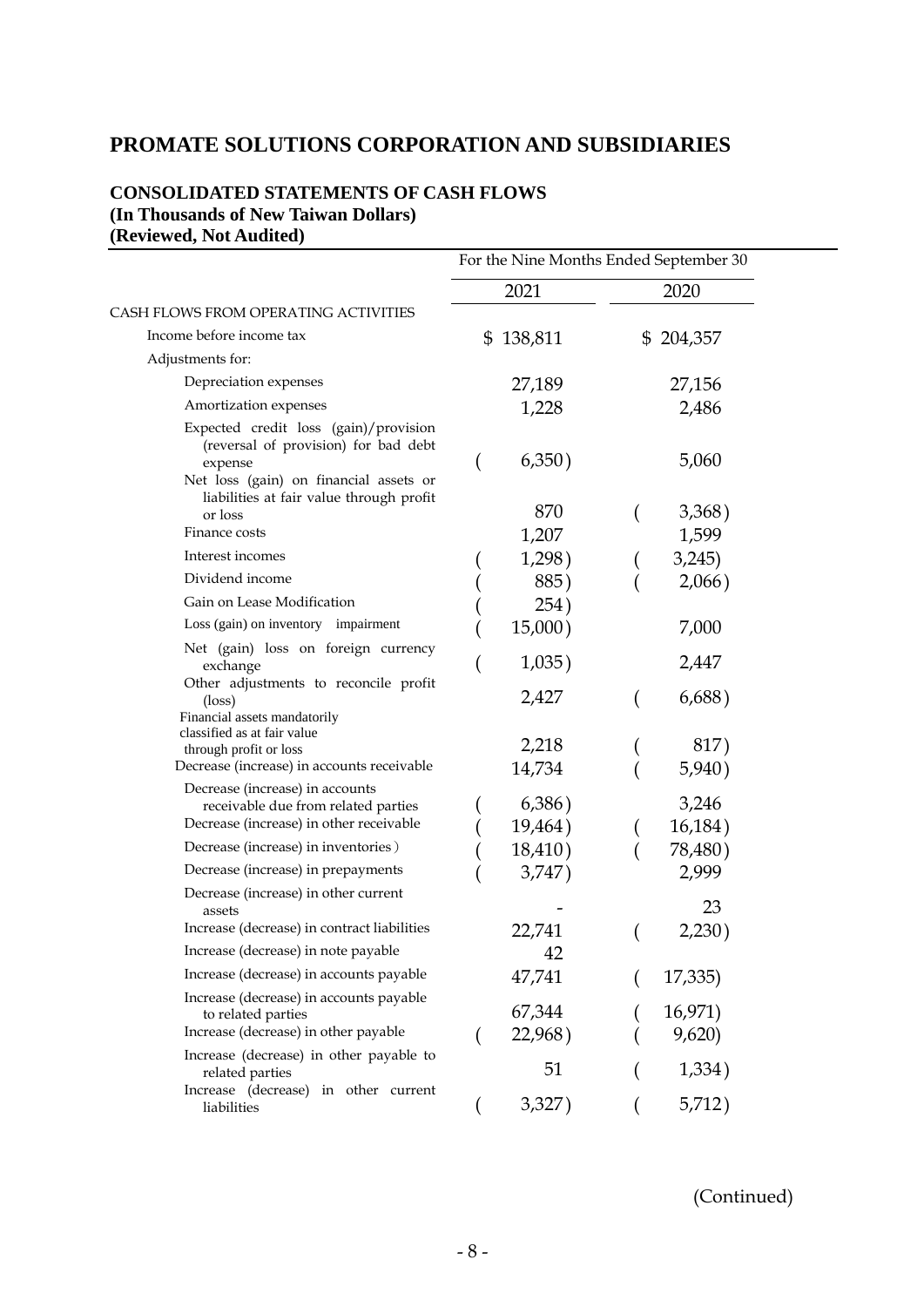|                                                                                                                                                                                | 2021             | 2020                 |
|--------------------------------------------------------------------------------------------------------------------------------------------------------------------------------|------------------|----------------------|
| Increase (decrease) in net defined<br>benefit liability<br>Increase (decrease) in provisions                                                                                   | 69<br>409)       | 235)<br>410)         |
| Cash generated from operations                                                                                                                                                 | 227,139          | 85,738               |
| Interest received                                                                                                                                                              | 1,298            | 3,245                |
| Income tax paid                                                                                                                                                                | 41,752)          | 52,118)              |
| Net cash generated from operating<br>activities                                                                                                                                | <u>186,685</u>   | <u>36,865</u>        |
| CASH FLOWS FROM INVESTING ACTIVITIES                                                                                                                                           |                  |                      |
| Acquisition of financial assets at fair value<br>through other comprehensive income<br>Proceeds from disposal of financial assets at<br>fair value through other comprehensive | 2,563)           | 23,663)              |
| income<br>Acquisition of financial assets at amortized                                                                                                                         | 471              | 7,857                |
| cost                                                                                                                                                                           | 27,842)          | (1,155,371)          |
| Proceeds from disposal of financial assets at<br>amortized cost                                                                                                                | 86,801           | 928,178              |
| Acquisition of property, plant and equipment                                                                                                                                   | 200)             | 307)                 |
| Increase in prepayments for business facilities                                                                                                                                | 23)              |                      |
| Decrease in refundable deposits                                                                                                                                                | 11,262)          | 11,634)              |
| Dividends received                                                                                                                                                             | 885              | 2,066                |
| Net cash used in investing                                                                                                                                                     |                  |                      |
| activities                                                                                                                                                                     | <u>46,267</u>    | <u>252,874</u> )     |
| CASH FLOWS FROM (USED IN) FINANCING<br><b>ACTIVITIES</b>                                                                                                                       |                  |                      |
| Payments of lease liabilities                                                                                                                                                  | 20,348)          | 20,579)              |
| Dividends paid                                                                                                                                                                 | 191,274)         | <u>191,274)</u>      |
| Net cash used from financing                                                                                                                                                   |                  |                      |
| activities                                                                                                                                                                     | 211,622)         | 211,853)             |
| EFFECTS OF EXCHANGE RATE CHANGES ON<br>THE BALANCE OF CASH HELD IN FOREIGN<br><b>CURRENCIES</b>                                                                                | $\frac{311}{2}$  |                      |
| NET INCREASE (DECREASE) IN CASH AND<br>CASH EQUIVALENTS                                                                                                                        | 21,019           | 427,862)<br>$\left($ |
| CASH AND CASH EQUIVALENTS AT THE<br>BEGINNING OF THE YEAR                                                                                                                      | 637,464          | 833,430              |
| CASH AND CASH EQUIVALENTS REPORTED IN<br>THE STATEMENT OF FINANCIAL POSITION                                                                                                   | <u>\$658,483</u> | <u>\$405,568</u>     |

For the Nine Months Ended September 30

The accompanying notes are an integral part of the consolidated financial statements.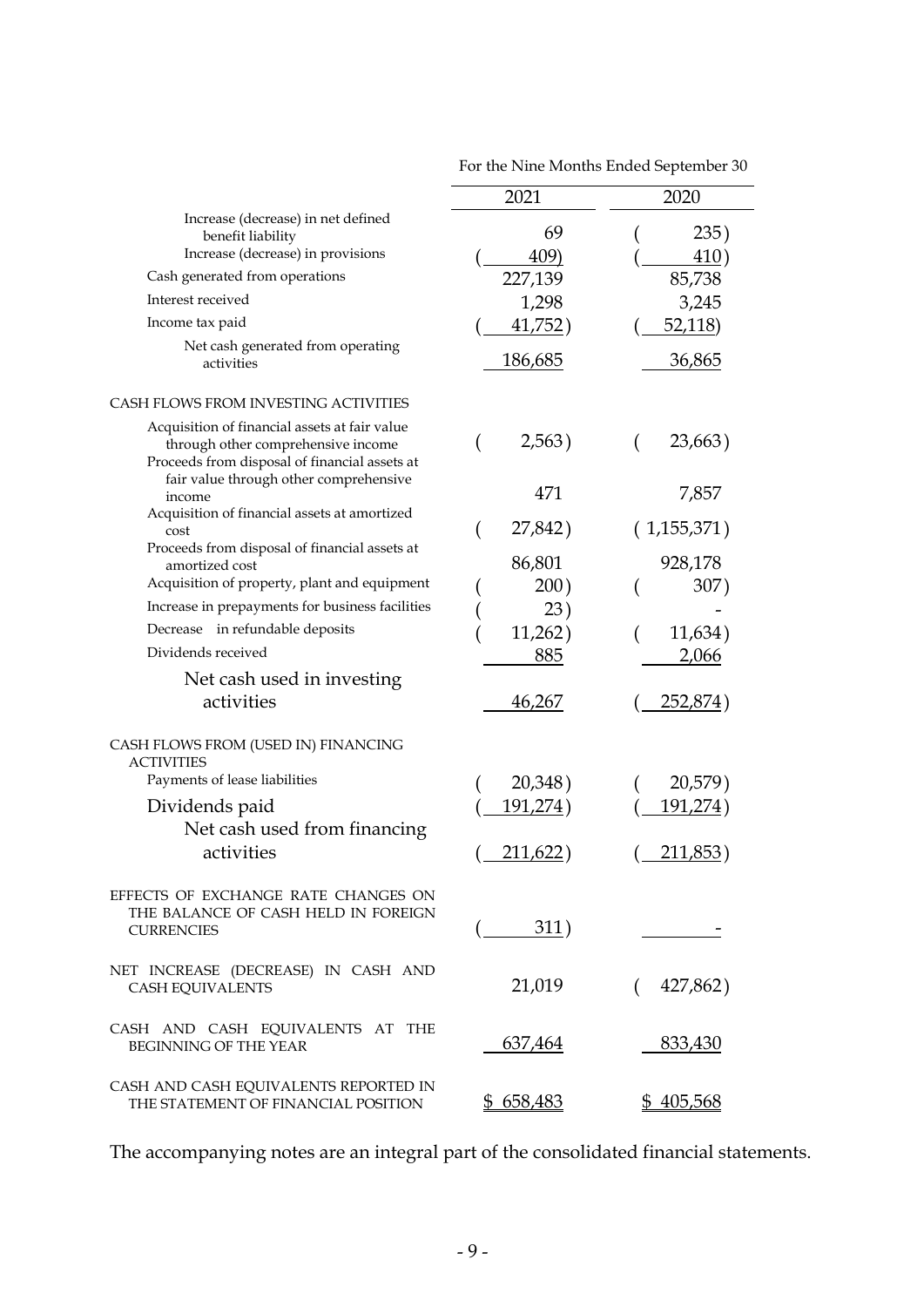# **PROMATE SOLUTIONS CORPORATION AND SUBSIDIARIES NOTES TO CONSOLIDATED FINANCIAL STATEMENTS FOR THE NINE MONTHS ENDED SEPTEMBER 30, 2021 AND 2020 (In Thousands of New Taiwan Dollars, Unless Stated Otherwise) (Reviewed, Not Audited)**

# **1. GENERAL INFORMATION**

Promate Solutions Corporation (the "Company") is a listed company established on May 29. 2000. The main business of the Company include research & development and manufacture of medical touch screen displays, embedded control systems, special application and industrial displays, and research & development of applicable software and hardware.

According to resolutions of the shareholders' meeting on June 10, 2013 , the department of special application product of Promate Electronic Co., Ltd had been transfer to the Company based on Business Mergers And Acquisitions Act. The purpose of division was due to organization adjustment of Promate Electronic Co. According to Board resolutions, the reference date of the division was August 1.2013. , the value of the division department was 123,900 thousand. The Company had been issued 8,260 thousand ordinary share priced at 15 for division.

The parent company of the Company is Promate Electronic Co., Ltd. with equity interests of 66.21% on March 31, 2021 and 2020.

The Company's shares have been listed on OTC trading at Taipei Exchange since March 2004.

The functional currency of the Company is the New Taiwan Dollar.

# **2. APPROVAL OF FINANCIAL STATEMENTS**

The consolidated financial statements were approved by the board of directors on November 9, 2021.

# **3. APPLICATION OF NEW, AMENDED AND REVISED STANDARDS AND INTERPRETATIONS**

a. Initial application of the amendments to the Regulations Governing the Preparation of Financial Reports by Securities Issuers and the International Financial Reporting Standards (IFRS), International Accounting Standards (IAS), Interpretations of IFRS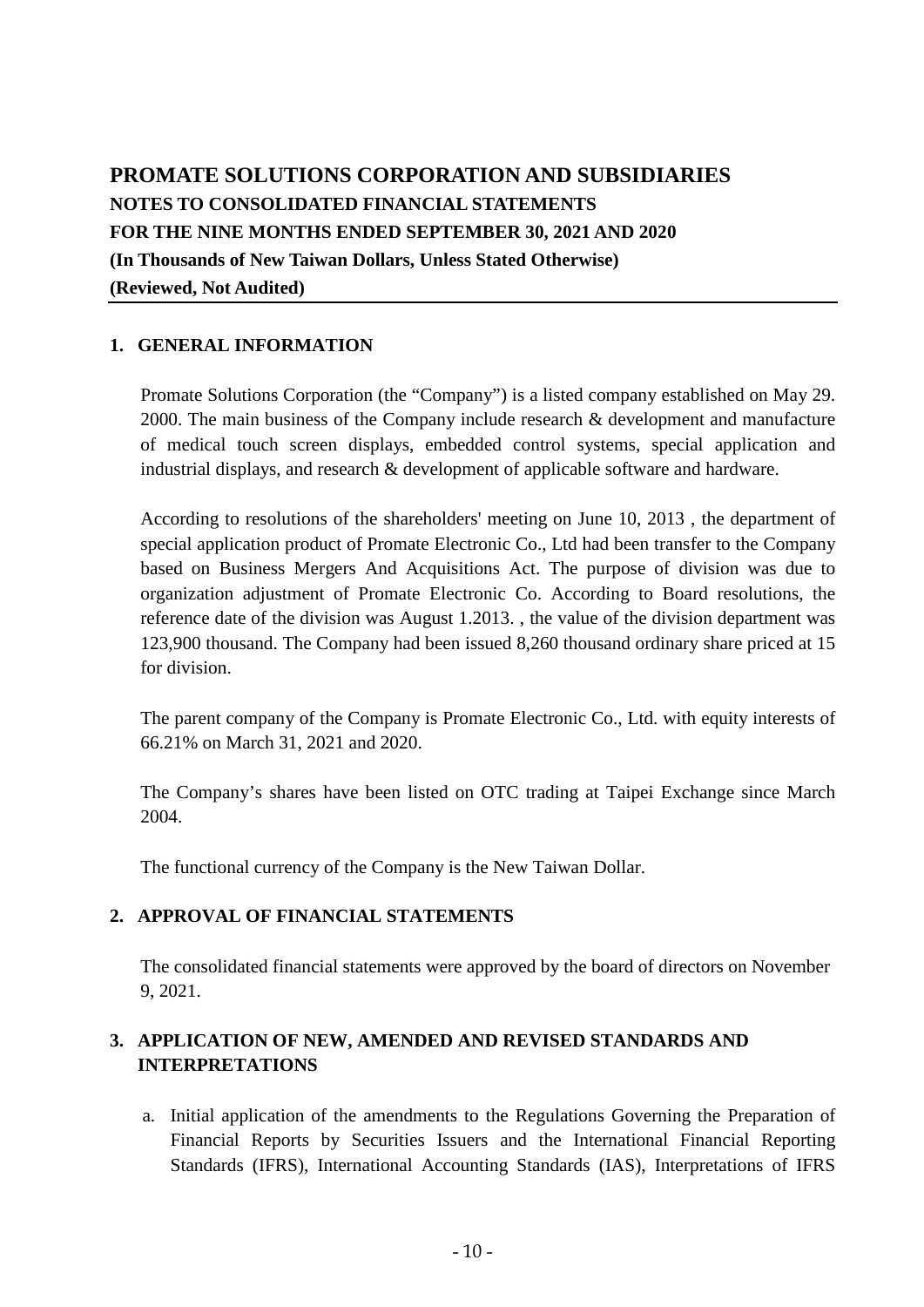(IFRIC), and Interpretations of IAS (SIC) (collectively, the "IFRSs") endorsed and issued into effect by Financial Supervisory Commission (FSC). Except for the following, the initial application of the amendments to the Regulations Governing the Preparation of Financial Reports by Securities Issuers and the IFRSs endorsed and issued into effect by the FSC did not have any material impact on the Group's accounting policies.

b. The IFRs endorsed by FSC for application starting from 2022:

|                                                       | <b>Effective Date Announced</b> |
|-------------------------------------------------------|---------------------------------|
| New IFRSs                                             | by IASB                         |
| "Annual Improvements to IFRS Standards 2018-2020"     | January 1, 2022 (Note 1)        |
| Amendments to IFRS 3 "Reference to the Conceptual     |                                 |
| Framework"                                            | January 1, 2022 (Note 2)        |
| Amendments to IAS 16 "Property, Plant and Equipment - | January 1, 2022 (Note 3)        |
| Proceeds before Intended Use"                         |                                 |
| Amendments to IAS 37 "Onerous Contracts - Cost of     | January 1, 2022 (Note 4)        |
| Fulfilling a Contract"                                |                                 |

- Note1: The amendments to IFRS 9 will be applied prospectively to modifications and exchanges of financial liabilities that occur on or after the annual reporting periods beginning on or after 11 January 1, 2022. The amendments to IAS 41 "Agriculture" will be applied prospectively to the fair value measurements on or after the annual reporting periods beginning on or after January 1, 2022. The amendments to IFRS 1 "First-time Adoptions of IFRSs" will be applied retrospectively for annual reporting periods beginning on or after January 1, 2022.
- Note 2: The amendments are applicable to business combinations for which the acquisition date is on or after the beginning of the annual reporting period beginning on or after January 1, 2022.
- Note 3: The amendments are applicable to property, plant and equipment that are brought to the location and condition necessary for them to be capable of operating in the manner intended by management on or after January 1, 2021.
- Note 4: The amendments are applicable to contracts for which the entity has not yet fulfilled all its obligations on January 1, 2022.
- 1) Annual Improvements to IFRSs Standards 2018-2020 Several standards, including IFRS 9 "Financial Instruments", were amended in the annual improvements. IFRS 9 requires the comparison of the discounted present value of the cash flows under the new terms,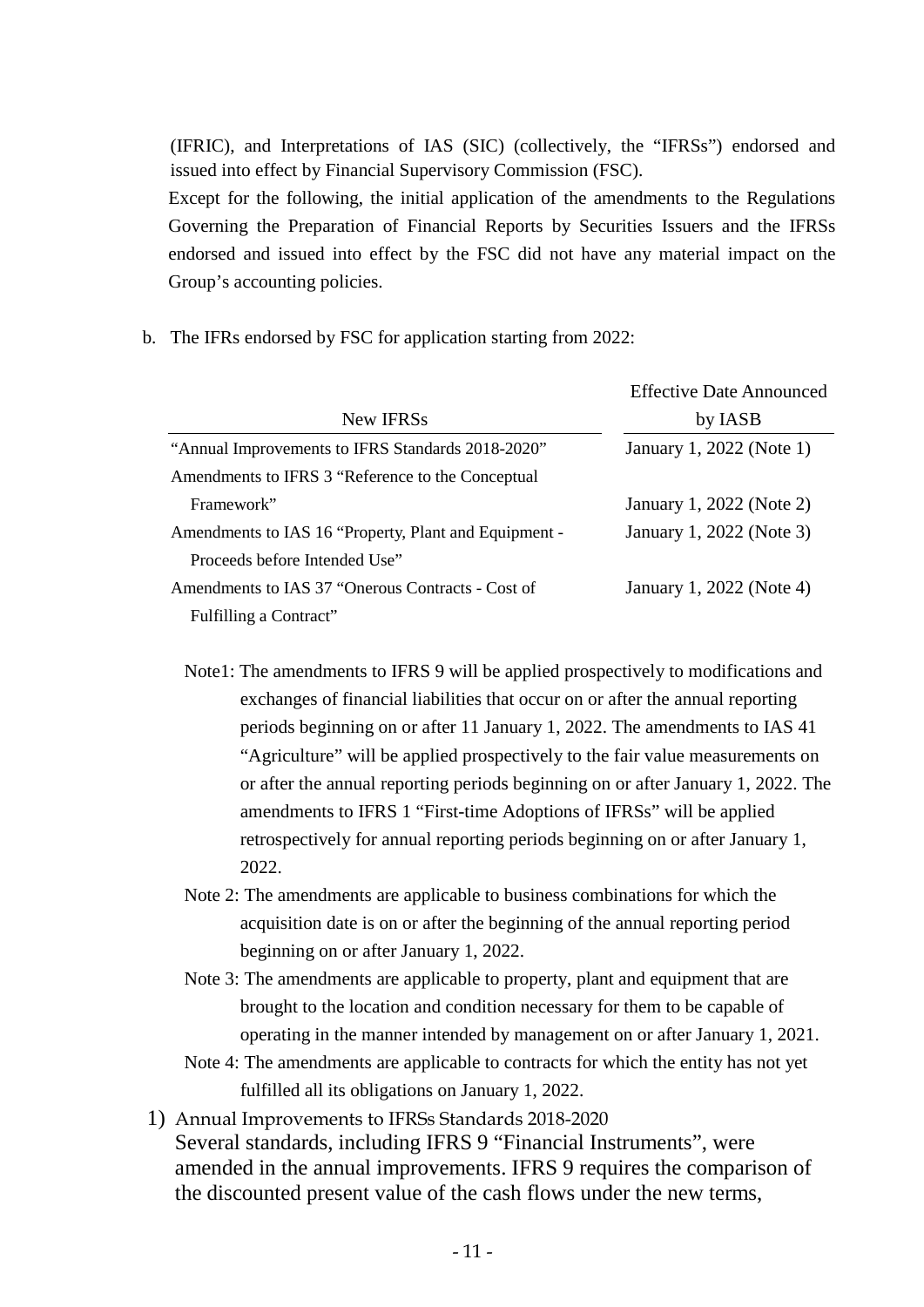including any fees paid net of any fees received, with that of the cash flows under the original financial liability when there is an exchange or modification of debt instruments. The new terms and the original terms are substantially different if the difference between those discounted present values is at least 10%. The amendments to IFRS 9 clarify that the only fees that should be included in the above assessment are those fees paid or received between the borrower and the lender.

- 2) Amendments to IFRS 3 "'Reference to the Conceptual Framework The amendments replace the references to the Conceptual Framework of IFRS 3 and specify that the acquirer shall apply IFRIC 21 "Levies" to determine whether the event that gives rise to a liability for a levy has occurred at the acquisition date.
- 3) Amendments to IAS 16 "Property, Plant and Equipment: Proceeds before Intended Use" The amendments prohibit an entity from deducting from the cost of an item of property, plant and equipment any proceeds from selling items produced while bringing that asset to the location and condition necessary for it to be capable of operating in the manner intended by management. The cost of those items is measured in accordance with IAS 2 "Inventories". Any proceeds from selling those items and the cost of those items are recognized in profit or loss in accordance with applicable standards.

The amendments are applicable only to items of property, plant and equipment that are brought to the location and condition necessary for them to be capable of operating in the manner intended by management on or after January 1, 2021. The Group will restate its comparative information when it initially applies the aforementioned amendments.

4) Amendments to IAS 37 "Onerous Contracts - Cost of Fulfilling a Contract"

Except for the above impact, as of the date the consolidated financial statements were authorized for issue, the Group is continuously assessing the possible impact that the application of other standards and interpretations will have on the Group's financial position and financial performance and will disclose the relevant impact when the assessment is completed.

|                                                               | <b>Effective Date Announced by</b> |  |  |  |
|---------------------------------------------------------------|------------------------------------|--|--|--|
| New IFRSs                                                     | IASB (Note 1)                      |  |  |  |
| Amendments to IFRS 10 and IAS 28 "Sale or Contribution of     | To be determined by IASB           |  |  |  |
| Assets between An Investor and Its Associate or Joint         |                                    |  |  |  |
| Venture"                                                      |                                    |  |  |  |
| <b>IFRS 17 "Insurance Contracts"</b>                          | January 1, 2023                    |  |  |  |
| Amendments to IFRS 17                                         | January 1, 2023                    |  |  |  |
| Amendments to IAS 1 "Classification of Liabilities as Current | January 1, 2023                    |  |  |  |
| or Non-current"                                               |                                    |  |  |  |
|                                                               |                                    |  |  |  |

c. New IFRSs in issue but not yet endorsed and issued into effect by the FSC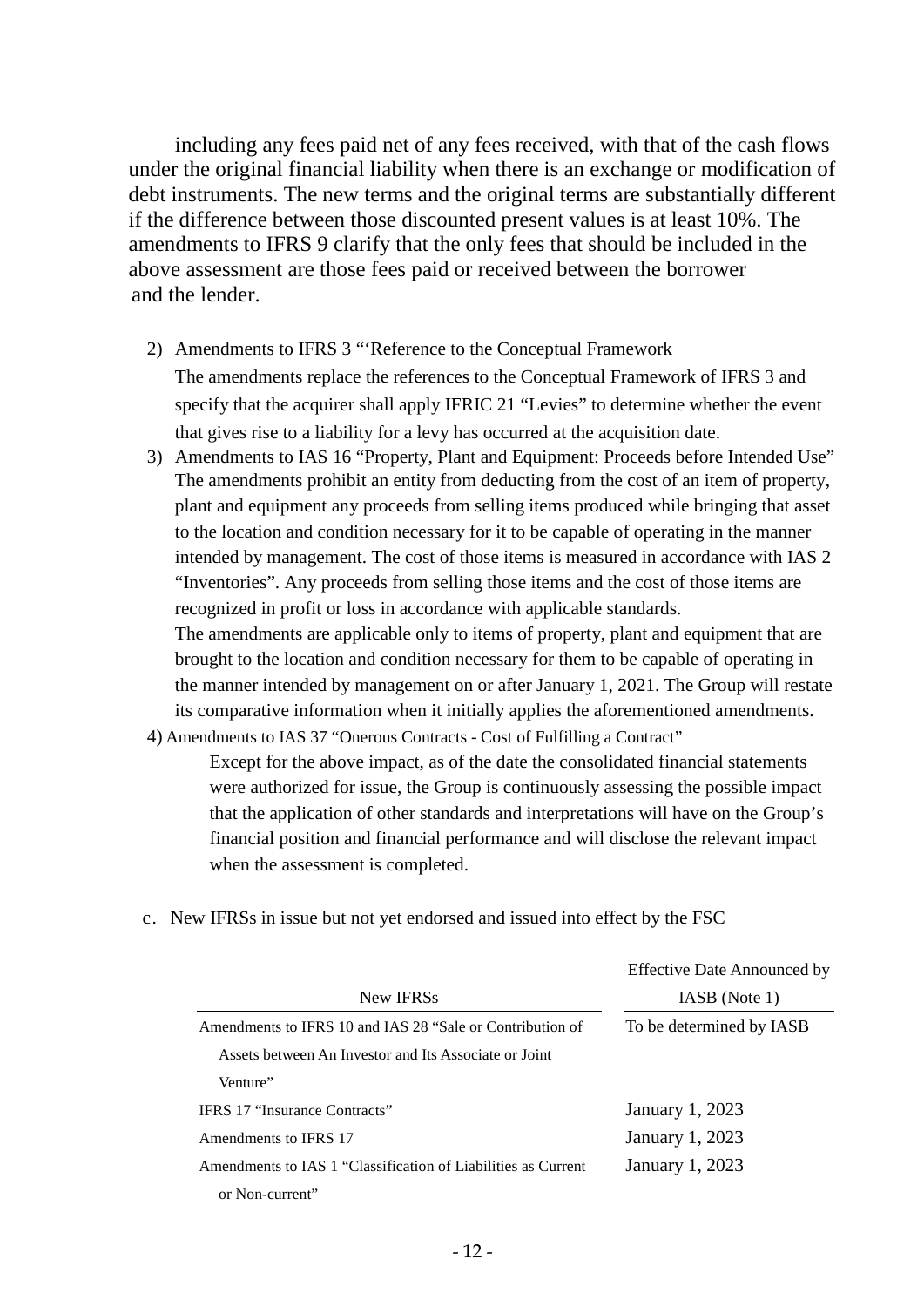| Amendments to IAS 1 "Disclosure of Accounting Policies"  |
|----------------------------------------------------------|
| Amendments to IAS 8 "Definition of Accounting Estimates" |
| Amendments to IAS 12 "Deferred Tax related to Assets and |
| Liabilities arising from a Single Transaction"           |

January 1, 2023 (Note 2) January 1, 2023 $(Note 3)$ January 1, 2023(Note 4)

- Note 1: Unless stated otherwise, the above New IFRSs are effective for annual reporting periods beginning on or after their respective effective dates.
- Note 2: The amendments will be applied prospectively for annual reporting periods beginning on or 12 after January 1, 2023.
- Note 3: The amendments are applicable to changes in accounting estimates and changes in accounting policies that occur on or after the beginning of the annual reporting period beginning on or after January 1, 2023.
- Note 4: Except that deferred taxes will be recognized on January 1, 2022 for temporary differences associated with leases and decommissioning obligations, the amendments will be applied prospectively to transactions that occur on or after January 1, 2022.

1.Amendments to IFRS 10 and IAS 28 "Sale or Contribution of Assets between an Investor and its Associate or Joint Venture" The amendments stipulate that, when the Group sells or contributes assets that constitute a business (as defined in IFRS 3) to an associate, the gain or loss resulting from the transaction is recognized in full. Also, when the Group loses control of a subsidiary that contains a business but retains significant influence or joint control, the gain or loss resulting from the transaction is recognized in full. Conversely, when the Group sells or contributes assets that do not constitute a business to an associate, the gain or loss resulting from the transaction is recognized only to the extent of the Group's interest as an unrelated investor in the associate, i.e., the Group's share of the gain or loss is eliminated. Also, when the Group loses control of a subsidiary that does not contain a business but retains significant influence over an associate, the gain or loss resulting from the transaction is recognized only to the extent of the Group's interest as an unrelated investor in the associate, i.e., the Group's share of the gain or loss is eliminated.。

2. Amendments to IAS 1 "Classification of Liabilities as Current or Non-current" The amendments clarify that for a liability to be classified as non-current, the Group shall assess whether it has the right at the end of the reporting period to defer settlement of the liability for at least twelve months after the reporting period. If such rights are in existence at the end of the reporting period, the liability is classified as non-current regardless of whether the Group will exercise that right. The amendments also clarify that, if the right to defer settlement is subject to compliance with specified conditions, the Group must comply with those conditions at the end of the reporting period even if the lender does not test compliance until a later date. The amendments stipulate that, for the purpose of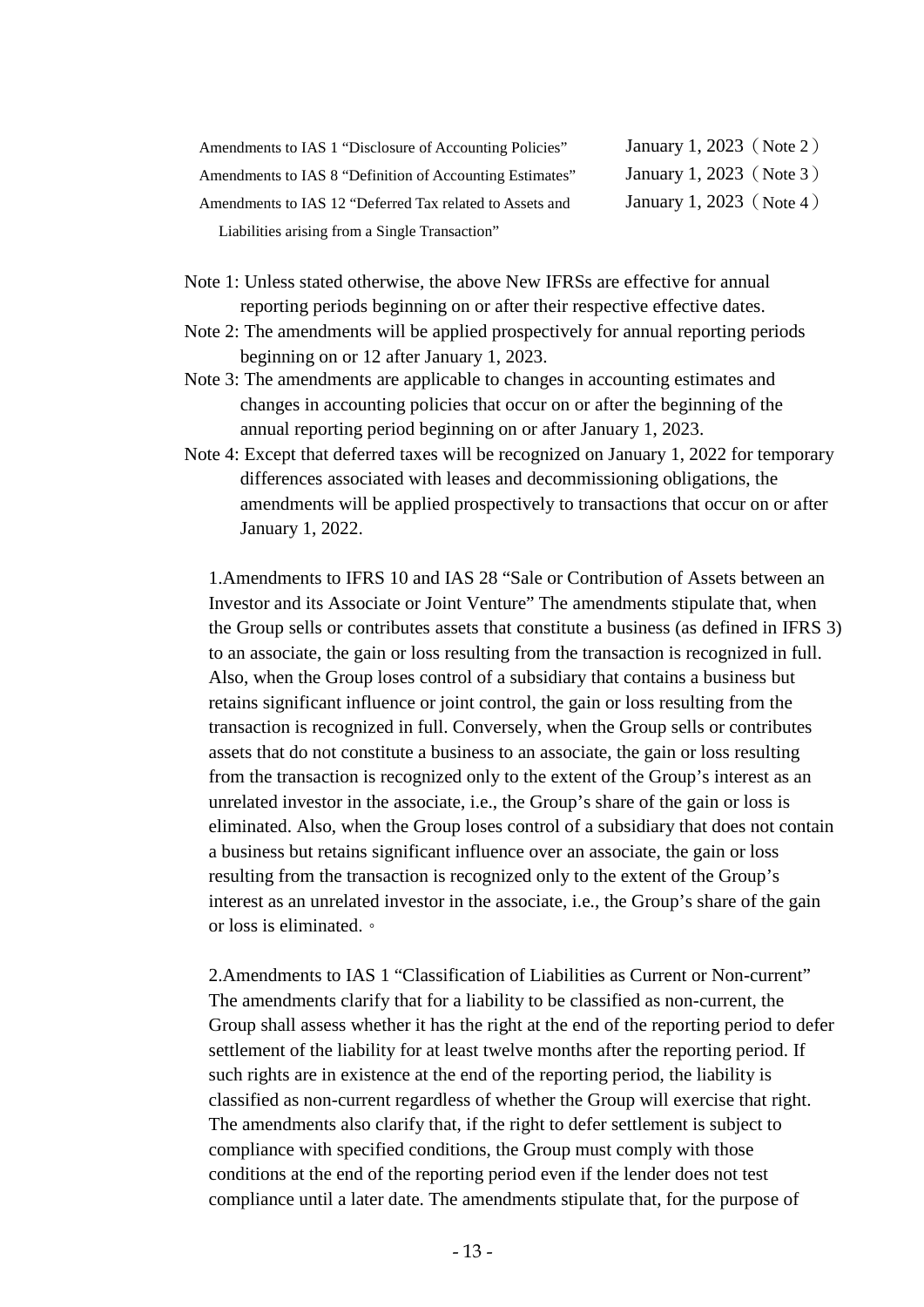liability classification, the aforementioned settlement refers to a transfer of cash, other economic resources or the Group's own equity instruments to the counterparty that results in the extinguishment of the liability. However, if the terms of a liability that could, at the option of the counterparty, result in its settlement by a transfer of the Group's own equity instruments, and if such option is recognized separately as equity in accordance with IAS 32: Financial Instruments: Presentation, the aforementioned terms would not affect the classification of the liability.

3.Amendments to IAS 1 "Disclosure of Accounting Policies" The amendments specify that the Group should refer to the definition of material to determine its material accounting policy information to be disclosed. Accounting policy information is material if it can reasonably be expected to influence decisions that the primary users of general purpose financial statements make on the basis of those financial statements. The amendments also clarify that:

- $\Box$  Accounting policy information that relates to immaterial transactions, other events or conditions is immaterial and need not be disclosed;  $\Box$ 
	- ●The Group may consider the accounting policy information as material because of the nature of the related transactions, other events or conditions, even if the amounts are immaterial; and  $\Box$
	- ●Not all accounting policy information relating to material transactions, other events or conditions is itself material.

The amendments also illustrate that accounting policy information is likely to be considered as material to the financial statements if that information relates to material transactions, other events or conditions and:

- a) The Group changed its accounting policy during the reporting period and this change resulted in a material change to the information in the financial statements;
- b) The Group chose the accounting policy from options permitted by the standards;
- c) The accounting policy was developed in accordance with IAS 8 "Accounting Policies, Changes in Accounting Estimates and Errors" in the absence of an IFRS that specifically applies;
- d) The accounting policy relates to an area for which the Group is required to make significant judgements or assumptions in applying an accounting policy, and the Group discloses those judgements or assumptions; or
- e) The accounting is complex and users of the financial statements would otherwise not understand those material transactions, other events or conditions.

4.Amendments to IAS 8 "Definition of Accounting Estimates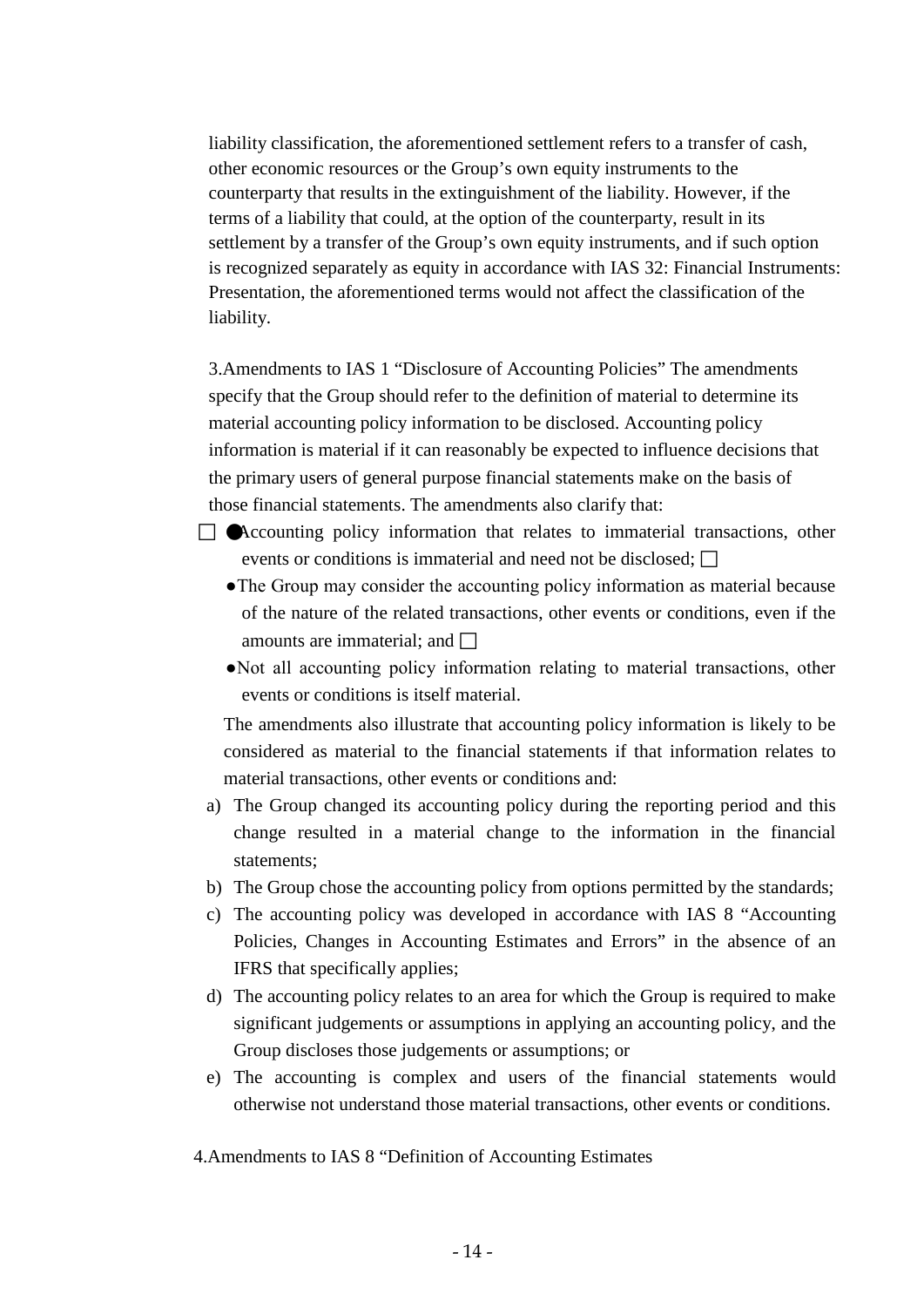The amendments define that accounting estimates are monetary amounts in financial statements that are subject to measurement uncertainty. In applying accounting policies, the Group may be required to measure items at monetary amounts that cannot be observed directly and must instead be estimated. In such a case, the Group uses measurement techniques and inputs to develop accounting estimates to achieve the objective. The effects on an accounting estimate of a change in a measurement technique or a change in an input are changes in accounting estimates unless they result from the correction of prior period errors

 5.Amendments to IAS 12 "Deferred Tax related to Assets and Liabilities arising from a Single Transaction"

The amendments clarify that the initial recognition exemption under IAS 12 does not apply to transactions in which equal taxable and deductible temporarydifferences arise on initial recognition. The Group will recognize a deferred tax asset (to the extent that it is probable that taxable profit will be available against which the deductible temporary difference can be utilized) and a deferred tax liability for all deductible and taxable temporary differences associated with leases and decommissioning obligations on January 1, 2022, and recognize the cumulative effect of initial application in retained earnings at that date. The Group will apply the amendments prospectively to transactions other than leases and decommissioning obligations that occur on or after January 1, 2022.) Except for the above impact, as of the date the consolidated financial statements were authorized for issue, the Group is continuously assessing the possible impact that the application of other standards and interpretations will have on the Group's financial position and financial performance and will disclose the relevant impact when the

#### **4. SUMMARY OF SIGNIFICANT ACCOUNTING POLICIES**

a. Statement of compliance

The consolidated financial statements have been prepared in accordance with the Regulations Governing the Preparation of Financial Reports by Securities Issuers and IFRSs as endorsed and issued into effect by the FSC.

#### b. Basis of preparation

The consolidated financial statements have been prepared on the historical cost basis except for financial instruments which are measured at fair value and net defined benefit liabilities which are measured at the present value of the defined benefit obligation less the fair value of plan assets.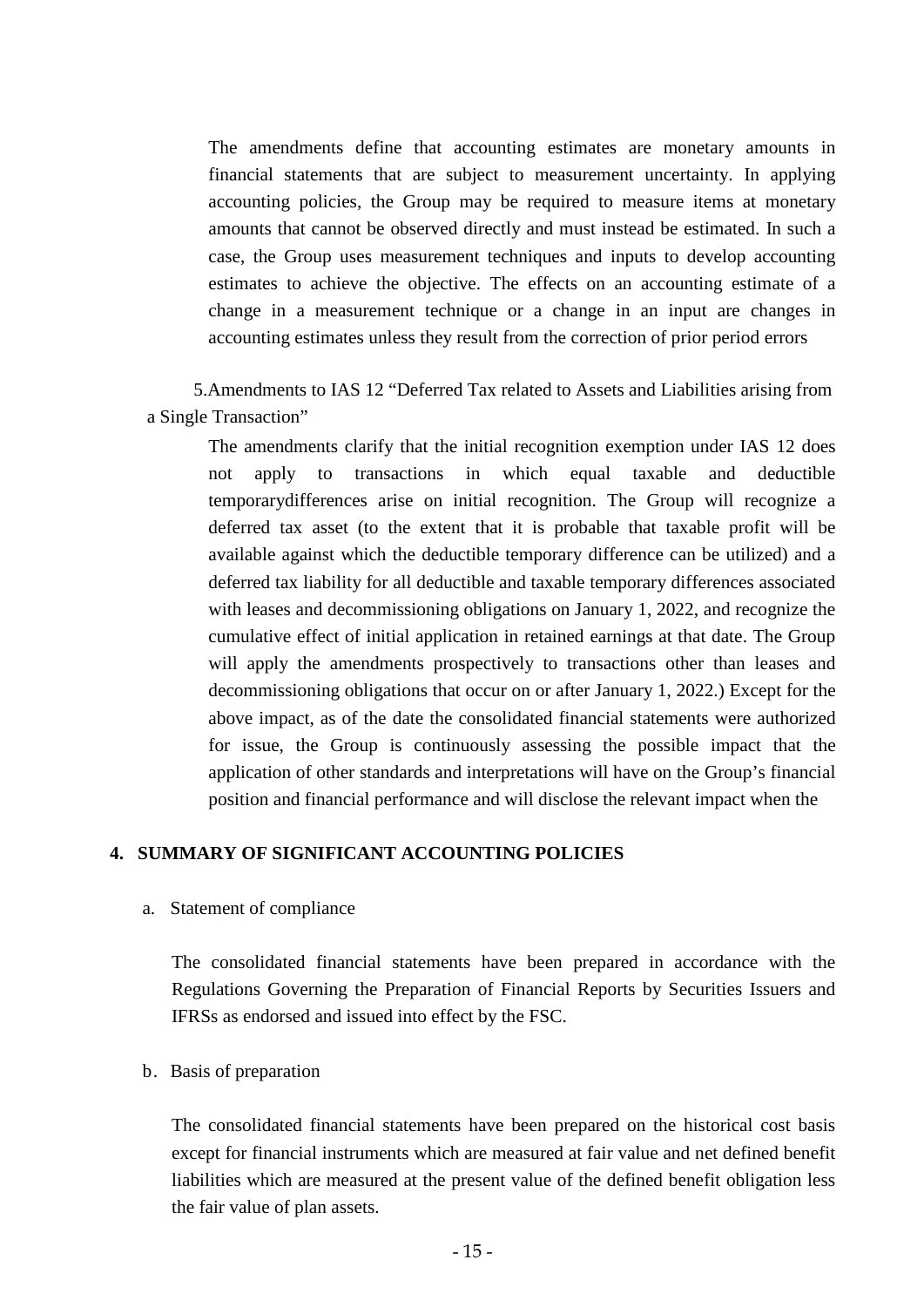The fair value measurements, which are grouped into Levels 1 to 3 based on the degree to which the fair value measurement inputs are observable and based on the significance of the inputs to the fair value measurement in its entirety, are described as follows:

- 1) Level 1 inputs are quoted prices (unadjusted) in active markets for identical assets or liabilities;
- 2) Level 2 inputs are inputs other than quoted prices included within Level 1 that are observable for an asset or liability, either directly (i.e., as prices) or indirectly (i.e., derived from prices); and
- 3) Level 3 inputs are unobservable inputs for the asset or liability.
- c. Basis of Consolidation

The consolidated financial statements incorporate the financial statements of the Company and the entities controlled by the Company. Income and expenses of subsidiaries acquired or disposed of during the period are included in the consolidated statement of comprehensive income from the effective dates of acquisitions up to the effective dates of disposals, as appropriate. When necessary, adjustments are made to the financial statements of subsidiaries to bring their accounting policies into line with those of the Group. All intra-group transactions, balances, income and expenses are eliminated in full upon consolidation. Total comprehensive income of subsidiaries is attributed to the owners of the Company and to the non-controlling interests even if this results in the non-controlling interests having a deficit balance.

Changes in the Group's ownership interests in subsidiaries that do not result in the Group losing control over the subsidiaries are accounted for as equity transactions. The carrying amounts of the interests of the Group and the non-controlling interests are adjusted to reflect the changes in their relative interests in the subsidiaries. Any difference between the amount by which the non-controlling interests are adjusted and the fair value of the consideration paid or received is recognized directly in equity and attributed to the owners of the Company.

See Note 13 and Table 2 for detailed information on subsidiaries (including the percentages of ownership and main businesses).

d. Other significant accounting policies

Except for the following, for the summary of other significant accounting policies, refer to the consolidated financial statements for the year ended December 31, 2020.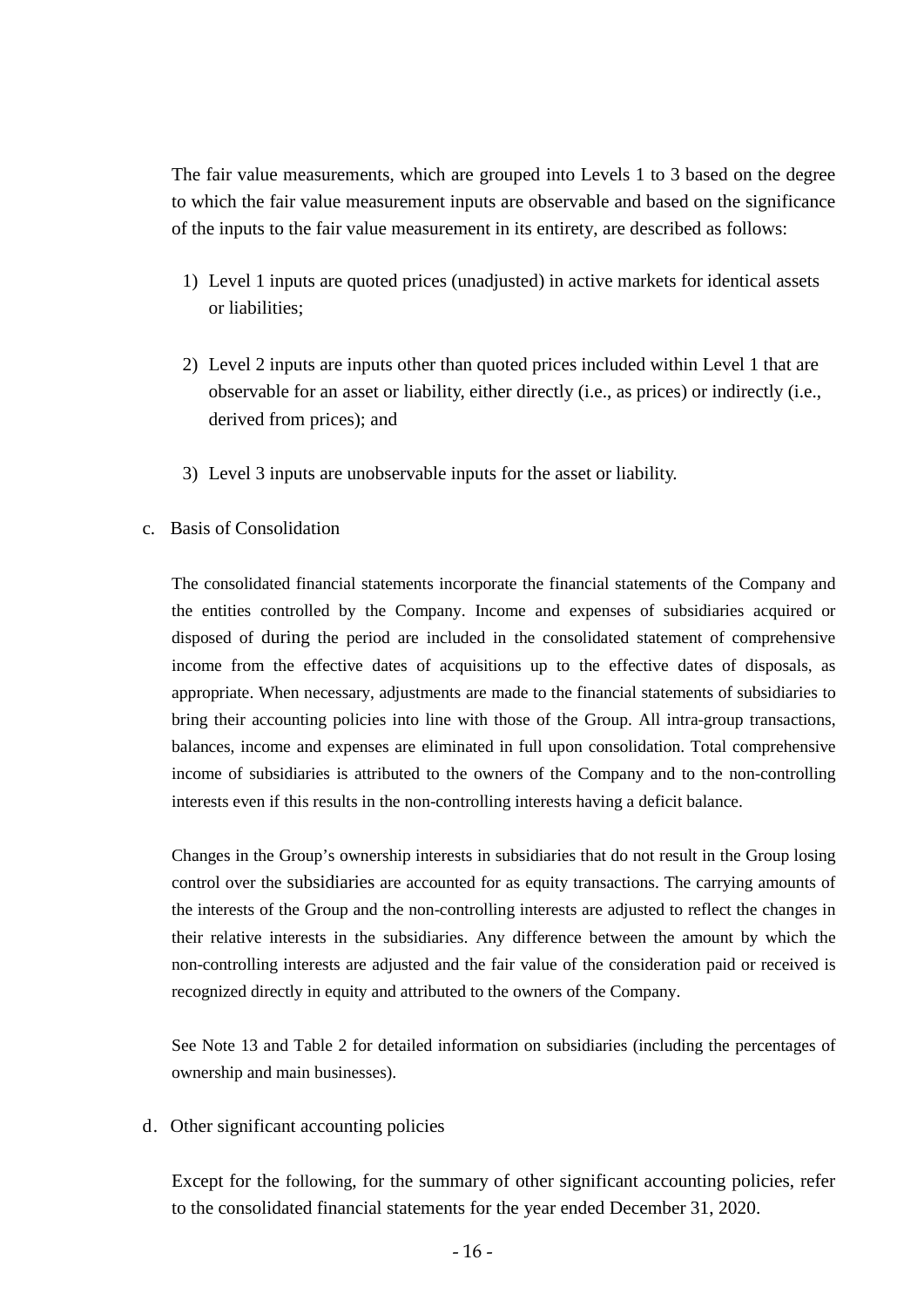1) Retirement benefits

Pension cost for an interim period is calculated on a year-to-date basis by using the actuarially determined pension cost rate at the end of the prior financial year, adjusted for significant market fluctuations since that time and for significant plan amendments, settlements, or other significant one-off events.

2) Taxation

Income tax expense represents the sum of the tax currently payable and deferred tax. Interim period income taxes are assessed on an annual basis and calculated by applying to an interim period's pre-tax income the tax rate that would be applicable to expected total annual earnings.

# **5. CRITICAL ACCOUNTING JUDGMENTS AND KEY SOURCES OF ESTIMATION UNCERTAINTY**

In the application of the Group's accounting policies, management is required to make judgments, estimates and assumptions about the carrying amounts of assets and liabilities that are not readily apparent from other sources. The estimates and associated assumptions are based on historical experience and other factors that are considered relevant. Actual results may differ from these estimates

The Group considers the economic implications of the COVID-19 when making its critical accounting estimates. The estimates and underlying assumptions are reviewed on an ongoing basis. Revisions to accounting estimates are recognized in the period in which the estimates are revised if the revisions affect only that period or in the period of the revisions and future periods if the revisions affect both current and 15 future periods.

There were no significant uncertainties in the accounting policies, estimates and basic assumptions adopted by the Group after being evaluated by the management of the Group.

#### **6. CASH AND CASH EQUIVALENTS**

|                                       | September 30, |    |                          |    | September 30, |
|---------------------------------------|---------------|----|--------------------------|----|---------------|
|                                       | 2021          |    | <b>December 31, 2020</b> |    | 2020          |
| Cash on hand                          | \$<br>211     | \$ | 873                      | \$ | 941           |
| Checking accounts and demand deposits | 364,685       |    | 348,074                  |    | 267,112       |
| Cash equivalents (investment with     |               |    |                          |    |               |
| original maturities less than three   |               |    |                          |    |               |
| months time deposits)                 |               |    |                          |    |               |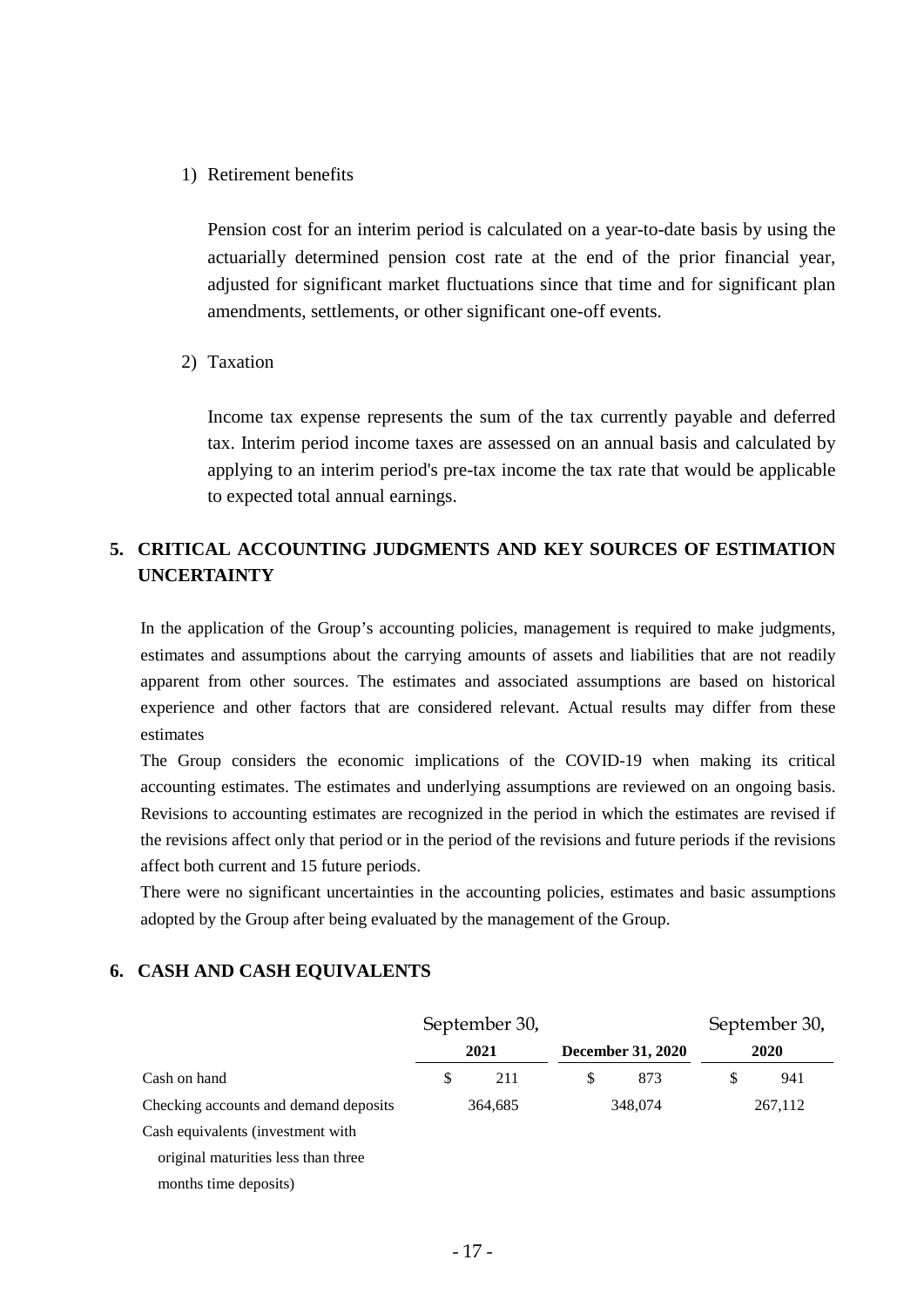|                   | September 30, |                          |                |  |  |  |
|-------------------|---------------|--------------------------|----------------|--|--|--|
|                   | 2021          | <b>December 31, 2020</b> | 2020           |  |  |  |
| Bank time deposit | 210,000       | 260,000                  | 50,000         |  |  |  |
| Bank time deposit | 83,587        | 28,517                   | 87,515         |  |  |  |
|                   | 658,483       | 637,464                  | <u>405,568</u> |  |  |  |

The market rate intervals of cash in bank, at the end of the reporting period were as follows:

|                  | September 30,      |                          | September 30,         |
|------------------|--------------------|--------------------------|-----------------------|
|                  | 2021               | <b>December 31, 2020</b> | 2020                  |
| Demand deposits  | $0.001\% - 0.08\%$ | $0.001\% \sim 0.05\%$    | $0.001\% \sim 0.20\%$ |
| Time deposits    | 0.35%              | $0.34\% \sim 0.40\%$     | 0.35%                 |
| Short-term bills | 0.35%              | 0.45%                    | $0.45\% \sim 0.60\%$  |

# **7. FINANCIAL INSTRUMENTS AT FAIR VALUE THROUGH PROFIT OR LOSS**

|                                            | September 30, |                          | September 30, |
|--------------------------------------------|---------------|--------------------------|---------------|
|                                            | 2021          | <b>December 31, 2020</b> | 2020          |
| Financial assets at FVTPL - current        |               |                          |               |
| Financial assets mandatorily classified as |               |                          |               |
| at FVTP:                                   |               |                          |               |
| Non-derivative financial assets            |               |                          |               |
| -Domestic quoted shares                    | 9.266         | 12.354                   | 1.221         |

# **8. FINANCIAL ASSETS AT FAIR VALUE THROUGH OTHER COMPREHENSIVE INCOME**

|                                             | September 30, |                          | September 30, |
|---------------------------------------------|---------------|--------------------------|---------------|
|                                             | 2021          | <b>December 31, 2020</b> | 2020          |
| Non-current                                 |               |                          |               |
| Investments in equity instruments           | 42,839        | 43,607                   | 54,273        |
|                                             |               |                          |               |
| Investments in equity instruments at FVTOCI |               |                          |               |
|                                             | September 30, |                          | September 30, |
|                                             | 2021          | <b>December 31, 2020</b> | 2020          |
| Non-current                                 |               |                          |               |
| Domestic investments                        |               |                          |               |
| Listed shares                               |               |                          |               |
|                                             |               |                          |               |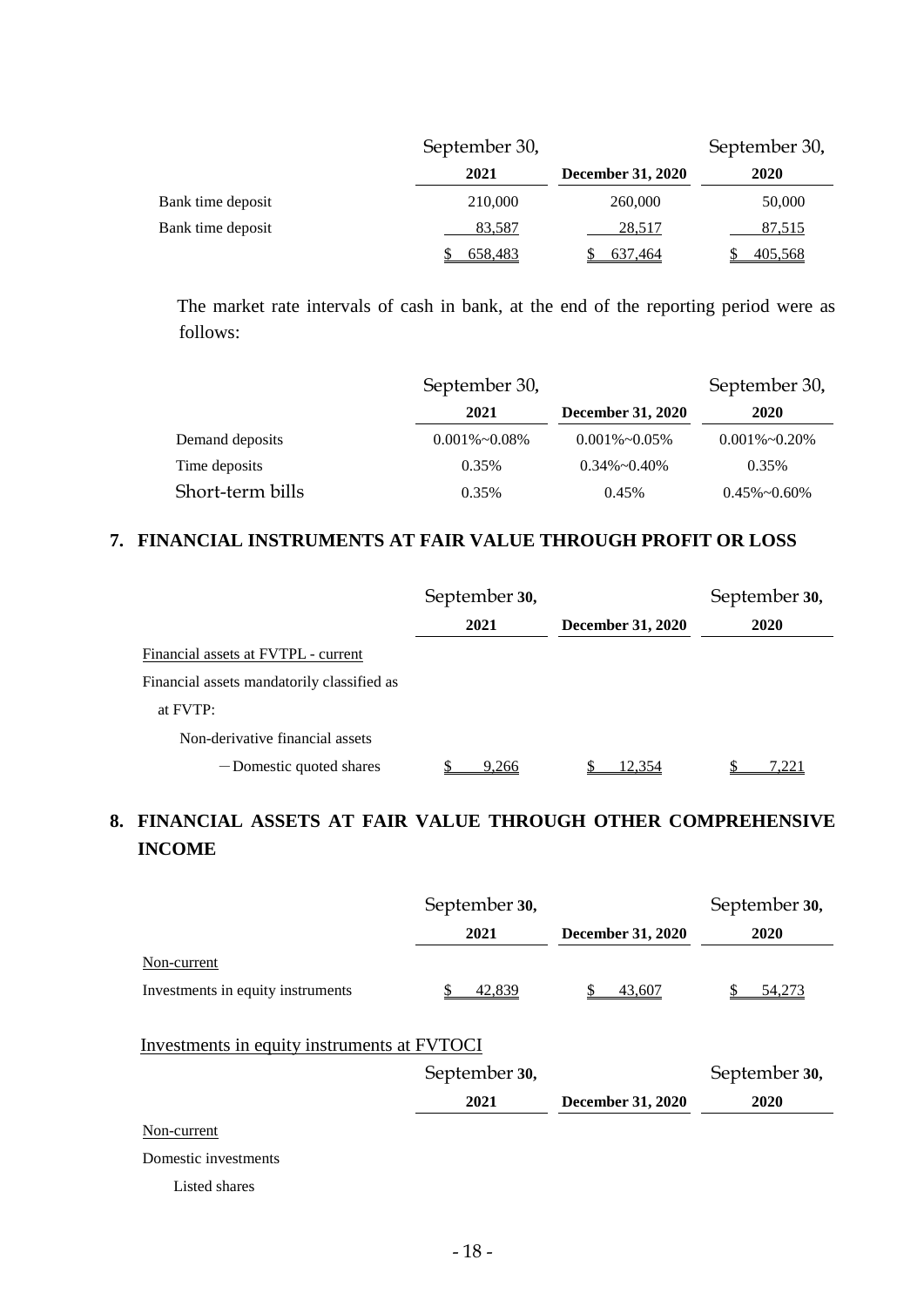|                      | September 30, |                          | September 30, |
|----------------------|---------------|--------------------------|---------------|
|                      | 2021          | <b>December 31, 2020</b> | 2020          |
| $-$ HIGGSTEC Inc     | \$<br>40,675  | \$<br>43.607             | \$<br>54,273  |
| Foreign investments  |               |                          |               |
| Private Funds        |               |                          |               |
| Esquarre IoT Landing |               |                          |               |
| Fund, L.P.           | 2,164         |                          |               |
|                      | 42,839        | 43,607                   | 54,273        |

These investments in equity instruments are held for medium to long-term strategic purposes. Accordingly, the management elected to designate these investments in equity instruments as at FVTOCI as they believe that recognizing short-term fluctuations in these investments' fair value in profit or loss would not be consistent with the Group's strategy of holding these investments for long-term purposes.

# **9. FINANCIAL ASSETS AT AMORTIZED COSTS**

|                                                                                            | September 30, |                   | September 30, |
|--------------------------------------------------------------------------------------------|---------------|-------------------|---------------|
|                                                                                            | 2021          | December 31, 2020 | 2020          |
| <b>Current</b>                                                                             |               |                   |               |
| Domestic investments<br>Time deposits with original<br>maturities of more<br>than 3 months | \$            | \$                | \$<br>50,000  |
| Foreign investments                                                                        |               |                   |               |
| Repurchase agreement                                                                       |               |                   |               |
| -CITIC Securities Finance                                                                  |               |                   |               |
| MTN Co Ltd                                                                                 | 2,446         |                   |               |
| -Formosa Group (Cayman)                                                                    |               |                   |               |
| Ltd.                                                                                       | 19,356        |                   |               |
| -Sumitomo Mitsui<br>Financial Group,                                                       |               |                   |               |
| Inc.                                                                                       | 6,071         |                   |               |
| -Bank of China                                                                             |               | 28,515            | 29,217        |
| -Bank of Communications.                                                                   |               |                   | 17,867        |
| -British Telecommunications                                                                |               |                   | 58,200        |
| -CITIC Group Corporation                                                                   |               |                   |               |
| Ltd.                                                                                       |               | 28,567            |               |
| -HSBC Group                                                                                |               |                   | 29,100        |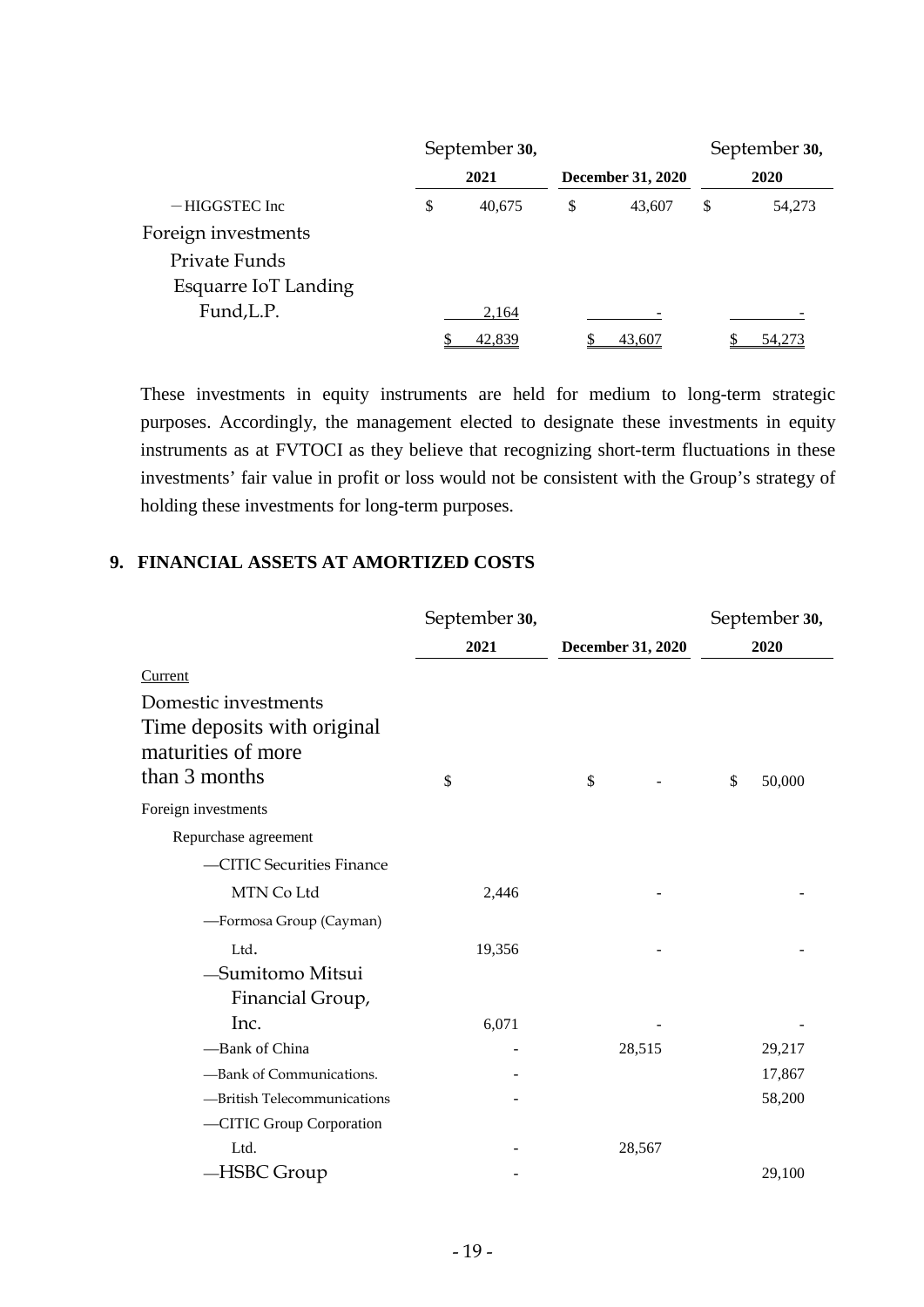|                                                            | September 30,            |                          | September 30, |
|------------------------------------------------------------|--------------------------|--------------------------|---------------|
|                                                            | 2021                     | <b>December 31, 2020</b> | 2020          |
| -Industrial and Commercial Bank<br>of China (Asia) Limited |                          |                          |               |
|                                                            | $\overline{\phantom{a}}$ |                          | 11,262        |
| $-$ PERTAMINA                                              |                          | 28,715                   | 29,100        |
| Less: Allowance for                                        |                          |                          |               |
| impairment loss                                            |                          |                          |               |
|                                                            | . 8.                     | 85.79                    | 224.746       |

As of September 30, 2021, December 31, 2020 and September 30,2020, the Group purchased repurchase agreements issued by China Bills Finance Corporation and International Bills Finance Corporation, with coupon rates ranging from 035%, 0.5% and 0.5% to 0.75%, respectively.

The interest rates for time deposits with original deposits with original maturities of more than three months is 0.4% as of September 30, 2020

Refer to Note 10 for information related to credit risk management and impairment evaluation of financial assets at amortized cost.

## **10. CREDIT RISK MANAGEMENT FOR INVESTMENTS IN DEBT INSTRUMENTS**

## Investments in debt instruments were classified as at amortized cost:

Septermber 30, 2021

|                                     | At Amortized Cost |
|-------------------------------------|-------------------|
| Gross carrying amount               | 27,873<br>S.      |
| Less: Allowance for impairment loss |                   |
| <b>Amortization costs</b>           | 27,873            |
| Fair value adjust                   |                   |
|                                     | 27,873            |

#### December 31, 2020

|                                     | At Amortized Cost |
|-------------------------------------|-------------------|
| Gross carrying amount               | 85,797<br>S       |
| Less: Allowance for impairment loss |                   |
| <b>Amortization costs</b>           | 85,797            |
| Fair value adjust                   |                   |
|                                     | 85,797            |

#### Septermber 30, 2020

| Septermoer 30, 2020                 |                   |
|-------------------------------------|-------------------|
|                                     | At Amortized Cost |
| Gross carrying amount               | \$ 224,746        |
| Less: Allowance for impairment loss |                   |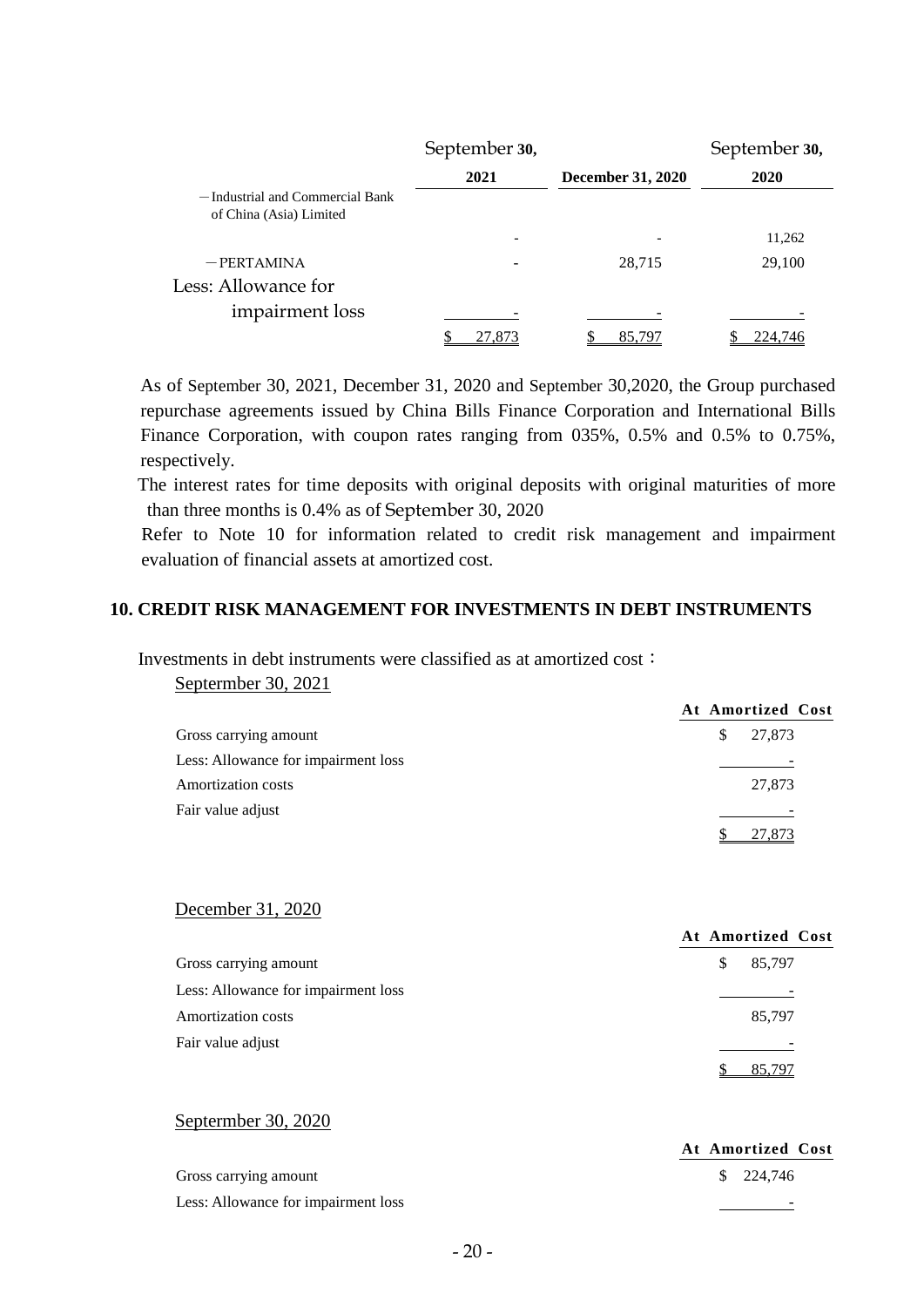| Amortization costs | 224,746                  |
|--------------------|--------------------------|
| Fair value adjust  | $\overline{\phantom{a}}$ |
|                    | 224,746                  |

In order to minimize credit risk, the management of the Group has delegated a dedicated team to build a credit rating database, with a view to assessing the default risk of investments in debt instruments. For items without external credit ratings, appropriate internal ratings can be given by reference to publicly available financial information. The Group continuously tracks major information from financial institutions to monitor changes in the credit risk of investments in debt instruments, and uses such information to assess whether there is a significant increase in the initially recognized credit risk of investments in debt instruments the Group has tasked its credit management committee with the development and maintenance of a credit risk grading framework for categorizing exposures according to the degree of the risk of default. The credit rating information may be obtained from independent rating agencies, where available, and if not available, the credit management committee uses other publicly available financial information to rate the debtors.

The Group considers the historical default records and current financial status of financial institutions supplied by the internal rating team to measure the 12-month or lifetime expected credit losses of investments in debt instruments.

The Group's current credit risk rating mechanism is as follows:

|                      |                                       | <b>Basis of Recognition of</b> |
|----------------------|---------------------------------------|--------------------------------|
| <b>Credit Rating</b> | <b>Definition</b>                     | <b>Expected Credit Losses</b>  |
| Normal               | The counterparty has a low risk of    | 12-month ECLs                  |
|                      | default and a strong capacity to meet |                                |
|                      | contractual cash flows                |                                |

The gross carrying amount and applicable expected credit loss rate of investments in debt instruments are as follows: Septermber 30, 2021

|                      |                                                   | Gross carrying amount |
|----------------------|---------------------------------------------------|-----------------------|
| <b>Credit Rating</b> | <b>Basis of Recognition of Rate Credit Losses</b> | <b>Amortized Cost</b> |
| Normal               | $0\% \sim 0.01\%$                                 | 27,873                |
| December 31, 2020    |                                                   |                       |
|                      |                                                   | Gross carrying amount |
| <b>Credit Rating</b> | <b>Basis of Recognition of Rate Credit Losses</b> | <b>Amortized Cost</b> |
| Normal               | $0\% \sim 0.01\%$                                 | 85.797                |
| Septermber 30, 2020  |                                                   |                       |

**Gross carrying amount**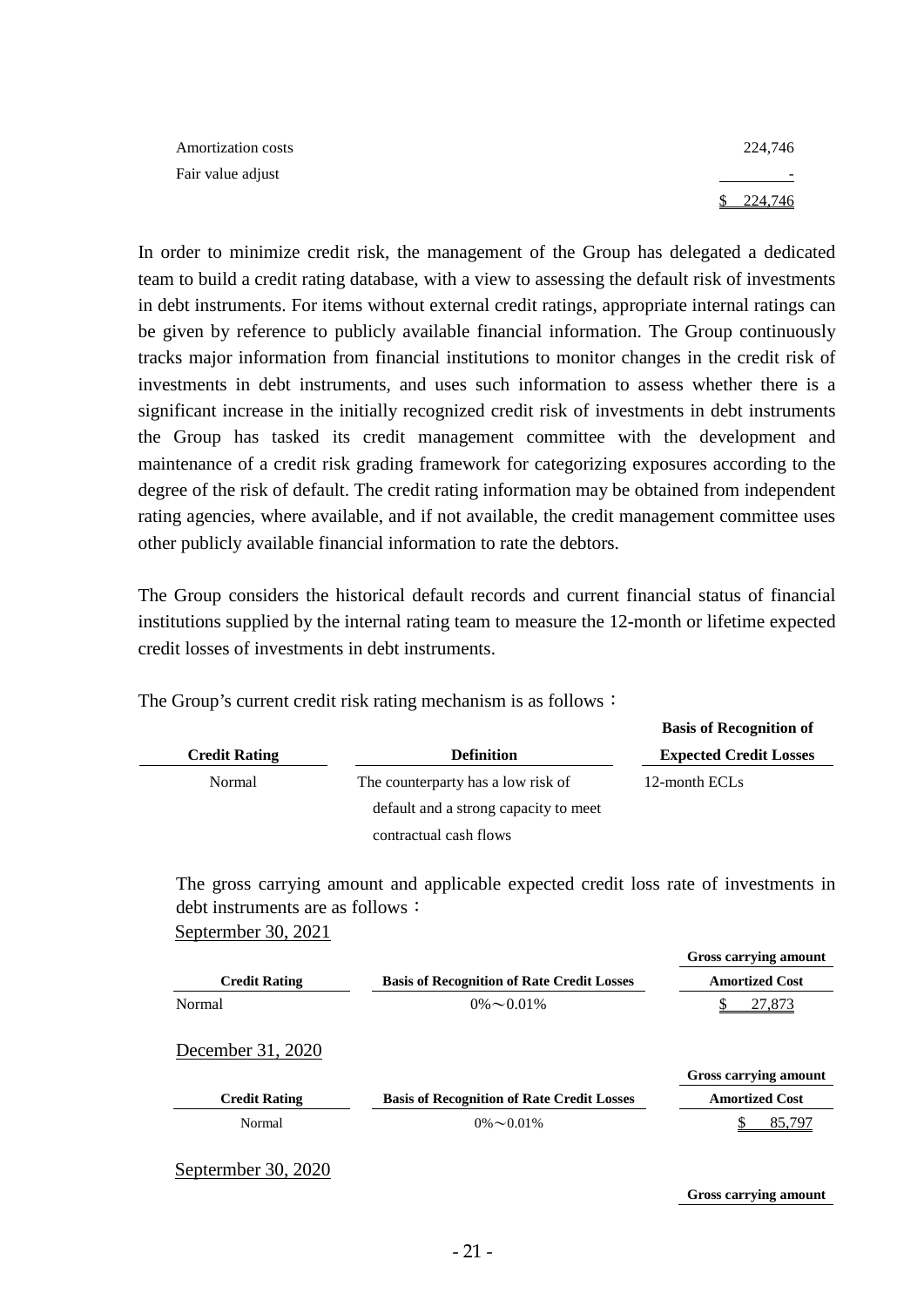| <b>Credit Rating</b> | <b>Basis of Recognition of Rate Credit Losses</b> | <b>Amortized Cost</b> |
|----------------------|---------------------------------------------------|-----------------------|
| Normal               | $0\% \sim 0.01\%$                                 | 224.746               |

There was no change in the allowance for impairment loss of investments in debt instruments at amortized cost on September 30, 2021, December 31, 2020, and September 30, 2020..

## **11. NOTES RECEIVABLE, ACCOUNTS RECEIVABLES AND OTHER RECEIVABLES**

|                             | September 30, |    |                   | September 30, |
|-----------------------------|---------------|----|-------------------|---------------|
|                             | 2021          |    | December 31, 2020 | 2020          |
| <b>Accounts receivables</b> |               |    |                   |               |
| At amortized cost           |               |    |                   |               |
| Gross carrying amount       | \$<br>262,271 | \$ | 277,005           | \$<br>284,659 |
| Gross carrying amount-      |               |    |                   |               |
| related parties             | 11,553        |    | 5,167             | 1,718         |
| Less: Allowance for         |               |    |                   |               |
| impairment loss             | 258)          |    | 6,608)            | 5,308         |
|                             | 273,566       |    | 275,564           | 281,069       |
| Overdue receivables         |               |    |                   |               |
| Overdue receivables         | \$<br>30      | \$ | 30                | \$<br>30      |
| Less: Allowance for         |               |    |                   |               |
| impairment loss             | 30)           |    | 30)               | 30)           |
|                             |               |    |                   |               |
| Others receivables          |               |    |                   |               |
| Tax refund receivables      | \$<br>17,157  | \$ | 6,667             | \$<br>15,960  |
| Duty Tax refund receivable  | 2,164         |    | 1,923             | 1,682         |
| Proceeds from sale of       |               |    |                   |               |
| financial assets            | 8,733         |    |                   | 9,665         |
|                             | \$<br>28,054  | S  | 8,590             | \$<br>27,307  |

#### a. Accounts receivables

#### At amortized cost

The average credit period of the sales of goods was 90-135 days. No interest was charged on accounts receivables. In order to minimize credit risk, the management of the Group has delegated a team responsible for determining credit limits, credit approvals and other monitoring procedures to ensure that follow-up action is taken to recover overdue debts. In addition, the Group reviews the recoverable amount of each individual trade debt at the end of the reporting period to ensure that adequate allowance is made for possible irrecoverable amounts.

The Group applies the simplified approach to providing for expected credit losses prescribed by IFRS 9, which permits the use of lifetime expected loss provision for all accounts receivables. The expected credit losses on accounts receivables are estimated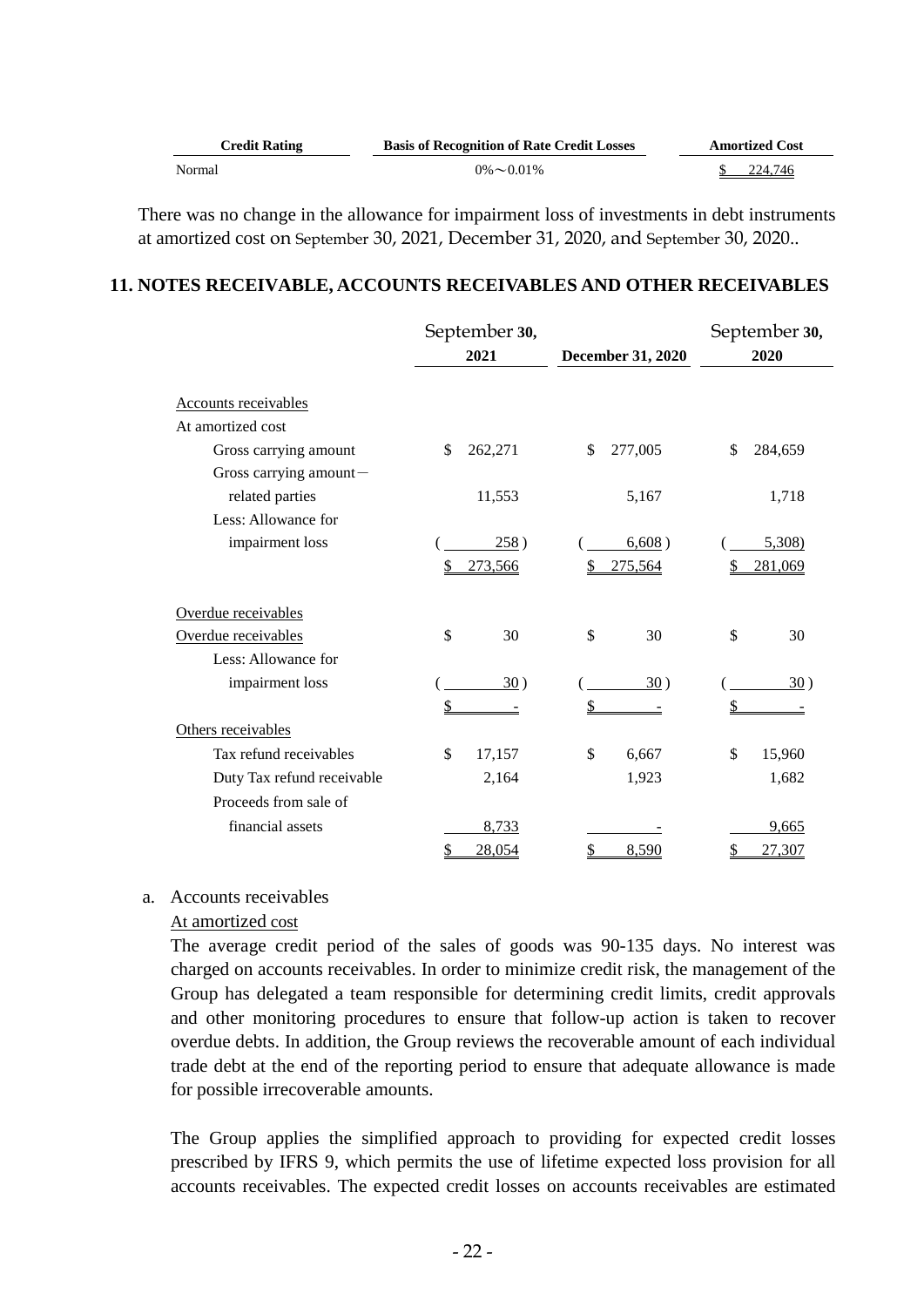using an allowance matrix, which takes into consideration the historical credit loss experience with the respective debtor, the current financial position of the debtor, and the current and future economic conditions of the industry as well as the overall economy. As the Group's historical credit loss experience does not show significantly different loss patterns for different customer segments, the provision for loss allowance based on past due status is not further distinguished according to the Group's different customer base.

The Group writes off a accounts receivable when there is information indicating that the debtor is in severe financial difficulty and there is no realistic prospect of recovery. For accounts receivables that have been written off, the Group continues to engage in enforcement activity to attempt to recover the receivables due. Where recoveries are made, these are recognized in profit or loss.

The following table details the loss allowance of accounts receivables based on the Group's provision matrix:

#### Septermber 30, 2021

|                               |              | Less than   | Less than  | Less than  | Less than            |           |
|-------------------------------|--------------|-------------|------------|------------|----------------------|-----------|
|                               | Not Past Due | $1-30$ Days | 31-60 Days | 61-90 Days | Over-91 Days         | Total     |
| Expected credit loss rate     | 0.01%        | 0.17%       | 6.29%      | 23.857%    | $21.48 \times 100\%$ |           |
| Gross carrying amount         | \$218.115    | \$55.102    | 266        | 300<br>\$  | 41<br>\$.            | \$273,824 |
| Loss allowance (Lifetime ECL) | $27^\circ$   | 98)         | 18)        | 74)        | 41                   | 258)      |
| Amortized cost                | 218,088      | 55,004      | 248        | 226        |                      | 273,566   |

#### December 31, 2020

|                               |                | Less than    | Less than    | Less than   | Less than       |              |
|-------------------------------|----------------|--------------|--------------|-------------|-----------------|--------------|
|                               | Not Past Due   | $1-30$ Days  | 31-60 Days   | 61-90 Days  | Over-91 Days    | Total        |
| Expected credit loss rate     | 0.01%          | 0.27%        | 30.21%       | 56.2%       | $71.15 - 100\%$ |              |
| Gross carrying amount         | 238.514<br>\$. | 25.201<br>S. | 14.853<br>\$ | 3.564<br>\$ | \$<br>40        | 282,172<br>S |
| Loss allowance (Lifetime ECL) | 24)            | 67           | 4,478)       | 1.999       | 40)             | 6,608)       |
| Amortized cost                | 238,490        | 25,134       | 10,375       | 1,565       |                 | 275,564      |

#### Septermber 30, 2020

|                               |              | Less than   | Less than  | Less than  | Less than    |           |
|-------------------------------|--------------|-------------|------------|------------|--------------|-----------|
|                               | Not Past Due | $1-30$ Days | 31-60 Days | 61-90 Days | Over-91 Days | Total     |
| Expected credit loss rate     | 0.32%        | 1.48%       | 10.22%     | 77.78~100% |              |           |
| Gross carrying amount         | \$174.421    | \$ 76,925   | \$34.968   | \$<br>63   | S            | \$286,377 |
| Loss allowance (Lifetime ECL) | 550)         | 1,137)      | 3,572)     | 49)        |              | 5,308)    |
| Amortized cost                | 173,871      | 75,788      | 31,396     | 14         |              | \$281,069 |

The movements of the loss allowance of notes receivables and accounts receivables were as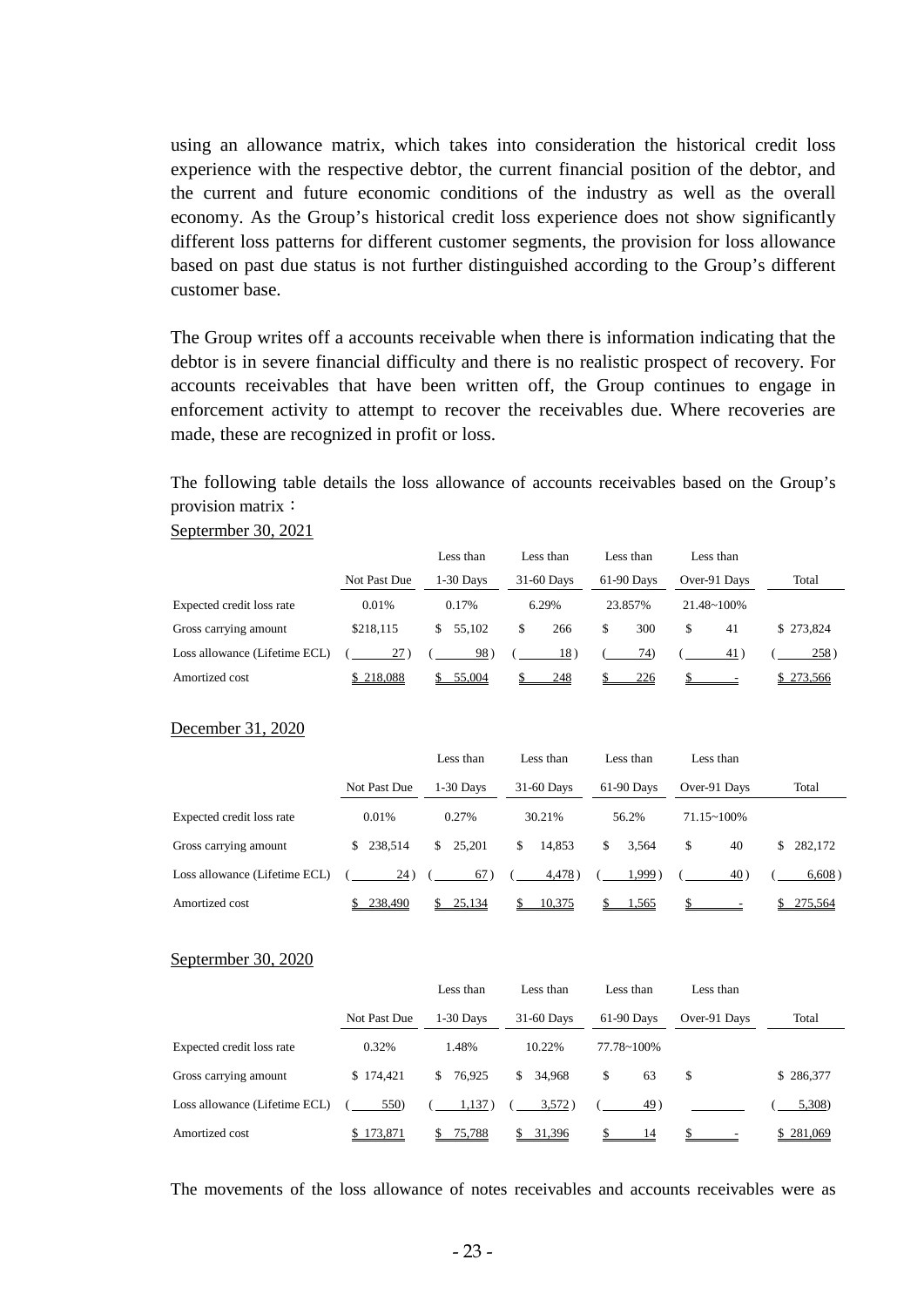#### follows:

|                                  | <b>For the Nine Months</b> | <b>For the Nine Months</b> |
|----------------------------------|----------------------------|----------------------------|
|                                  | <b>Ended September</b>     | <b>Ended September</b>     |
|                                  | 30 2021                    | 30 20 20                   |
| Notes receivables and Accounts   |                            |                            |
| receivables                      |                            |                            |
| Balance on January 1             | \$<br>6,608                | \$<br>248                  |
| Add: Amount of expected loss     |                            |                            |
| recognized                       |                            | 5,060                      |
| Less: : Rotation impairment loss | 6,350)                     |                            |
| Balance on June 30               | <u>258</u>                 | 5,308                      |
|                                  |                            |                            |
| Overdue receivables              |                            |                            |
| Balance on January 1             | \$<br>30                   | \$<br>30                   |
| Balance on September30           | \$<br>30                   | \$<br>30                   |

Compared to the balance on January 1, 2021 and 2020, the gross carrying amount of accounts receivables on September 30, 2021 and 2020 decreased \$8,348 thousand and increase \$2,694 thousand. Due to increase in projected credit loss, the loss allowance decreased \$6,350 thousand and increase \$5,060 thousand.

#### b. Other receivables

The Group does not accrue interest on other receivables. When determining the recoverability of other receivables, the Group considers any changes in the credit quality of other receivables from the original credit date to the balance sheet date. As historical experience shows that other receivables overdue for more than one year are not recoverable, the Company recognizes 100% allowance for bad debts for other receivables aged over one year. For other receivables aged within one year, the Company determines allowance for bad debt by reference to the past arrears of counterparties and analyzing their current financial position, in order to evaluate irrecoverable amounts.

There was no allowance for impairment loss of other receivables on September 30, 2021, December 31, 2020, and September 30, 2020.

## **12. INVENTORIES**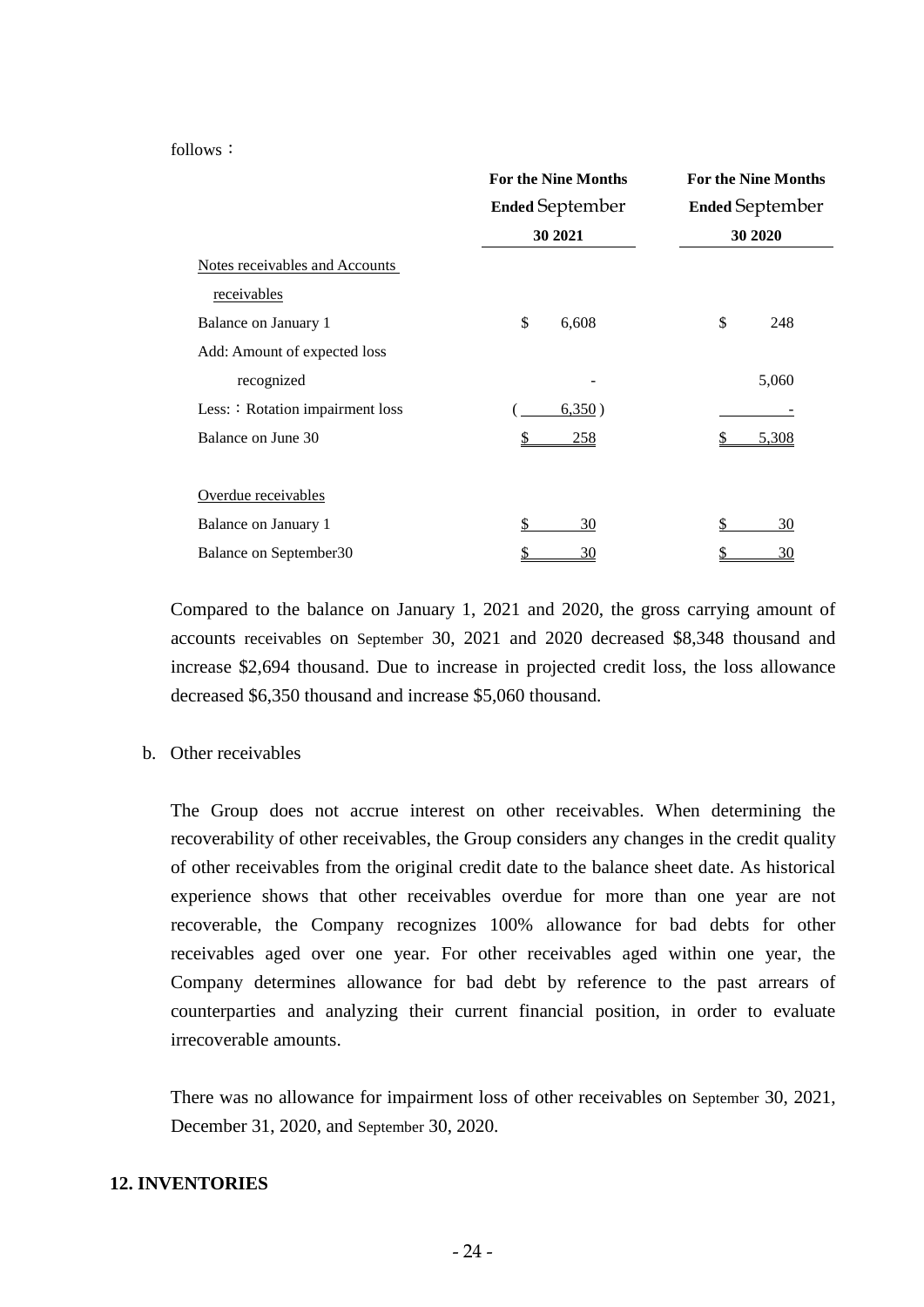|                         | September 30, |                          | September 30, |
|-------------------------|---------------|--------------------------|---------------|
|                         | 2021          | <b>December 31, 2020</b> | 2020          |
| Raw materials           | 237,519<br>\$ | 103,410<br>S             | 142,168<br>S  |
| Work in process         | 24,760        | 24,214                   | 37,744        |
| Finished goods          | 67,524        | 166,134                  | 170,113       |
| Merchandise inventories | 1,894         | 4,529                    | 3,939         |
|                         | 331,697       | 298,287                  | 353,964       |

Cost of Goods Sold were as follows:

|                          | For the Three | For the Three |               | For the Nine |  |  |
|--------------------------|---------------|---------------|---------------|--------------|--|--|
|                          | Months Ended  | Months Ended  | Months Ended  | Months Ended |  |  |
|                          | September     | September     | September     | September    |  |  |
|                          | 30 2021       | 30 2010       | 30 2021       | 30 2010      |  |  |
| Cost of Goods Sold       | 365,449<br>\$ | \$<br>347.754 | \$<br>820,301 | 965,362<br>S |  |  |
| Loss (gain) on inventory |               |               |               |              |  |  |
| impairment               | $5,000$ )     | 4.000         | $15,000$ )    | 7,000        |  |  |
|                          | 360,449       | 351,754       | 805,301       | 972,362      |  |  |

The net realizable value of inventories is the increase in the sales price of the inventory in specific markets

# **13. SUBSIDIARIES**

Subsidiaries Included in the Consolidated Financial Statements The entity included in the consolidated statements is listed below:

|                             |                   |                     |              | Proportion of Ownership (%) |              |             |
|-----------------------------|-------------------|---------------------|--------------|-----------------------------|--------------|-------------|
|                             |                   | Nature of           | Septembe     | Dec 31.                     | Septembe     |             |
| <b>Investor</b>             | Investee          | <b>Activities</b>   | $r$ 30, 2021 | 2020                        | $r$ 30, 2020 | <b>Note</b> |
| Promate Solutions Co., Ltd. | Promate Japan Inc | Trade of electronic | 100%         | 100%                        | 100%         | $a\& b$     |
|                             |                   | commodities         |              |                             |              |             |

a. Promate Japan Inc. was incorporated on March 2017 in Tokyo, Japan. It is 100% owner by the Company and the nature of its activities include trade of electronic commodities.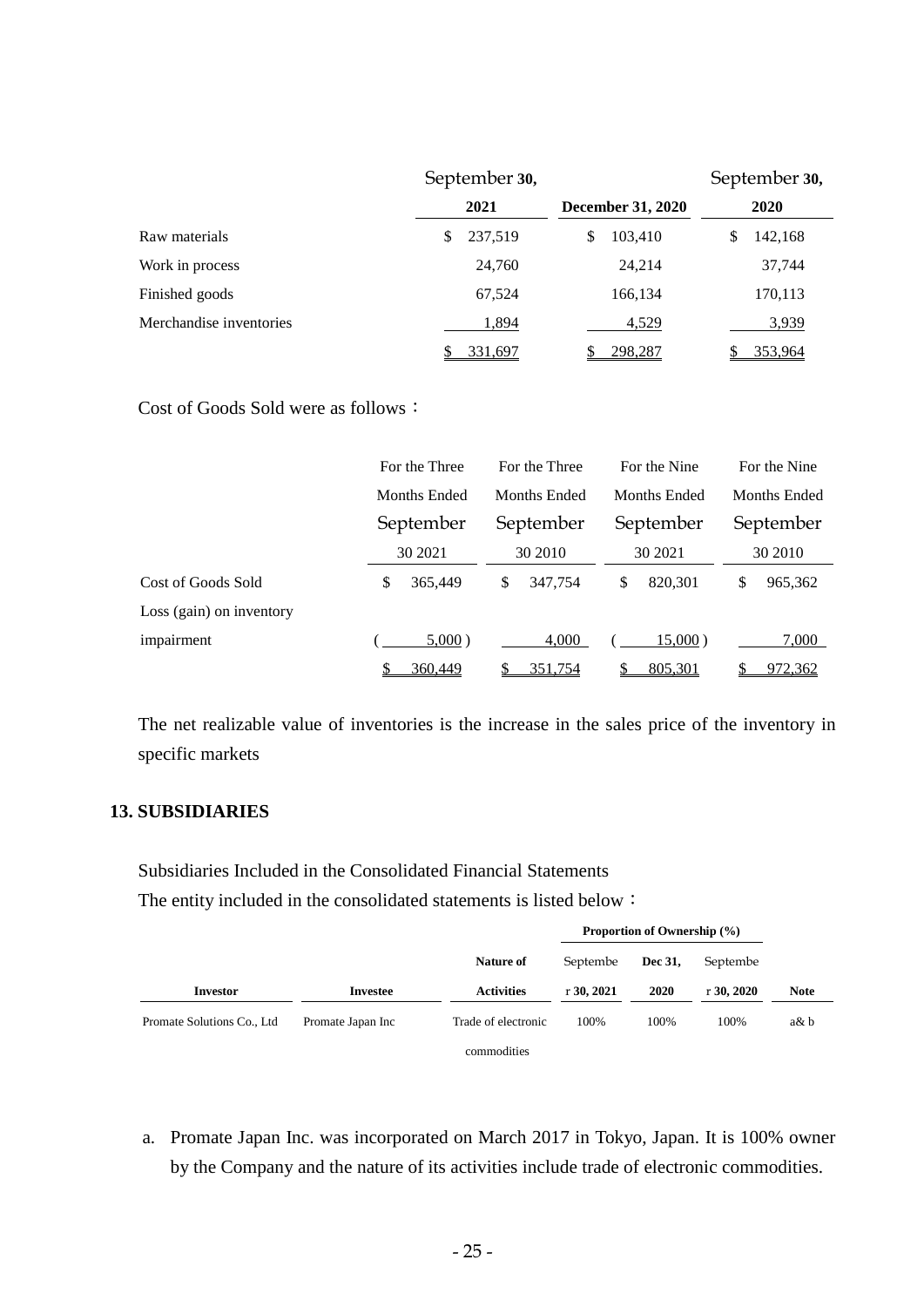b. Promate Japan Inc. is not a significant subsidiary and their financial statements has not been reviewed

The financial statements of some non-significant subsidiaries included in the consolidated financial statements referred to in the first paragraph were not reviewed. As of September 30, 2021 and 2020, the combined total assets of these non-significant subsidiaries were NT\$9,360thousand and NT\$3,603 thousand, respectively, representing 0.62% and 0.24%, respectively, of the consolidated total assets, and the combined total liabilities of these subsidiaries were NT\$1,505 thousand and NT\$1,648thousand, respectively, representing 0.31% and 0.38%, respectively, of the consolidated total liabilities; for the three months ended September 30, 2020 and 2019 and for the nine months ended September 30, 2021 and 2020, the amounts of combined comprehensive income (loss) of these subsidiaries were NT\$3,757 thousand, NT\$(204) thousand, NT\$5,353 thousand, and NT\$(622) thousand, respectively, representing 9.22%, 0.32%, 4.72% and 0.33%, respectively, of the consolidated total comprehensive income.

# **14. PROPERTY, PLANT AND EQUIPMENT**

|                          | September 30, 2021 | <b>December 31, 2020</b> | September 30, 2020 |  |  |
|--------------------------|--------------------|--------------------------|--------------------|--|--|
| Assets used by the Group | 44.134             | 48.946                   | 49.415             |  |  |

#### Assets used by the Group

|                             | <b>Machinery</b> |       | <b>Transporta-tion</b> | <b>Office</b> | Miscellane-ous |              | Leasehold             |               |
|-----------------------------|------------------|-------|------------------------|---------------|----------------|--------------|-----------------------|---------------|
|                             | Equipment        |       | Equipment              | Equipment     | Equip2ment     |              | <b>Improveme-nnts</b> | <b>Total</b>  |
| Cost                        |                  |       |                        |               |                |              |                       |               |
| Balance at January 1,       |                  |       |                        |               |                |              |                       |               |
| 2021                        | \$<br>72,642     |       | \$<br>2,810            | \$<br>10,688  | \$<br>62,593   | $\mathbb{S}$ | 15,083                | \$<br>163,816 |
| Addition                    |                  | ٠     | ٠                      | 70            | 130            |              | ۰                     | 200           |
| Reclassification            |                  | 701   | ٠                      |               | 5,863          |              |                       | 6,564         |
| Disposal                    |                  |       |                        |               | 2,210)         |              | 1,708)                | 3,918)        |
| <b>Balance at September</b> |                  |       |                        |               |                |              |                       |               |
| 30, 2021                    | 73,343           |       | 2,810                  | 10,758        | \$<br>66,376   | \$           | 13,375                | 166,662       |
| Accumulated                 |                  |       |                        |               |                |              |                       |               |
| depreciation                |                  |       |                        |               |                |              |                       |               |
| Balance at January 1,       |                  |       |                        |               |                |              |                       |               |
| 2021                        | \$<br>40,911     |       | \$<br>2,810            | \$<br>9,739   | \$<br>48,950   | \$           | 12,460                | \$<br>114,870 |
| Depreciation expenses       |                  | 5,081 | ٠                      | 356           | 5,412          |              | 727                   | 11,576        |
| Disposal                    |                  |       |                        |               | 2,210)         |              | 1,708)                | 3,918         |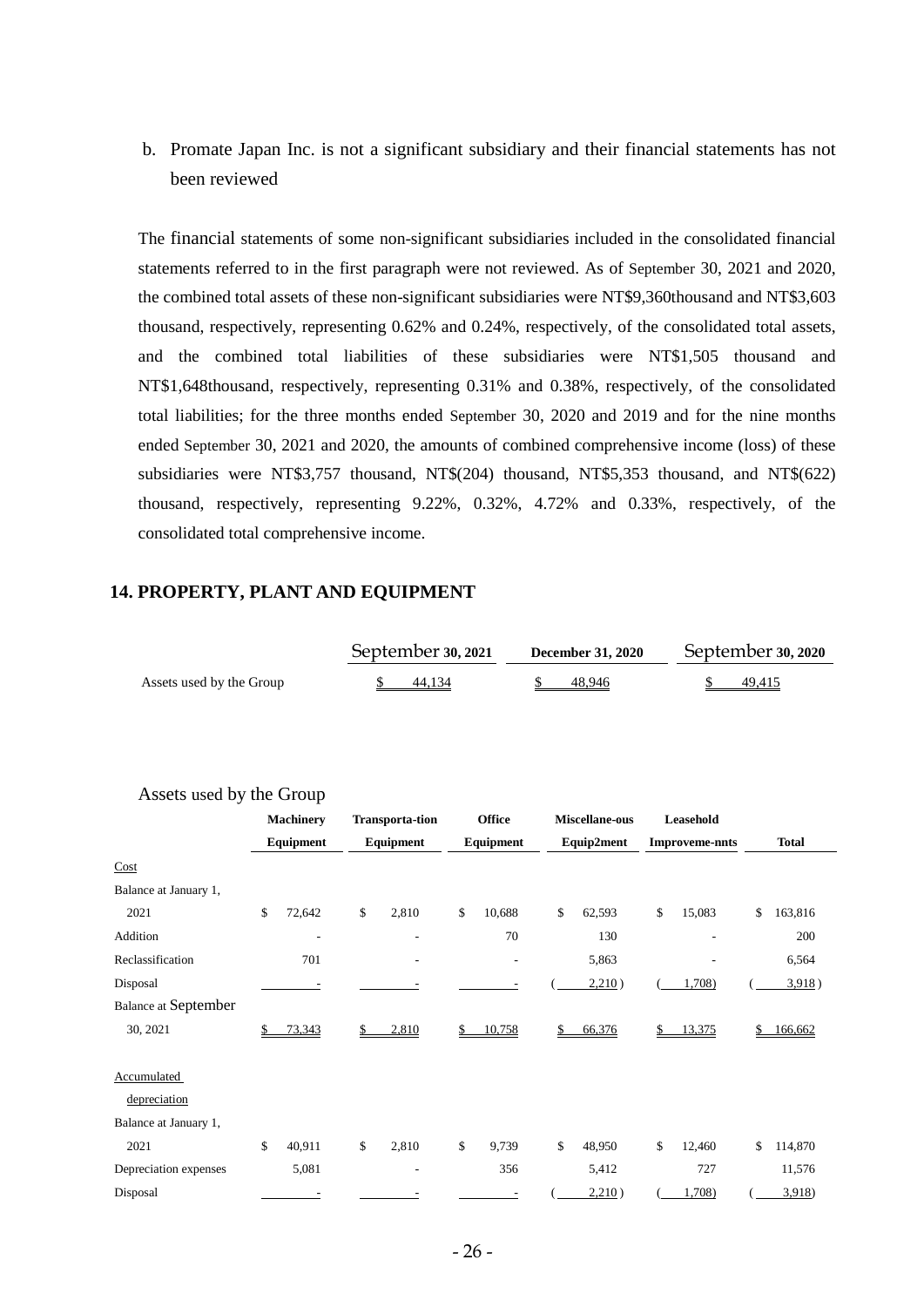| <b>Balance at September</b> |              |               |              |              |              |               |
|-----------------------------|--------------|---------------|--------------|--------------|--------------|---------------|
| 30, 2021                    | 45,992<br>\$ | 2,810<br>\$   | 10,095<br>\$ | 52,152<br>S. | 11,479<br>\$ | 122,528<br>\$ |
| Carrying amount at          |              |               |              |              |              |               |
| January 1,2021              |              |               |              |              |              |               |
| December 31, 202            | 31,731<br>\$ | \$            | 949          | 13,643       | 2,623        | 48,946        |
| Carrying amount at          |              |               |              |              |              |               |
| September 30, 2021          | 27,351<br>\$ | \$            | 663          | 14,224<br>\$ | 1,896        | 44,134        |
| Cost                        |              |               |              |              |              |               |
| Balance at January 1,       |              |               |              |              |              |               |
| 2020                        | \$<br>61,285 | \$<br>2,810   | \$<br>10,381 | 56,923<br>\$ | \$<br>17,452 | \$<br>148,851 |
| Addition                    |              |               | 307          | L.           |              | 307           |
| Reclassification            | 11,357       |               |              | 2,041        |              | 13,398        |
| Disposal                    | $\equiv$     |               |              |              | 2,369)       | 2,369)        |
| <b>Balance at September</b> |              |               |              |              |              |               |
| 30, 2020                    | 72,642<br>\$ | 2,810<br>\$   | 10,688       | 58,964       | 15,083       | 160,187<br>\$ |
| <b>Accumulated</b>          |              |               |              |              |              |               |
| depreciation                |              |               |              |              |              |               |
| Balance at January 1,       |              |               |              |              |              |               |
| 2020                        | \$<br>33,910 | 2,810<br>\$   | \$<br>9,252  | \$<br>41,859 | \$<br>13,752 | 101,583<br>\$ |
| Depreciation expenses       | 5,133        | Ē,            | 367          | 5,230        | 828          | 11,558        |
| Disposal                    |              |               |              |              | 2,369)       | 2,369)        |
| <b>Balance at September</b> |              |               |              |              |              |               |
| 30, 2020                    | 39,043<br>\$ | 2,810<br>\$   | 9,619        | 47,089       | 12,211<br>\$ | 110,772<br>\$ |
| Carrying amount at June     |              |               |              |              |              |               |
| 30, 2020                    | \$<br>33,599 | $\frac{1}{2}$ | \$<br>1,069  | 11,875<br>\$ | 2,872<br>\$  | \$<br>49,415  |

There was no indication of an impairment loss; therefore, the Group did not perform impairment assessment. during the nine months ended September 30, 2021 and 2020. The above items of property, plant and equipment are depreciated on a straight-line basis over the estimated useful lives as follows: :

| Machinery equipment      | $3-10$ years |
|--------------------------|--------------|
| Transportation equipment | 5 years      |
| Office equipment         | 3-5 years    |
| Miscellaneous equipment  | $3-20$ years |
| Leasehold improvements   | $3-10$ years |

## **15. LEASE ARRANGEMENTS**

a. Right-of-use assets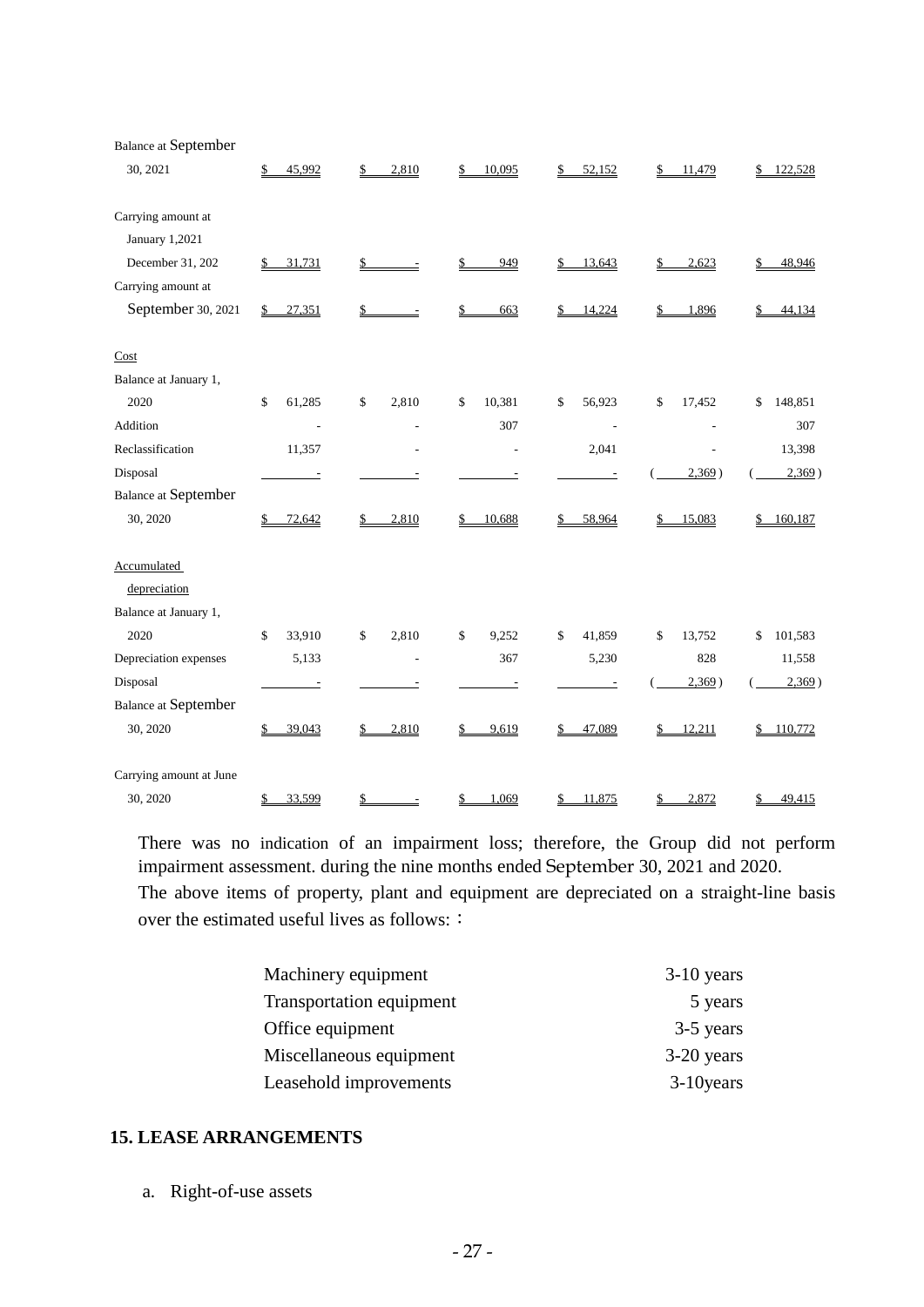|                                 | September 30,        |                      |                          | September 30,       |
|---------------------------------|----------------------|----------------------|--------------------------|---------------------|
|                                 | 2021                 |                      | <b>December 31, 2020</b> | 2020                |
| Carrying amounts                |                      |                      |                          |                     |
| <b>Buildings</b>                | \$                   | \$<br>46,843         | 63,727                   | \$<br>68,923        |
| Transportation                  |                      | 1,035                | 1,393                    |                     |
|                                 |                      | 47,878<br>\$         | 65,120                   | 68,923              |
|                                 |                      |                      |                          |                     |
|                                 | For the Three Months | For the Three Months | For the Nine Months      | For the Nine Months |
|                                 | Ended September 30   | Ended September 30   | Ended September 30       | Ended September 30  |
|                                 | 2021                 | 2020                 | 2021                     | 2020                |
| Addition to right-of-use assets | \$                   |                      | \$<br>9,428              |                     |
| Depreciation charge for         |                      |                      |                          |                     |
| right-of-use assets             |                      |                      |                          |                     |
| <b>Buildings</b>                | \$<br>4,904          | \$<br>5,200          | \$<br>15,255             | \$<br>15,598        |
| Transportation                  | 119                  |                      | 358                      |                     |
|                                 | 5,023                | 5,200                | 15,613<br>\$             | 15,598              |

Due to the early termination of the lease contract during current period, the Group's right-of-use assets and lease liabilities were reduced by NT\$10,970 thousand and NT\$11,224 thousand respectively. Thus, it resulted in a lease modification benefit of NT\$254 thousand.

### b. Lease liabilities

|                  | September 30, 2021 | <b>December 31, 2020</b> | September $30, 2020$ |  |
|------------------|--------------------|--------------------------|----------------------|--|
| Carrying amounts |                    |                          |                      |  |
| Current          | 20.494             | 21.665                   | 20,864               |  |
| Non-current      | 23.219             | 43.072                   | 43,626               |  |

#### Discounted rate ranges of lease liabilities were as follows:

|                  | June 30, 2021 | <b>December 31, 2020</b> | <b>June 30, 2020</b>     |
|------------------|---------------|--------------------------|--------------------------|
| <b>Buildings</b> | 3%            | 3%                       | 3%                       |
| Transportation   | 5.69%         | 5.69%                    | $\overline{\phantom{0}}$ |

#### c. Material lease-in activities and terms

The Group leased a number of cars for use by business personnel or warehouse personnel for 3 years. The lease contracts for these cars do not contain terms for the right of renewal or the right of purchase.

The Group also leased certain buildings for the use as plant and office in a period of 5 years. The Group does not have bargain purchase options to acquire the leasehold buildings at the end of the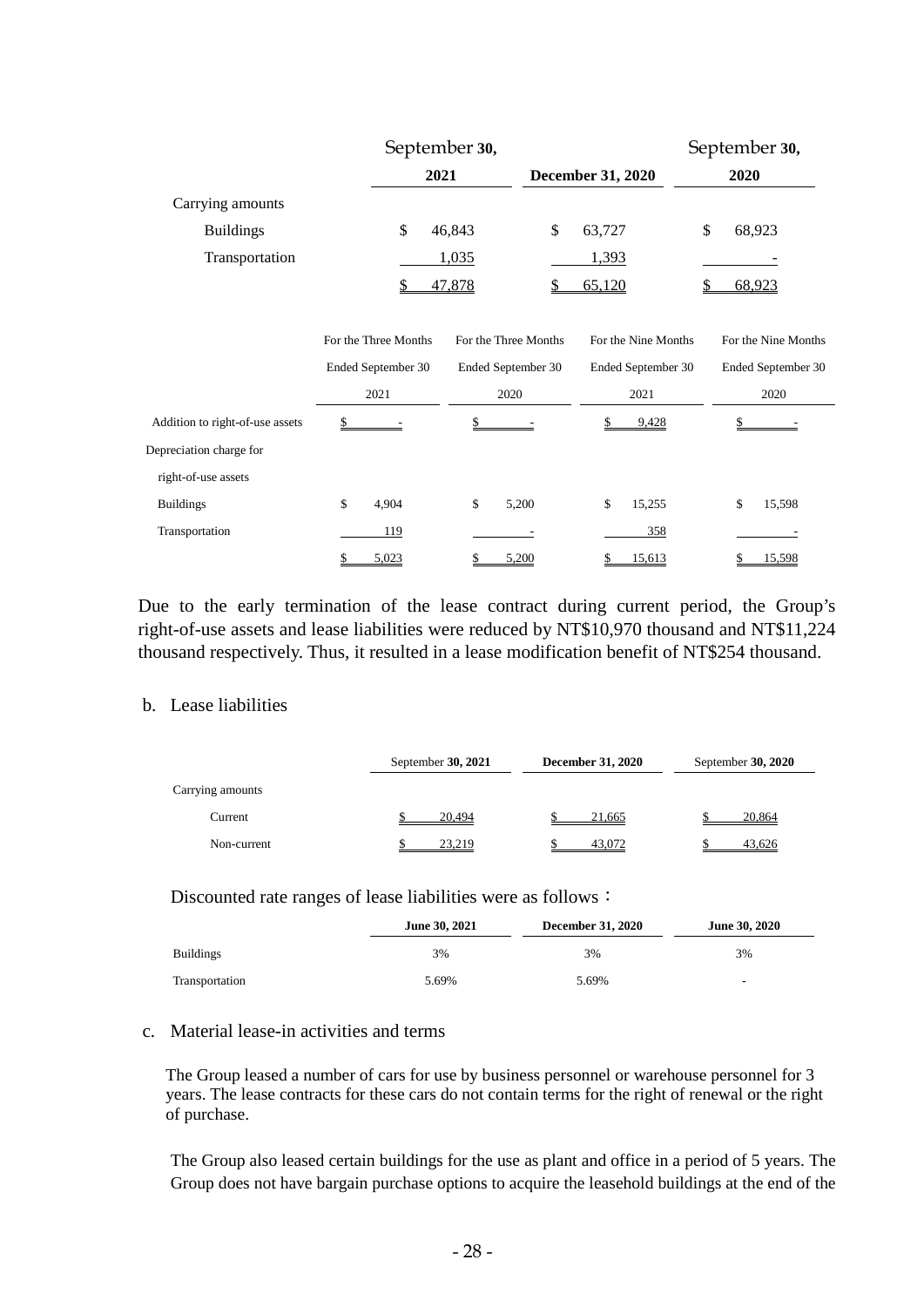lease terms. In addition, the Group is prohibited from subleasing or transferring all or any portion of the underlying assets without the lessor's consent.

## d. Other lease information

|                                | For the Three Months | For the Three Months | For the Nine Months | For the Nine Months |
|--------------------------------|----------------------|----------------------|---------------------|---------------------|
|                                | Ended September 30   | Ended September 30   | Ended September 30  | Ended September 30  |
|                                | 2021                 | 2020                 | 2021                | 2020                |
| Expenses relating to low-value |                      |                      |                     |                     |
| asset leases                   | 141                  | 52                   | 347                 | 152                 |
| Total cash outflow for lease   |                      |                      | 20,695              | 20,731              |

# **16. OTHER INTANGIBLE ASSETS**

|                                       | <b>Computer Software</b>         |
|---------------------------------------|----------------------------------|
| Cost                                  |                                  |
| Balance on January 1, 2021            | $\mathcal{S}$<br>18,379          |
| Reclassification                      | 3,342                            |
| Disposals                             | 6,262)                           |
| Balance on September 30, 2021         | 15,459<br>\$                     |
| Accumulated amortization              |                                  |
| Balance on January 1, 2021            | \$<br>14,352                     |
| Amortization expenses                 | 1,228                            |
| Disposals                             | 6,262)                           |
| Balance on September 30, 2021         | 9,318<br>\$                      |
| Carrying amount on January 1,         |                                  |
| 2021/December 31, 2020                | \$<br>4,027                      |
| Carrying amount on September 30, 2021 | $\frac{1}{2}$<br>6,141           |
| Cost                                  |                                  |
| Balance on January 1, 2020            | \$<br>20,179                     |
| Addition                              |                                  |
| Disposal                              | 1,800)                           |
| Balance on September 30, 2020         | \$<br>18,379                     |
| Accumulated amortization              |                                  |
| Balance on January 1, 2020            | \$<br>12,960                     |
| Amortization expenses                 | 2,486                            |
| Disposals                             | 1,800)                           |
| Balance on September 30, 2020         | \$<br>13,646                     |
| Carrying amount on Septembe 30, 2020  | $\overline{\mathbb{S}}$<br>4,733 |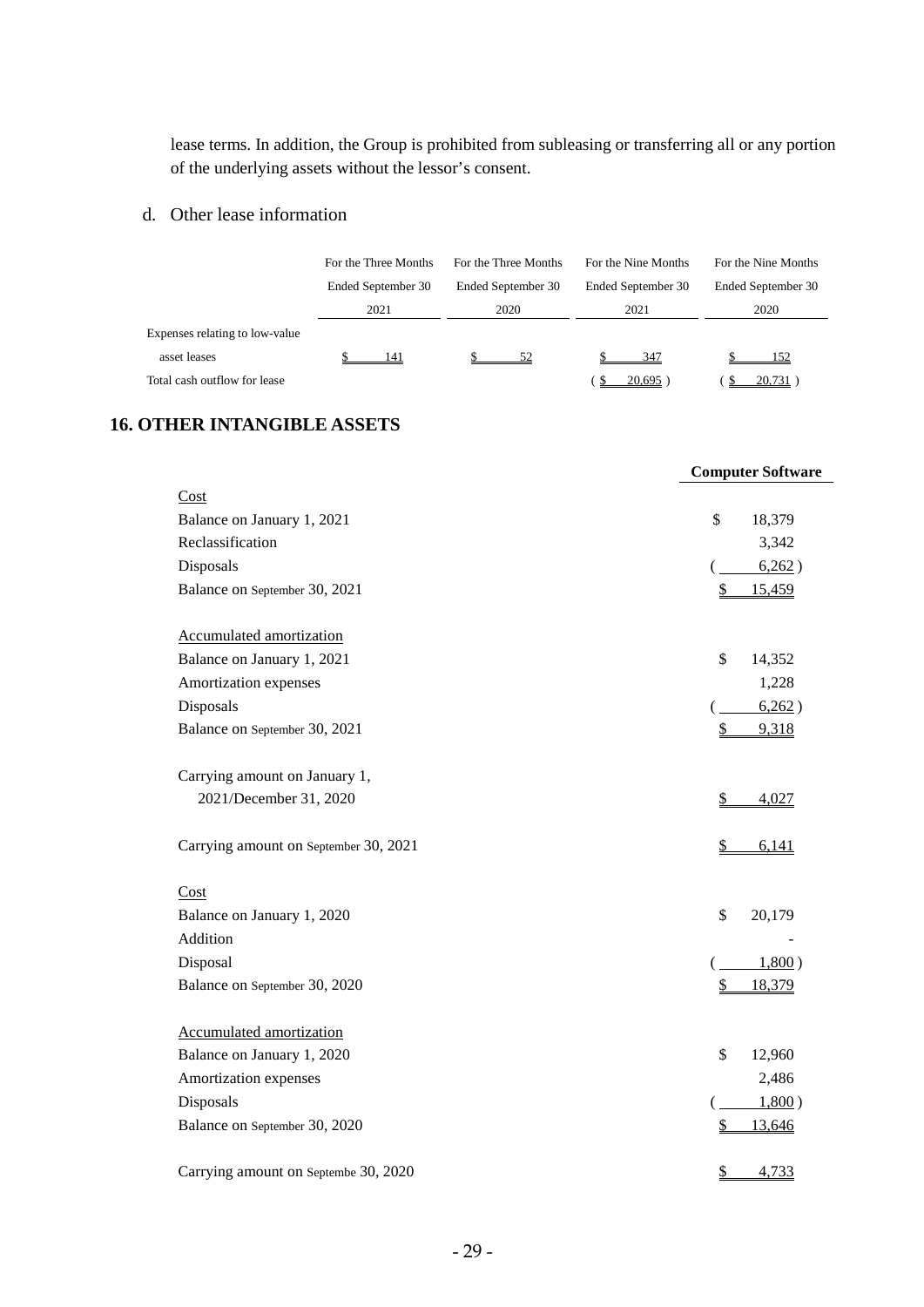Besides amortization expense, the Group did not acquire, dispose, nor impair any other intangible assets between nine months ended September 30, 2021 and 2020. Other intangible assets were amortized on a straight-line basis over their estimated useful lives as follows:

#### Computer software 3-10 years

#### Amortization expenses summarized by function:

|                                     | For the Three Months           | For the Three Months | For the Nine Months | For the Nine Months |
|-------------------------------------|--------------------------------|----------------------|---------------------|---------------------|
|                                     | Ended September 30             | Ended September 30   | Ended September 30  | Ended September 30  |
|                                     | 2021                           | 2020                 | 2021                | 2020                |
| Operating costs                     | \$<br>$\overline{\phantom{a}}$ | \$<br>-              | \$<br>۰             | \$                  |
| Selling and marketing expenses      | 27                             | 27                   | 81                  | 80                  |
| General and administrative expenses | 178                            | 678                  | 868                 | 2,035               |
| Research and development expenses   | 279                            | 86                   | 279                 | 371                 |
|                                     | 484                            | 791                  | .228                | 2,486               |

### **17. OTHER ASSETS**

|                               | September 30, |       |    |                   | September 30, |       |  |
|-------------------------------|---------------|-------|----|-------------------|---------------|-------|--|
|                               | 2021          |       |    | December 31, 2020 |               | 2020  |  |
| Current                       |               |       |    |                   |               |       |  |
| Prepayments                   |               |       |    |                   |               |       |  |
| Prepayment for purchases and  |               |       |    |                   |               |       |  |
| expenses                      | \$            | 5,706 | \$ | 2,508             | \$            | 2,621 |  |
| <b>Input Tax</b>              |               | 549   |    |                   |               |       |  |
|                               | \$            | 6,255 |    | 2,508             |               | 2,621 |  |
| Others current assets         |               |       |    |                   |               |       |  |
| Temporary payment             |               | 30    |    | 30                |               | 30    |  |
|                               | \$            | 6,285 |    | 2,538             |               | 2,651 |  |
| Non-current                   |               |       |    |                   |               |       |  |
| Prepayments for equipment     | \$            | 5,244 | \$ | 3,888             | \$            | 2,261 |  |
| Refundable deposits           |               | 659   |    | 636               |               | 136   |  |
| Overdue receivables (Note 11) |               | 30    |    | 30                |               | 30    |  |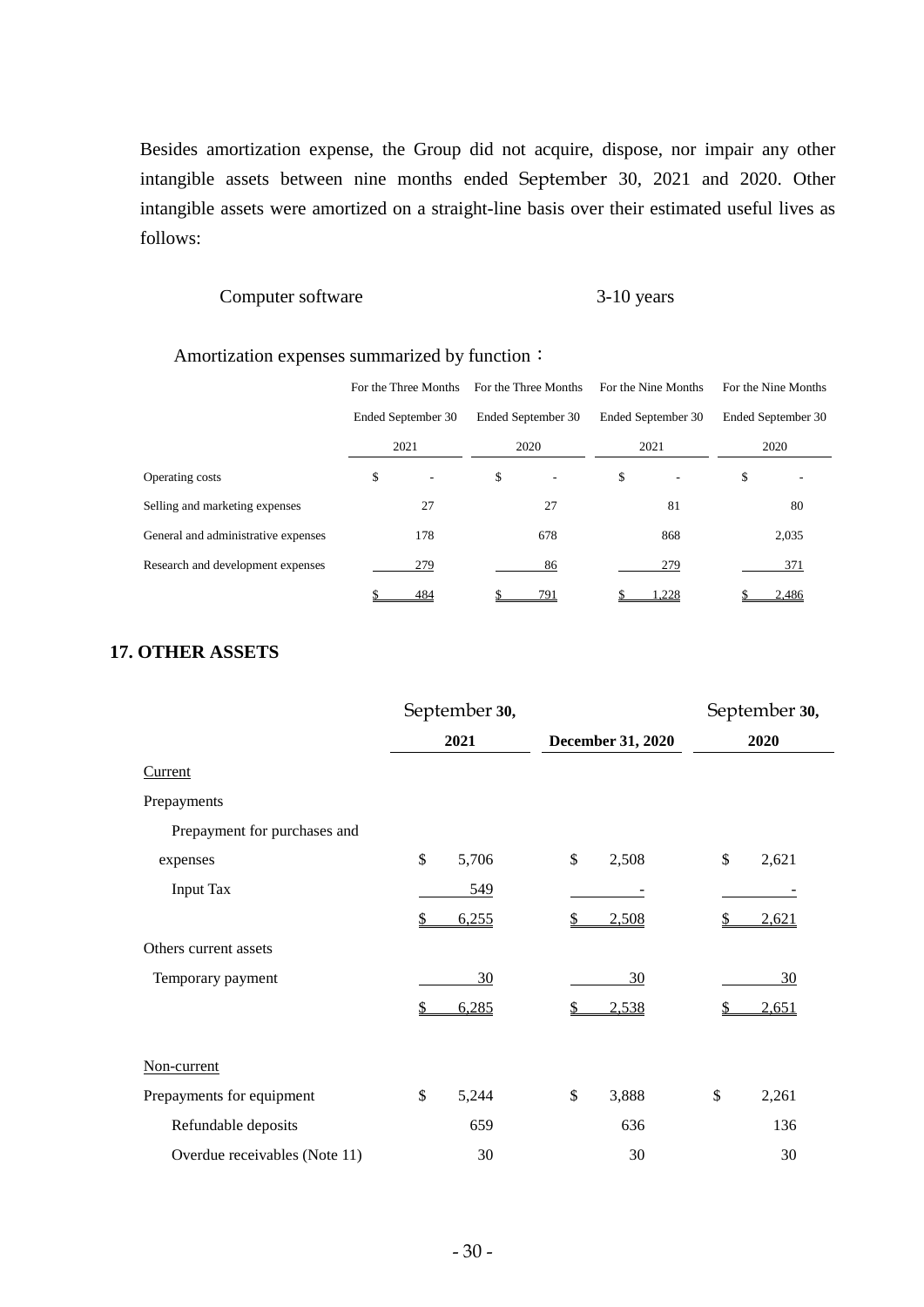|                                 | September 30, |                          | September 30, |
|---------------------------------|---------------|--------------------------|---------------|
|                                 | 2021          | <b>December 31, 2020</b> | 2020          |
| Allowance for impairment loss - |               |                          |               |
| overdue receivables             | 30)           | $30^{\circ}$             | 30)           |
|                                 | 5.903         | 4.524                    | ' 30T         |

# **18. NOTES AND ACCOUNTS PAYABLE**

|                            | September 30, |                          | September 30, |
|----------------------------|---------------|--------------------------|---------------|
|                            | 2021          | <b>December 31, 2020</b> | 2020          |
| Notes payable              |               |                          |               |
| Non-trade                  | 42            | S                        |               |
| <u>Accounts</u> payable    |               |                          |               |
| Accounts payable           | \$<br>170,767 | 123,026<br>\$            | 148,466       |
| Accounts payable - related |               |                          |               |
| parties                    | 110,736       | 43,392                   | 49,494        |
|                            | 281,503       | 166,418                  | 197,960       |

The Group has financial risk management policies in place to ensure that all payables are paid within the pre-agreed credit terms.

# **19. OTHER LIABILITIES**

|                                  | September 30,                    |        |    | September 30, |      |        |
|----------------------------------|----------------------------------|--------|----|---------------|------|--------|
|                                  | 2021<br><b>December 31, 2020</b> |        |    |               | 2020 |        |
| Current                          |                                  |        |    |               |      |        |
| Other payables                   |                                  |        |    |               |      |        |
| Accrued commissions              | \$                               | 5,034  | \$ | 2,244         | \$   | 2,343  |
| Payables for salaries or         |                                  |        |    |               |      |        |
| bonuses                          |                                  | 31,882 |    | 46,028        |      | 51,666 |
| Payables for annual leave        |                                  | 8,050  |    | 7,750         |      | 4,500  |
| Payables for compensation of     |                                  |        |    |               |      |        |
| employees and remuneration       |                                  |        |    |               |      |        |
| of directors (Note 24)           |                                  | 13,700 |    | 24,700        |      | 20,200 |
| Payable for service              |                                  | 761    |    | 1,380         |      | 1,076  |
| Accrued freights                 |                                  | 2,113  |    | 1,770         |      | 2,004  |
| Others                           |                                  | 9,714  |    | 10,350        |      | 10,996 |
|                                  |                                  | 71,254 |    | 94,222        |      | 92,785 |
| Other payables - related parties |                                  |        |    |               |      |        |
| ( Note 30)                       |                                  |        |    |               |      |        |
| Others                           |                                  | 1,006  |    | 955           |      | 991    |
|                                  |                                  | 1,006  |    | <u>955</u>    |      | 991    |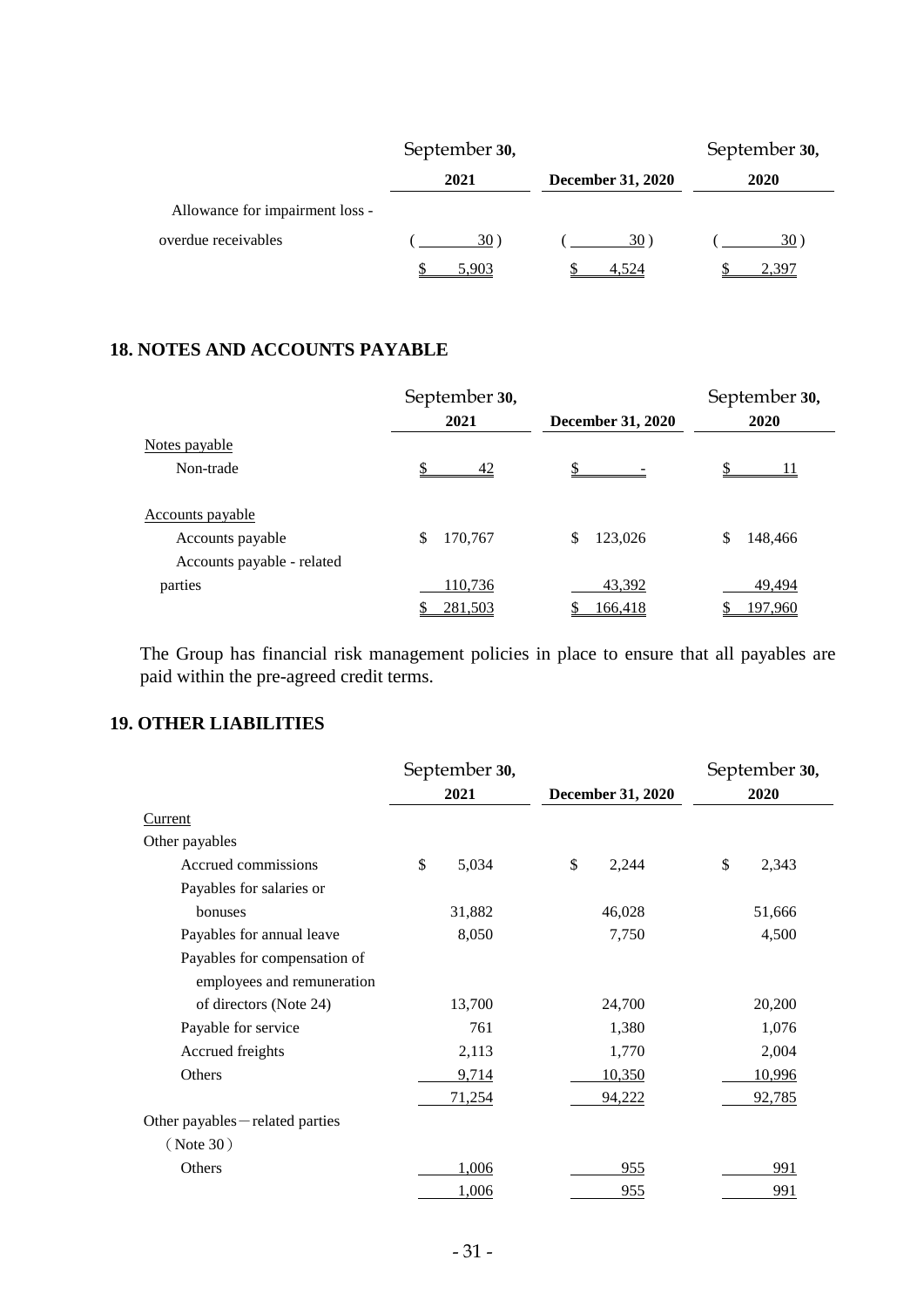|                                   | September 30, |                          | September 30, |
|-----------------------------------|---------------|--------------------------|---------------|
|                                   | 2021          | <b>December 31, 2020</b> | 2020          |
|                                   | <u>72,260</u> | 95,177                   | 93,776        |
| Contract liability                |               |                          |               |
| Advance payment                   | \$<br>53,207  | 30,466                   | 37,537        |
| Others liability                  |               |                          |               |
| Receipts under custody and others | 2.426         | 2,357                    | 2.099         |

#### **20. PROVISIONS**

|             | September 30,             |                          | September 30,             |  |  |
|-------------|---------------------------|--------------------------|---------------------------|--|--|
|             | 2021                      | <b>December 31, 2020</b> | 2020                      |  |  |
| Current     |                           |                          |                           |  |  |
| Warranties  | 3,216                     | 3,285                    | 3,560                     |  |  |
| Non-current |                           |                          |                           |  |  |
| Warranties  | 1,408                     | 2,239                    | 2,164                     |  |  |
|             | For the Nine Months Ended |                          | For the Nine Months Ended |  |  |

|                                  |   | September 30 2021 | September 30 2020 |        |  |
|----------------------------------|---|-------------------|-------------------|--------|--|
| Balance on January 1             | S | 5,524             | \$                | 18,124 |  |
| Amount used                      |   | 3,327             |                   | 5,712) |  |
| Additional provisions recognized |   | 2.427             |                   |        |  |
| tate unused                      |   |                   |                   | 6,688) |  |
| <b>Balance at September 30</b>   |   | 4.624             |                   | 5.724  |  |

The provision for warranty claims represents the present value of management's best estimate of the future outflow of economic benefits that will be required under sale of goods legislation. The estimate had been made on the basis of historic warranty trends, and may vary as a result of new materials, altered manufacturing processes or other events affecting product quality.

#### **21. RETIREMENT BENEFIT PLANS**

Employee benefits expense in respect of the Group's defined retirement benefit plans was \$18 thousand and \$28 thousand for the three months ended September 30, 2021 and 2020, respectively, and \$55 thousand and \$84 thousand for the nine months ended September 30, 2021 and 2020, respectively. They were calculated using the prior year's actuarially determined pension cost discount rate as of December 31, 2019 and 2018, respectively.

# **22. EQUITY**

a. Share capital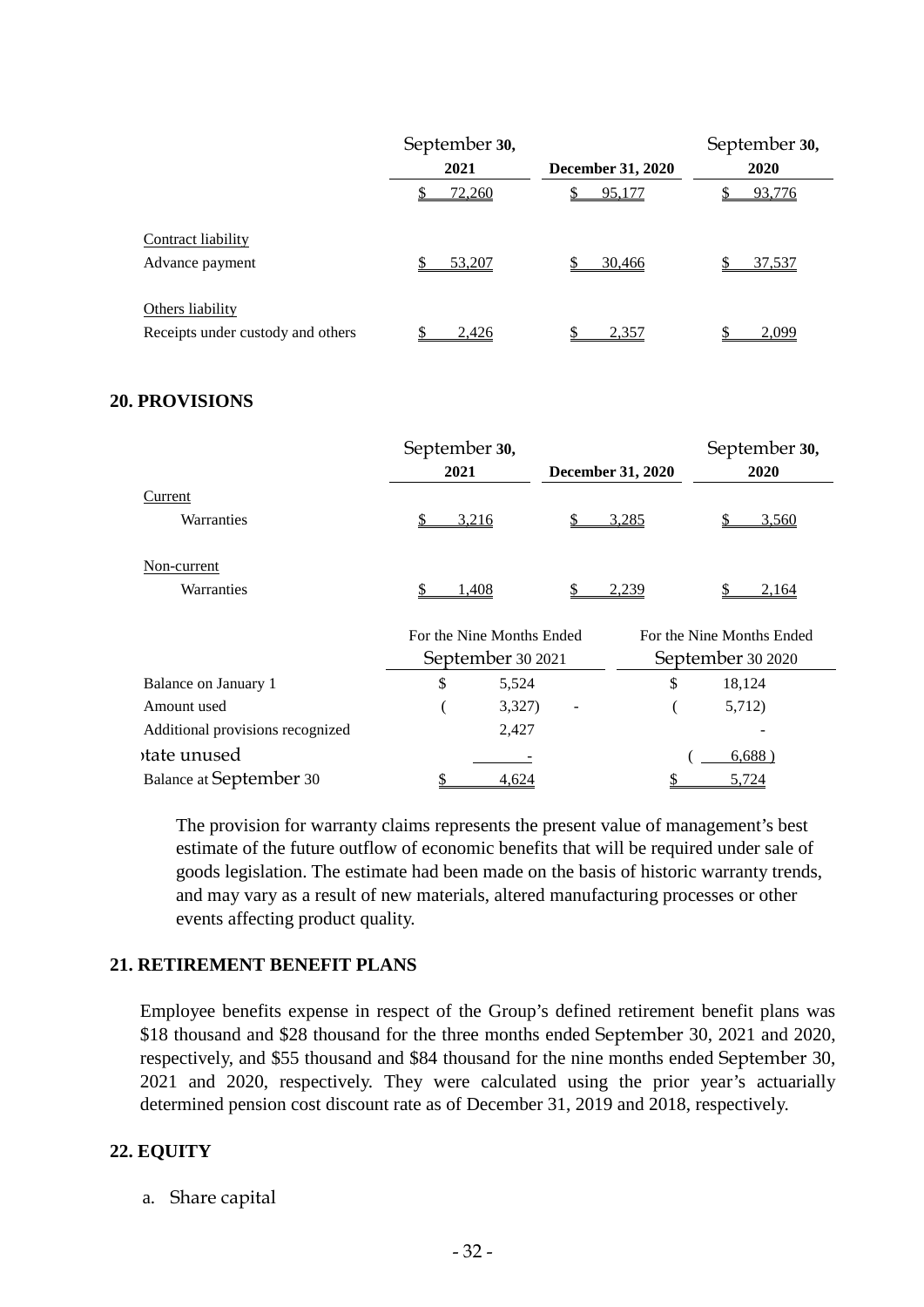#### Common stock

|                                 | September 30, |                          | September 30, |
|---------------------------------|---------------|--------------------------|---------------|
|                                 | 2021          | <b>December 31, 2020</b> | 2020          |
| Number of shares authorized (in |               |                          |               |
| thousands)                      | 100,000       | 100,000                  | 100,000       |
| Shares authorized               | 1,000,000     | 1,000,000                | 1,000,000     |
| Number of shares issued and     |               |                          |               |
| fully paid                      |               |                          |               |
| (in thousands)                  | 38,255        | 38,255                   | 38,255        |
| Shares issued                   | 382,549       | 382,549                  | 382,549       |

The authorized shares include 4,000 thousand shares allocated for the exercise of employee stock options

#### b. Capital surplus

|                                  | September 30, |                          | September 30, |
|----------------------------------|---------------|--------------------------|---------------|
|                                  | 2021          | <b>December 31, 2020</b> | 2020          |
| May be used to offset a deficit, |               |                          |               |
| distributed as cash dividends,   |               |                          |               |
| or transferred to share          |               |                          |               |
| $capital*$                       |               |                          |               |
| Issuance of ordinary shares      | 386.829       | 386.829                  | 386,829       |

Such capital surplus may be used to offset a deficit; in addition, when the Company has no deficit, such capital surplus may be distributed as cash dividends or transferred to share capital (limited to a certain percentage of the Company's capital surplus and to once a year)

c. Retained earnings and dividends policy

Under the dividends policy as set forth in the amended Articles, where the Company made a profit in a fiscal year, the profit shall be first utilized for paying taxes, offsetting losses of previous years, setting aside as legal reserve 10% of the remaining profit, setting aside or reversing special reserve in accordance with the laws and regulations, and then any remaining profit together with any undistributed retained earnings shall be used by the Company's board of directors as the basis for proposing a distribution plan, which should be resolved in the shareholders' meeting for distribution of dividends and bonus to shareholders. For the policies on distribution of employees' compensation and remuneration of directors after amendment,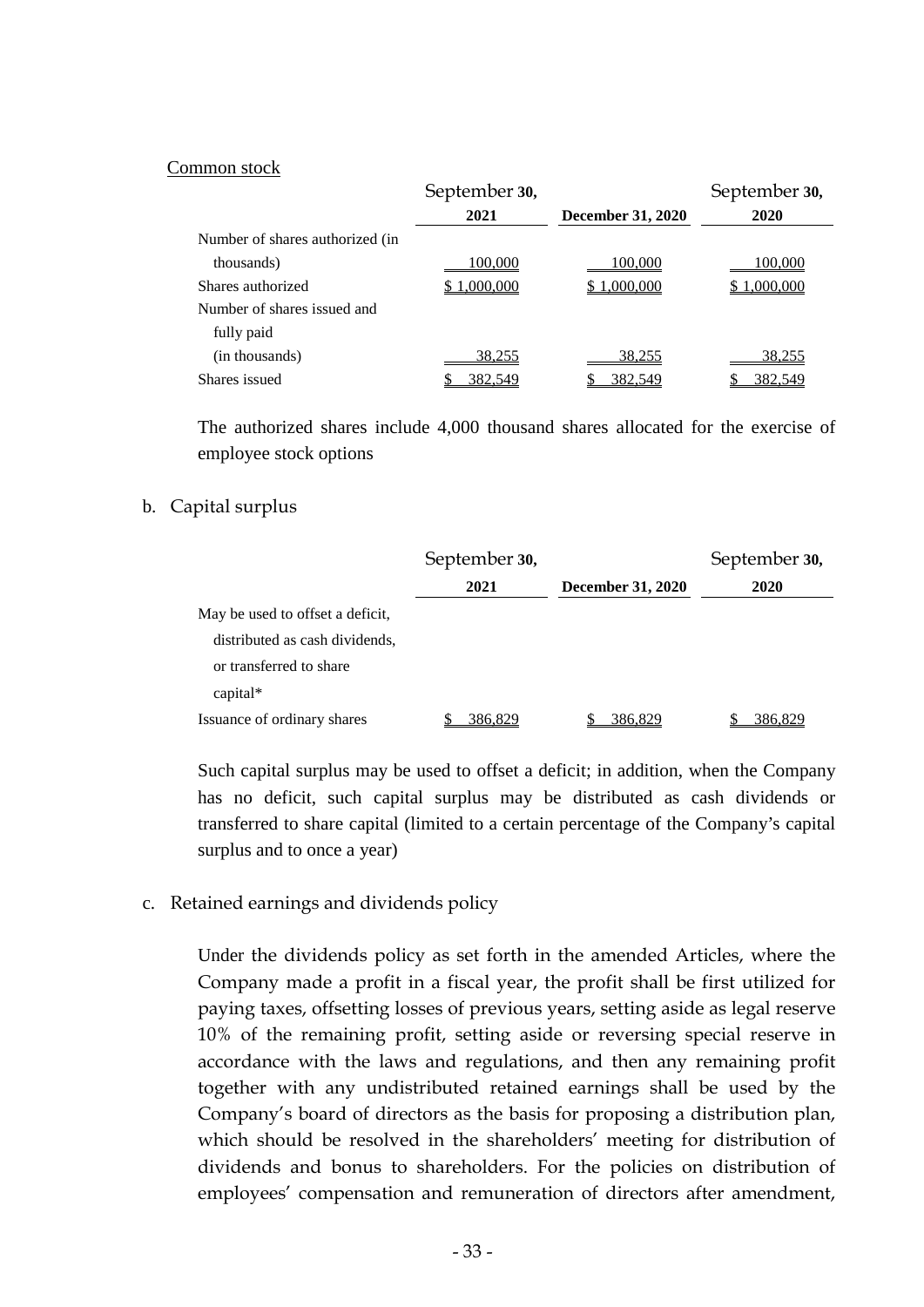refer to employees' compensation and remuneration of directors in Note 24, (g).

Taking into account future capital expenditure requirements and long-term financial planning of the Company, the total dividends paid in any given year may not be less than 50% of the distributable earnings in that year. However, cumulative distributable earnings cannot be distributed if it is less than 20% of the total paid-up capital. Dividends could be distributed either through cash or shares, and cash dividends shall not be less than 10% of the total dividends for the year.

An appropriation of earnings to a legal reserve should be made until the legal reserve equals the Company's paid-in capital. The legal reserve may be used to offset deficits. If the Company has no deficit and the legal reserve has exceeded 25% of the Company's paid-in capital, the excess may be transferred to capital or distributed in cash.

The company is in accordance with the provisions of the No. 1090150022 Order of the Financial Supervisory Commission R.O.C .The amendments explicitly stipulate that when a special reserve is appropriated for cumulative net debit balance reserves from prior period, the sum of net profit for current period and items other than net profit that are included directly I the unappropriated earning for current period is used if the prior unappropriated earnings is not sufficient. Before the Articles is amendments, the special reserve is appropriated from the prior unappropriated earnings.

The appropriations of earnings for 2020 and 2019 that were approved in the shareholders' meetings on July 22, 2021 and June 9, 2020, respectively, were as follows:

|                                     | <b>For the Year Ended</b> | <b>For the Year Ended</b> |  |  |
|-------------------------------------|---------------------------|---------------------------|--|--|
|                                     | <b>December 31, 2020</b>  | December 31, 2019         |  |  |
| Legal reserve                       | \$<br>20,859              | \$<br>20,636              |  |  |
| Special reserve                     |                           | 2,702                     |  |  |
| Reversal of special surplus reserve | $2,728$ )                 |                           |  |  |
| Cash dividends                      | 191,274                   | 181,710                   |  |  |
| Cash dividends (additional paid-in  |                           |                           |  |  |
| capital)                            | -                         | 9,564                     |  |  |
| Cash dividends per share (NT\$)     | 5                         | 5                         |  |  |

The Group suspends its originally scheduled on June 11,2021 shareholders' meeting in response to the FSC's announcement (For pandemic prevention, the FSC demands public companies to postpone their shareholders' meetings.) The shareholders' meeting change held on July 22, 2021.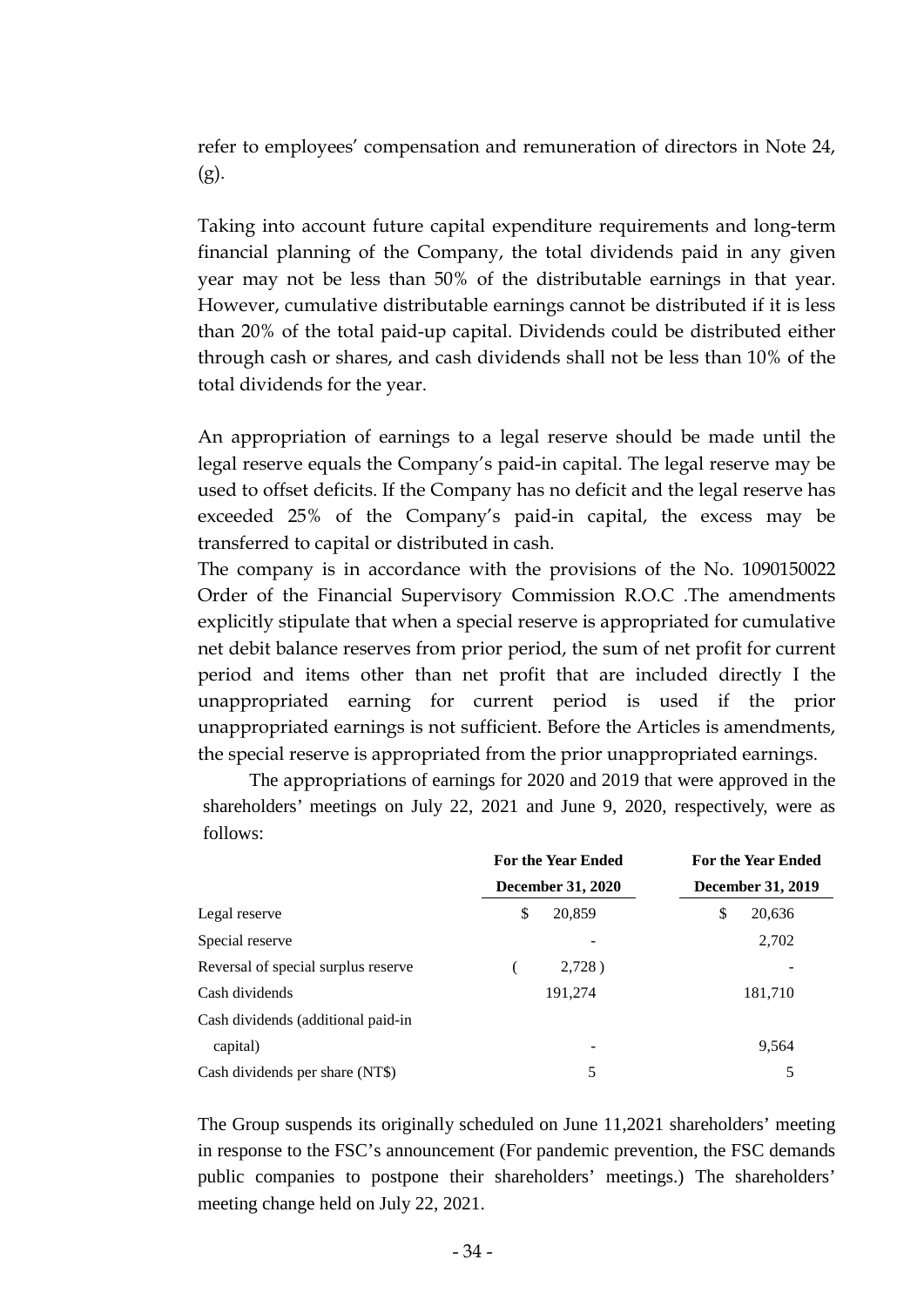# d. Special reserves

|                                    | <b>For the Nine Months</b><br><b>Ended September 30,</b> | <b>For the Nine Months</b><br>Ended September 30, |
|------------------------------------|----------------------------------------------------------|---------------------------------------------------|
|                                    | 2021                                                     | 2020                                              |
| Balance on January 1               | \$<br>2,728                                              | \$<br>26                                          |
| Appropriations of special reserves |                                                          |                                                   |
| Appropriations other equity        |                                                          |                                                   |
| items                              |                                                          | 2,702                                             |
| Rotate of special reserves         |                                                          |                                                   |
| Rotate other equity items          | 2,728                                                    |                                                   |
| <b>Balance at September 30</b>     |                                                          |                                                   |

# e. Other equity items

1) Exchange differences on translating the financial statements of foreign operations

|                                             | <b>For the Nine Months</b><br><b>Ended September</b><br>30, 2021 |             | <b>For the Nine Months</b><br><b>Ended September</b><br>30, 2020 |     |
|---------------------------------------------|------------------------------------------------------------------|-------------|------------------------------------------------------------------|-----|
|                                             |                                                                  |             |                                                                  |     |
|                                             |                                                                  |             |                                                                  |     |
| Balance on January 1                        | \$                                                               | <u>49</u> ) | <sup>S</sup>                                                     | 50) |
| Exchange differences arising on translating |                                                                  |             |                                                                  |     |
| the financials statements of foreign        |                                                                  |             |                                                                  |     |
| operations                                  |                                                                  | 311)        |                                                                  |     |
| Income tax related to gains arising on      |                                                                  |             |                                                                  |     |
| translating the financial statements of     |                                                                  |             |                                                                  |     |
| foreign operations                          |                                                                  | 62          |                                                                  |     |
| Other comprehensive income recognized       |                                                                  |             |                                                                  |     |
| for the period                              |                                                                  | 249)        |                                                                  |     |
| Balance at September e 30                   |                                                                  | 298.        |                                                                  |     |

# 2) Unrealized gain or loss on Financial Assets at FVTOCI

|                                            | <b>For the Nine Months</b> | <b>For the Nine Months</b> |  |  |
|--------------------------------------------|----------------------------|----------------------------|--|--|
|                                            | <b>Ended September</b>     | <b>Ended September</b>     |  |  |
|                                            | 30, 2021                   | 30, 2020                   |  |  |
| Balance on January 1                       | 11.292                     | 2,678                      |  |  |
| Recognized for the period:                 |                            |                            |  |  |
| Unrealized gain (loss)- equity instruments | 2.860                      | 23.575                     |  |  |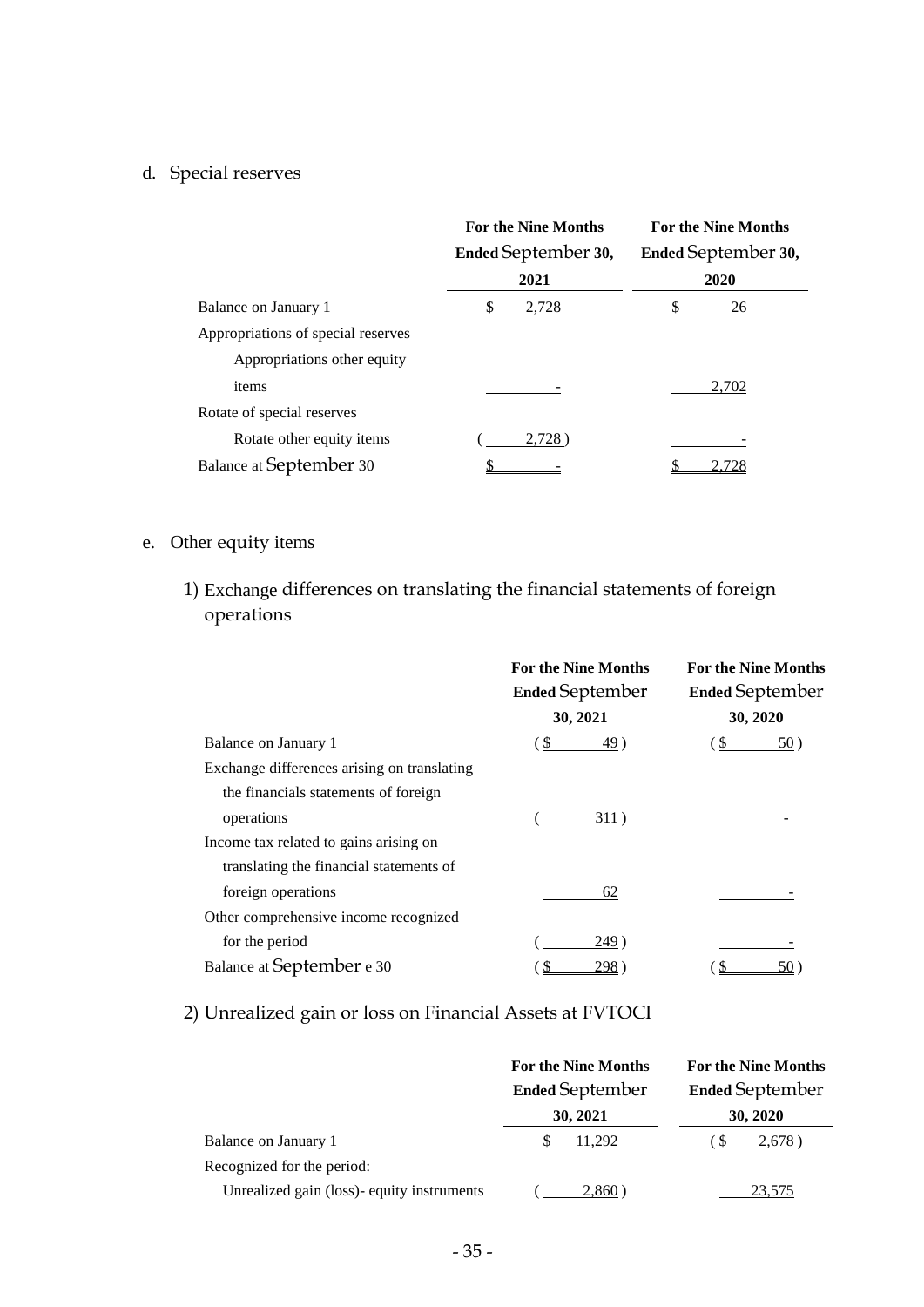|                                               | <b>For the Nine Months</b> | <b>For the Nine Months</b> |  |  |  |
|-----------------------------------------------|----------------------------|----------------------------|--|--|--|
|                                               | <b>Ended September</b>     | <b>Ended September</b>     |  |  |  |
|                                               | 30, 2021                   | 30, 2020                   |  |  |  |
| Other comprehensive income recognized for     |                            |                            |  |  |  |
| the period                                    | 2,860                      | 23,575                     |  |  |  |
| Gain (loss) on disposal of equity instruments |                            |                            |  |  |  |
| transfer to retained earnings                 | 166)                       | 3,812)                     |  |  |  |
| <b>Balance at September 30</b>                | 8,266                      | 17,085                     |  |  |  |

## **23. REVENUE**

|                        | <b>For the Three</b> | <b>For the Three</b><br><b>For the Nine</b> |                     | <b>For the Nine</b> |
|------------------------|----------------------|---------------------------------------------|---------------------|---------------------|
|                        | <b>Months Ended</b>  | <b>Months Ended</b>                         | <b>Months Ended</b> | <b>Months Ended</b> |
|                        | September            | September                                   | September           | September           |
|                        | 30, 2021             | 30, 2020                                    | 30, 2021            | 30, 2020            |
| Revenue from contracts |                      |                                             |                     |                     |
| with customers         |                      |                                             |                     |                     |
| Revenue from the sale  |                      |                                             |                     |                     |
| of goods               | \$469,372            | \$471,383                                   | \$1,068,241         | \$1,330,624         |
| Service revenue        | 5,079                | <u>18,536</u>                               | 46,095              | 40,115              |
|                        | \$474,451            | \$489,919                                   | \$1,114,336         | \$1,370,739         |

#### a. Revenue from sales to customers

#### Revenue from the sale of goods

Goods are categorized into computer monitors and customized products for manufacturing engineering. The Group engages in the sale of embedded control systems, medical displays, and application-specific display modules at the agreed prices stipulated in contracts, quotations or orders.

### Service revenue

Service revenue mainly comprises revenue from the design of embedded, medical, and application specific display modules during product development; revenue from customers' request for repair when defects occur in products that exceed the warranty period; and revenue recognized at the agreed prices stipulated in contracts.

## b. Contract balances

|                             | September  |                         | September |                       |
|-----------------------------|------------|-------------------------|-----------|-----------------------|
|                             | 30, 2021   | <b>December 31,2020</b> | 30, 2020  | <b>January 1,2020</b> |
| Trade receivables (Note 11) | \$ 273,566 | 275.564                 | 281,069   | 283.435               |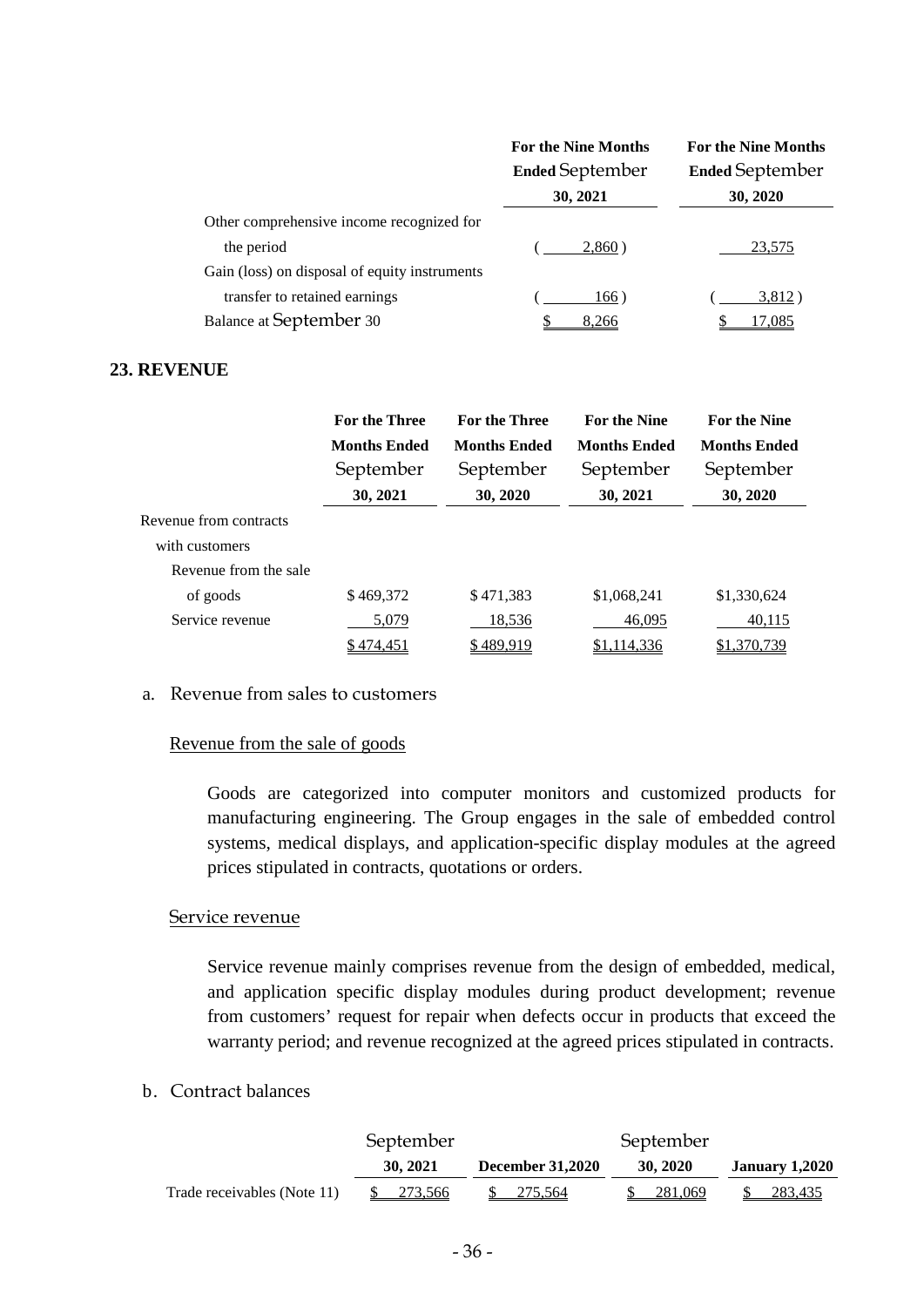| Contract liabilities (Note 20) |                    |           |           |           |
|--------------------------------|--------------------|-----------|-----------|-----------|
| Sale of goods                  | $\frac{$}{53,207}$ | \$ 30.466 | \$ 37.537 | \$ 39.767 |

# c. Disaggregation of revenue

# For the nine months ended September 30, 2021

|                            | <b>Embedded</b> | Application   | <b>Medical</b> |               |                 |  |
|----------------------------|-----------------|---------------|----------------|---------------|-----------------|--|
|                            | <b>Control</b>  | specific      | <b>Touch</b>   | Others        | <b>Total</b>    |  |
| Goods or service           |                 |               |                |               |                 |  |
| Revenue from sale of goods | \$<br>304,560   | \$<br>186,005 | \$<br>348,097  | \$<br>229,579 | \$<br>1,068,241 |  |
| Service revenue            | 5,688           | 35,555        | 4,735          | 117           | 46,095          |  |
|                            | 310,248         | 221,560       | 352,832        | 229,696       | 1,114,336       |  |

# For the nine months ended September 30, 2020

|                            | <b>Embedded</b> | <b>Application</b> | <b>Medical</b> |               |                 |
|----------------------------|-----------------|--------------------|----------------|---------------|-----------------|
|                            | <b>Control</b>  | specific           | <b>Touch</b>   | <b>Others</b> | <b>Total</b>    |
| Goods or service           |                 |                    |                |               |                 |
| Revenue from sale of goods | 503.867<br>S    | 235,188<br>\$      | 488,071<br>\$  | 103.498<br>\$ | 1,330,624<br>S. |
| Service revenue            | 3,453           | 31.202             | 5.454          | 6             | 40,115          |
|                            | 507,320         | 266,390            | 493,525        | 103,504       | 1,370,739       |

# **24. NET PROFIT (LOSS) FROM CONTINUING OPERATIONS AND OTHER COMPREHENSIVE INCOME (LOSS)**

# a. Interest income

|                     |    | <b>For the Three</b><br><b>Months Ended</b><br>September |          | <b>FortheThree</b>  |          | For the nine        |           | For the nine        |  |
|---------------------|----|----------------------------------------------------------|----------|---------------------|----------|---------------------|-----------|---------------------|--|
|                     |    |                                                          |          | <b>Months Ended</b> |          | <b>Months Ended</b> |           | <b>Months Ended</b> |  |
|                     |    |                                                          |          | September           |          | September           | September |                     |  |
|                     |    | 30, 2021                                                 | 30, 2020 |                     | 30, 2021 |                     | 30, 2020  |                     |  |
| Bank deposits       | \$ | 350                                                      | \$       | 197                 | S        | 1,035               | S         | 2,071               |  |
| Financial assets at |    |                                                          |          |                     |          |                     |           |                     |  |
| amortized cost      |    | 71                                                       |          | 348                 |          | 263                 |           | 1,174               |  |
|                     |    | 421                                                      |          | 545                 |          | 1,298               |           | 3,245               |  |

## b. Other income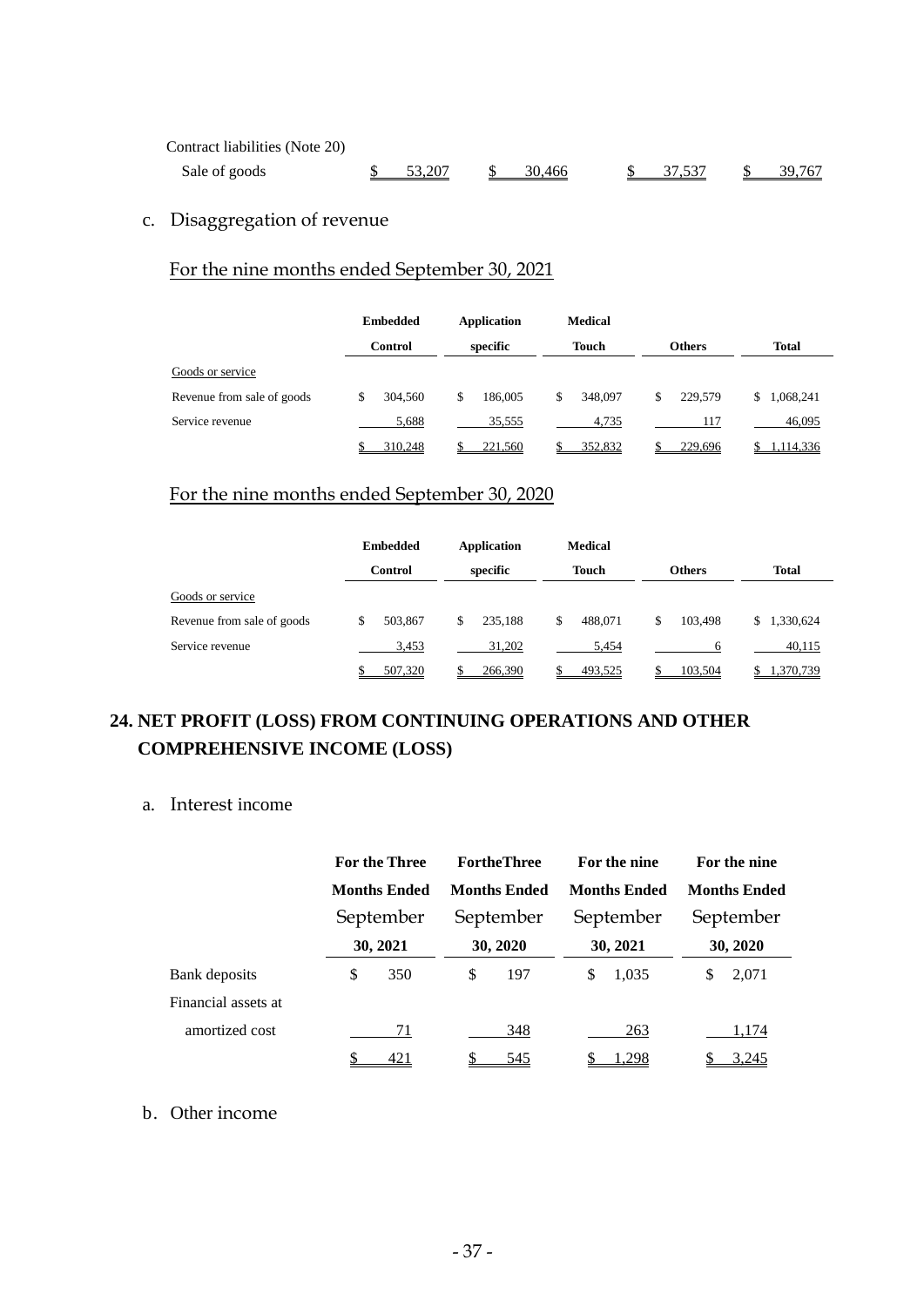|                 |    | For the Three<br><b>Months Ended</b><br>September<br>30, 2021 |   | <b>FortheThree</b>  |           | For the nine<br><b>Months Ended</b> |           | For the nine<br><b>Months Ended</b> |  |
|-----------------|----|---------------------------------------------------------------|---|---------------------|-----------|-------------------------------------|-----------|-------------------------------------|--|
|                 |    |                                                               |   | <b>Months Ended</b> |           |                                     |           |                                     |  |
|                 |    |                                                               |   | September           | September |                                     | September |                                     |  |
|                 |    |                                                               |   | 30, 2020            |           | 30, 2021                            |           | 30, 2020                            |  |
| Dividend income | \$ | 844                                                           | S | 2,052               | S         | 885                                 | S         | 2,066                               |  |
| Others          |    | 89                                                            |   | 18                  |           | 289                                 |           | 23                                  |  |
|                 |    | <u>933</u>                                                    |   | 2,070               |           | 1.174                               |           | 2,089                               |  |

# c. Other gains and losses

|                           | <b>For the Three</b> |                     |                 | <b>For the Three</b> |                | For the nine        |            | For the nine        |  |
|---------------------------|----------------------|---------------------|-----------------|----------------------|----------------|---------------------|------------|---------------------|--|
|                           |                      | <b>Months Ended</b> |                 | <b>Months Ended</b>  |                | <b>Months Ended</b> |            | <b>Months Ended</b> |  |
|                           |                      | September           |                 | September            |                | September           | September  |                     |  |
|                           |                      | 30, 2021            | 30, 2020        |                      | 30, 2021       |                     | 30, 2020   |                     |  |
| Gain (loss) on financial  |                      |                     |                 |                      |                |                     |            |                     |  |
| instruments               |                      |                     |                 |                      |                |                     |            |                     |  |
| Mandatorily measured      |                      |                     |                 |                      |                |                     |            |                     |  |
| at FVTPL                  | (S <sub>0</sub> )    | 3,462)              | \$              | 1,176                | $($ \$         | 870)                | \$         | 3,368               |  |
| Gain on Lease             |                      |                     |                 |                      |                |                     |            |                     |  |
| Modification              |                      |                     |                 |                      |                | 254                 |            |                     |  |
| Net foreign exchange gain |                      |                     |                 |                      |                |                     |            |                     |  |
| (losses)                  |                      | 590                 |                 | 9,526)               |                | 10,094)             |            | 11,708)             |  |
| Others                    |                      |                     |                 | 94)                  |                | 48)                 |            | 95)                 |  |
|                           | <u>S</u>             | 2,872)              | $(\frac{6}{5})$ | <u>8,444</u> )       | $\overline{v}$ | 10,758)             | <u>(\$</u> | 8,435)              |  |

# d. Finance costs

|                                  | For the Three       | <b>For the Three</b> | For the nine        | For the nine          |  |
|----------------------------------|---------------------|----------------------|---------------------|-----------------------|--|
|                                  | <b>Months Ended</b> | <b>Months Ended</b>  | <b>Months Ended</b> | <b>Months Ended</b>   |  |
|                                  | September           | September            | September           | September<br>30, 2020 |  |
|                                  | 30, 2021            | 30, 2020             | 30, 2021            |                       |  |
| Interest on lease<br>liabilities | 345)                | 488)                 | $1,207$ )           | $1.599$ )             |  |

There was no interest capitalization in the combined company from January 1 to September 30, 2021 and 2020

# e. Depreciation and amortization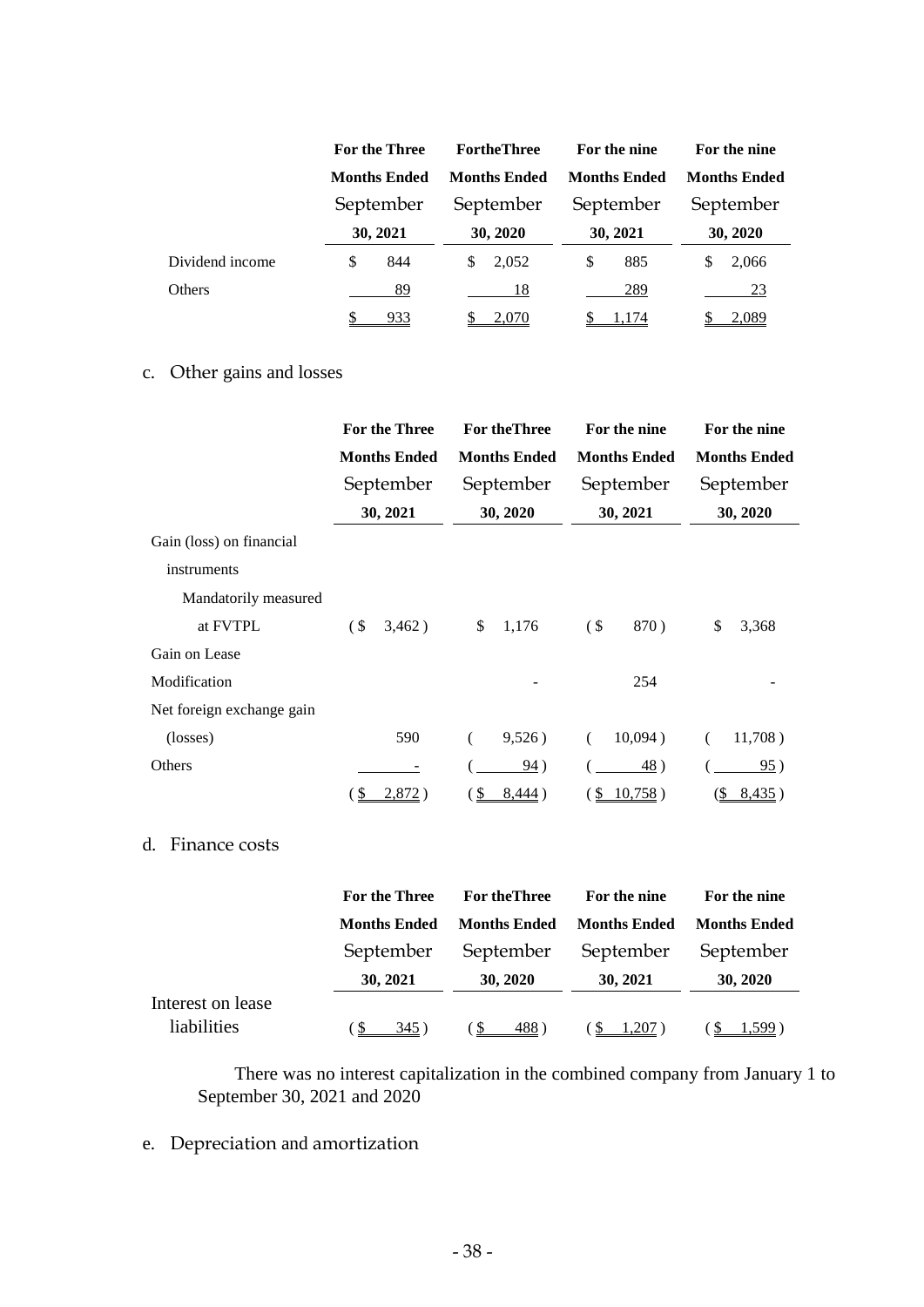|                                            | <b>For the Three</b>          | <b>For the Three</b>          | For the nine                          | For the nine                    |  |
|--------------------------------------------|-------------------------------|-------------------------------|---------------------------------------|---------------------------------|--|
|                                            | <b>Months Ended</b>           | <b>Months Ended</b>           | <b>Months Ended</b>                   | <b>Months Ended</b>             |  |
|                                            | September                     | September                     | September                             | September                       |  |
|                                            | 30, 2021                      | 30, 2020                      | 30, 2021                              | 30, 2020                        |  |
| An analysis of deprecation by<br>function  |                               |                               |                                       |                                 |  |
| Operating costs<br>Operating expenses      | \$<br>2,648<br>6,101<br>8,749 | \$<br>2,661<br>6,484<br>9,145 | \$<br>7,968<br>19,221<br>27,189<br>У. | \$<br>7,982<br>19,174<br>27,156 |  |
| An analysis of amortization<br>by function |                               |                               |                                       |                                 |  |
| Operating costs                            | \$                            | \$                            | \$                                    | \$                              |  |
| Operating expenses                         | 484<br>484                    | 791<br><u>791</u>             | 1,228<br><u>,228</u>                  | 2,486<br>2,486                  |  |

# f. Employee benefits expense

|                         | <b>For the Three</b> | <b>For the Three</b> | For the nine        | For the nine        |  |
|-------------------------|----------------------|----------------------|---------------------|---------------------|--|
|                         | <b>Months Ended</b>  | <b>Months Ended</b>  | <b>Months Ended</b> | <b>Months Ended</b> |  |
|                         | September            | September            | September           | September           |  |
|                         | 30, 2021             | 30, 2020             | 30, 2021            | 30, 2020            |  |
| Short-term benefits     | \$43,431             | \$45,158             | \$127,153           | \$141,383           |  |
| Post-employment         |                      |                      |                     |                     |  |
| benefits(Note 21)       |                      |                      |                     |                     |  |
| Defined contribution    |                      |                      |                     |                     |  |
| plans                   | 1,433                | 1,499                | 4,384               | 4,483               |  |
| Defined benefit plans   | 18                   | 28                   | 55                  | 84                  |  |
|                         | 1,451                | 1,527                | 4,439               | 4,567               |  |
| Other employee benefits | 1,837                | 1,806                | <u>4,917</u>        | 5,217               |  |
| Total employee benefits |                      |                      |                     |                     |  |
| expense                 | 46,719<br>\$         | 48,491<br>\$         | \$136,509           | \$151,167           |  |
| An analysis of employee |                      |                      |                     |                     |  |
| benefits expense by     |                      |                      |                     |                     |  |
| function                |                      |                      |                     |                     |  |
| Operating costs         | 13,429<br>\$         | 13,495<br>\$         | 39,562<br>\$        | 41,196<br>\$        |  |
| Operating expenses      | 33,290               | 34,996               | 96,947              | 109,971             |  |
|                         | 46,719<br>\$         | 48,491<br>\$         | \$136,509           | \$151,167           |  |

# g. Employees' compensation and remuneration of directors and supervisors

The Company accrues compensation of employees and remuneration of directors at the rates 7.5%~10% and no higher than 3%, respectively, of net profit before income tax,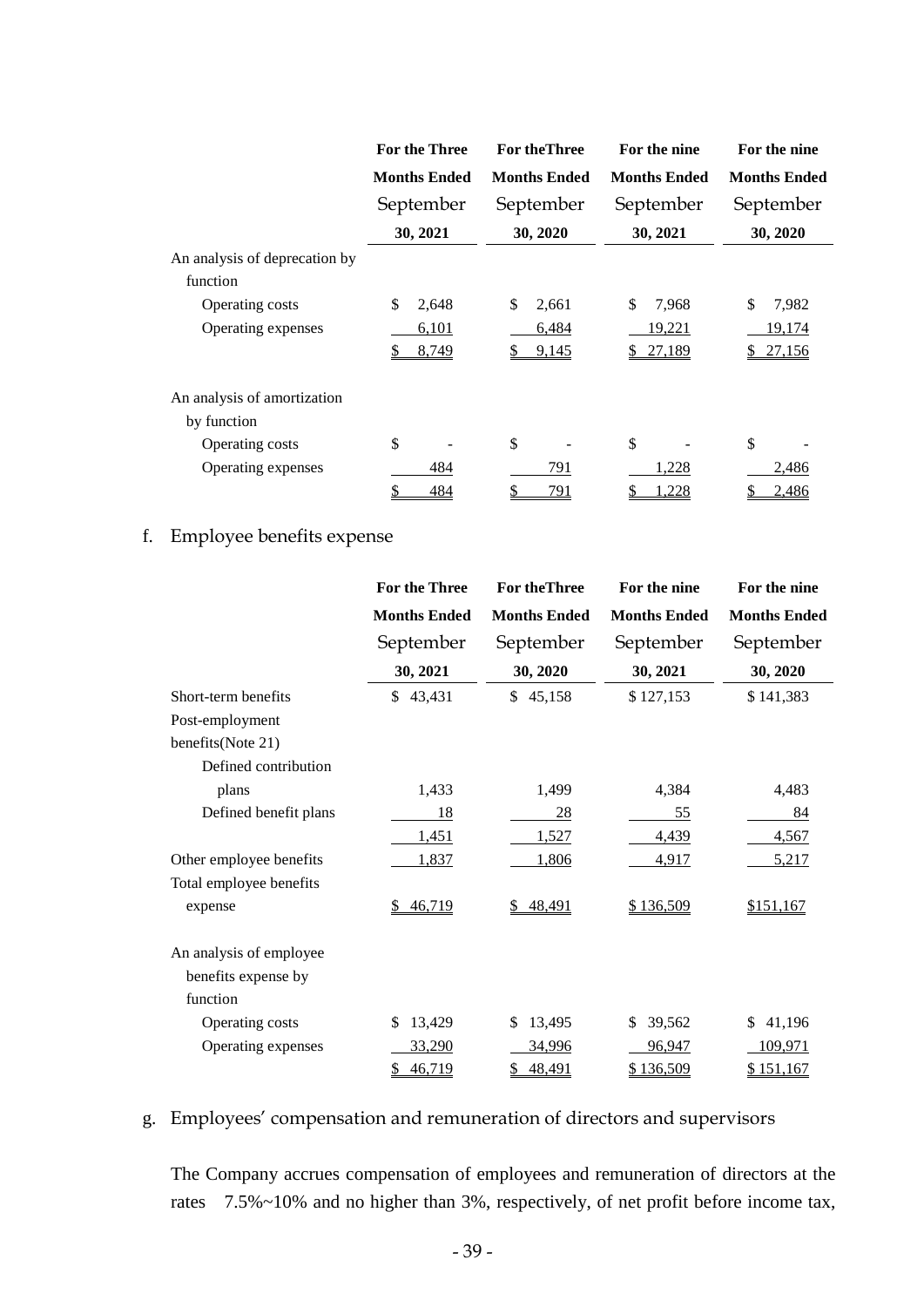compensation of employees, and remuneration of directors. For the three months and nune months ended September 30, 2021 and 2020, the compensation of employees and the remuneration of directors were as follows:

### Accrual rate

|                 | For the Three       | <b>For the Three</b> | For the nine        | For the nine        |  |
|-----------------|---------------------|----------------------|---------------------|---------------------|--|
|                 | <b>Months Ended</b> | <b>Months Ended</b>  | <b>Months Ended</b> | <b>Months Ended</b> |  |
|                 | September           | September            | September           | September           |  |
|                 | 30, 2021            | 30, 2020             | 30, 2021            | 30, 2020            |  |
| Employees'      |                     |                      |                     |                     |  |
| compensation    | 7.5%                | 7.5%                 | 7.5%                | 7.5%                |  |
| Remuneration of |                     |                      |                     |                     |  |
| directors       | 1.5%                | 1.5%                 | 1.5%                | 1.5%                |  |

#### Amount

|                 | <b>For the Three</b> | <b>For the Three</b> | For the nine        | For the nine        |  |
|-----------------|----------------------|----------------------|---------------------|---------------------|--|
|                 | <b>Months Ended</b>  | <b>Months Ended</b>  | <b>Months Ended</b> | <b>Months Ended</b> |  |
|                 | September            | September            | September           | September           |  |
|                 | 30, 2021             | 30, 2020             | 30, 2021            | 30, 2020            |  |
| Employees'      |                      |                      |                     |                     |  |
| compensation    | 4,500                | 5,770                | 11,440              | 16,850              |  |
| Remuneration of |                      |                      |                     |                     |  |
| directors       | 900                  | ,230                 | 2,260               | 3,350               |  |

If there is a change in the proposed amounts after the annual consolidated financial statements are authorized for issue, the differences are recorded as a change in accounting estimate and will be adjusted in the next year.

The appropriations of compensation of employees and remuneration of directors for 2020 and 2019, which were approved by the Company's board of directors on March 23, 2021 and March 16, 2020, respectively, are as follows:

|                 |      | For the Year Ended December 31 |    |                          |    |                                                |    |  |  |
|-----------------|------|--------------------------------|----|--------------------------|----|------------------------------------------------|----|--|--|
|                 | 2020 |                                |    |                          |    | 2019                                           |    |  |  |
|                 |      | Cash Dividends                 |    |                          |    | Share Dividends Cash Dividends Share Dividends |    |  |  |
| Employees'      |      |                                |    |                          |    |                                                |    |  |  |
| compensation    | \$   | 20,600                         | \$ | $\overline{\phantom{a}}$ | \$ | 21,170                                         | \$ |  |  |
| Remuneration of |      |                                |    |                          |    |                                                |    |  |  |
| directors       |      | 4,100                          |    |                          |    | 4,200                                          |    |  |  |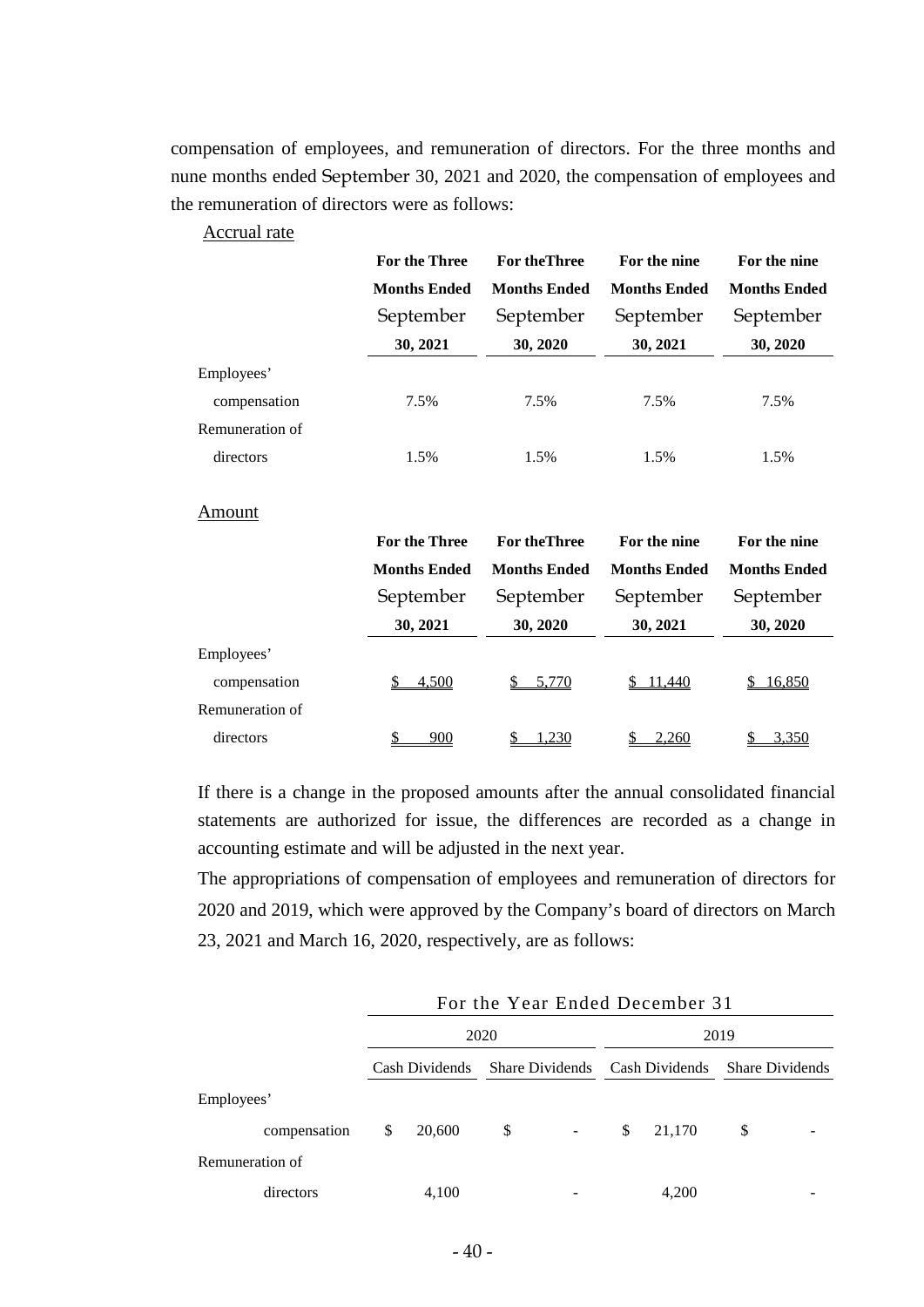There was no difference between the actual amounts of the compensation of employees and the remuneration of directors paid and the amounts recognized in the consolidated financial statements for the years ended December 31, 2020 and 2019. Information on the compensation of employees and remuneration of directors resolved by the Company's board of directors is available at the Market Observation Post System website of the Taiwan Stock Exchange.

h. Gain or loss on foreign currency exchange

|                         | For the Three Months Ended September 30 |              | For the Nine Months Ended September 30 |           |  |  |
|-------------------------|-----------------------------------------|--------------|----------------------------------------|-----------|--|--|
|                         | 2021                                    | 2020         | 2021                                   | 2020      |  |  |
| Foreign exchange gains  | 4.086                                   | 68,180<br>S. | \$15,664                               | \$ 89,010 |  |  |
| Foreign exchange losses | 3,496)                                  | 77,706)      | 25,758)                                | 100,718)  |  |  |
| Net gain (loss)         | 590                                     | 9,526        | \$10,094                               | 11,708)   |  |  |

#### i. The reversal of impairment of non-financial instruments

|                          |              |       | For the Three Months Ended September 30 For the Nine Months Ended September 30 |      |  |
|--------------------------|--------------|-------|--------------------------------------------------------------------------------|------|--|
|                          | 2021<br>2020 |       | 2021                                                                           | 2020 |  |
| Inventories (included in |              |       |                                                                                |      |  |
| costs of goods sold)     | 5,000        | 4.000 | \$15,000                                                                       | ,000 |  |

### **25. NCOME TAXES RELATING TO CONTINUING OPERATION**

#### a. Income tax recognized in profit or loss

Major components of tax expense were as follows:

|                                                               |             | For the Three Months Ended Septembe 30 | For the Nine Months Ended September 30 |              |
|---------------------------------------------------------------|-------------|----------------------------------------|----------------------------------------|--------------|
|                                                               | 2021        | 2020                                   |                                        | 2020         |
| Current tax                                                   |             |                                        |                                        |              |
| In respect of the                                             |             |                                        |                                        |              |
| current period<br>Income tax on<br>unappropriated<br>earnings | 10,405<br>S | \$15,355                               | \$23,430                               | 36,906<br>S. |
|                                                               |             | 65                                     |                                        | 65           |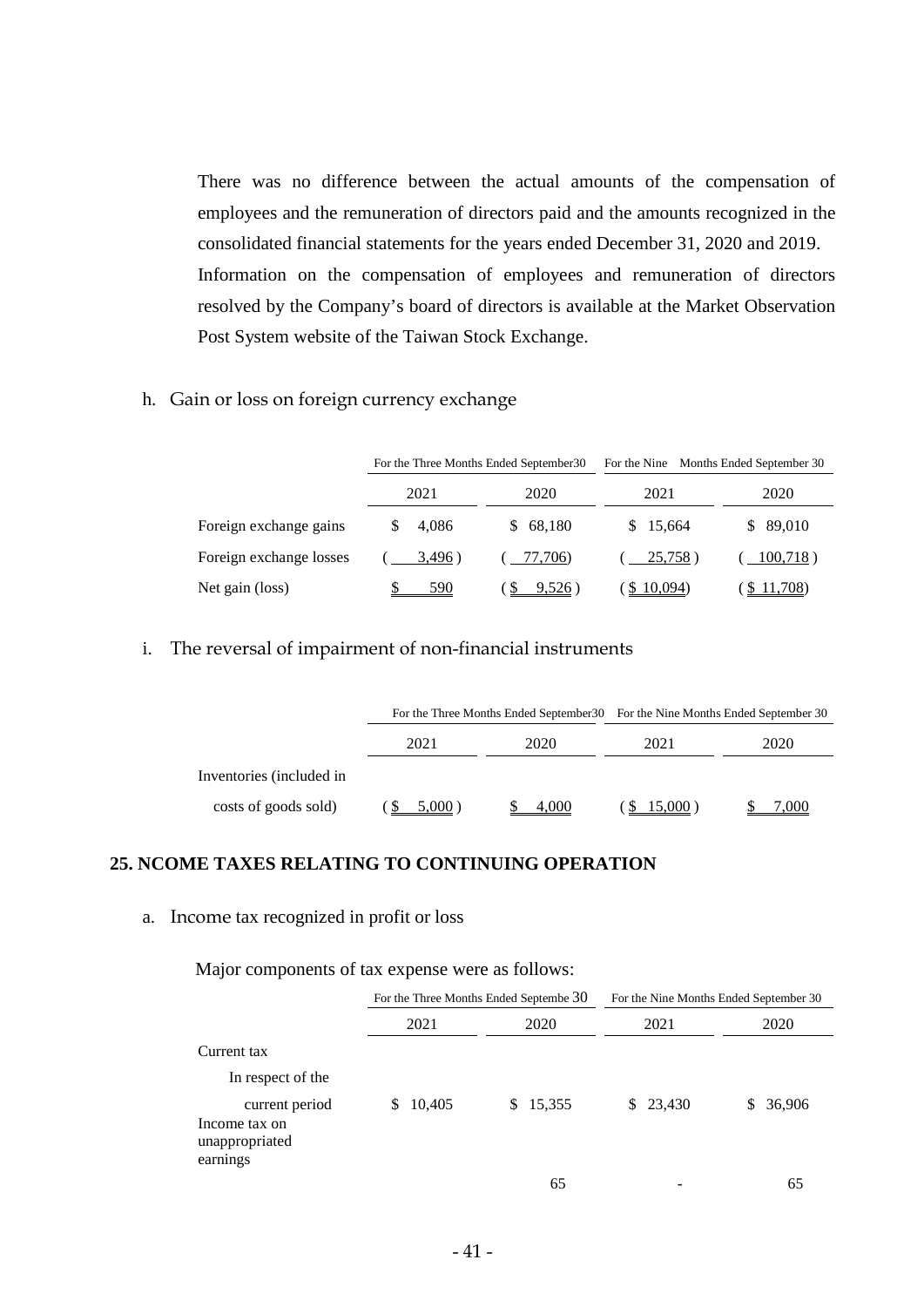|                         | 2021   | 2020      | 2021   | 2020   |
|-------------------------|--------|-----------|--------|--------|
| Adjustment for the      |        |           |        |        |
| prior year              |        |           | 4,919) | 1,828) |
|                         | 10,405 | 15,420    | 18,511 | 35,143 |
| Deferred tax            |        |           |        |        |
| In respect of the       |        |           |        |        |
| current period          | 603    | $2,073$ ) | 3,891  | 2,834  |
| Income tax expense      |        |           |        |        |
| recognized in profit or |        |           |        |        |
| loss                    | .008   | 13.347    | 22.402 |        |
|                         |        |           |        |        |

# b. Income tax expense recognized in other comprehensive income

|                     |          | For the Three Months Ended Septembe 30 | For the Nine Months Ended September 30 |      |  |
|---------------------|----------|----------------------------------------|----------------------------------------|------|--|
|                     | 2021     | 2020                                   | 2021                                   | 2020 |  |
| Deferred tax        |          |                                        |                                        |      |  |
| In respect of the   |          |                                        |                                        |      |  |
| current year-       |          |                                        |                                        |      |  |
| Translation of      |          |                                        |                                        |      |  |
| foreign             |          |                                        |                                        |      |  |
| operations          | \$<br>8) | \$                                     | (\$<br>62)                             |      |  |
| Income tax expense  |          |                                        |                                        |      |  |
| recognized in other |          |                                        |                                        |      |  |
| comprehensive       |          |                                        |                                        |      |  |
| income              | S<br>8   |                                        | 62                                     |      |  |

c. Income tax assessments

The tax returns of the Company through 2019 have been assessed by tax authorities.

# **26. EARNINGS PER SHARE**

|                          |                                         |      |                                        | <b>Unit: NT\$ Per Share</b> |  |
|--------------------------|-----------------------------------------|------|----------------------------------------|-----------------------------|--|
|                          | For the Three Months Ended September 30 |      | For the Nine Months Ended September 30 |                             |  |
|                          | 2021                                    | 2020 | 2021                                   | 2020                        |  |
| Basic earnings per share |                                         |      |                                        |                             |  |
| From continuing and      |                                         |      |                                        |                             |  |
| discounted operations    | 1.14                                    | 1.48 | 3.04                                   | 4.35                        |  |
| Basic earnings per share | .14                                     | 1.48 | 3.04                                   | 4.35                        |  |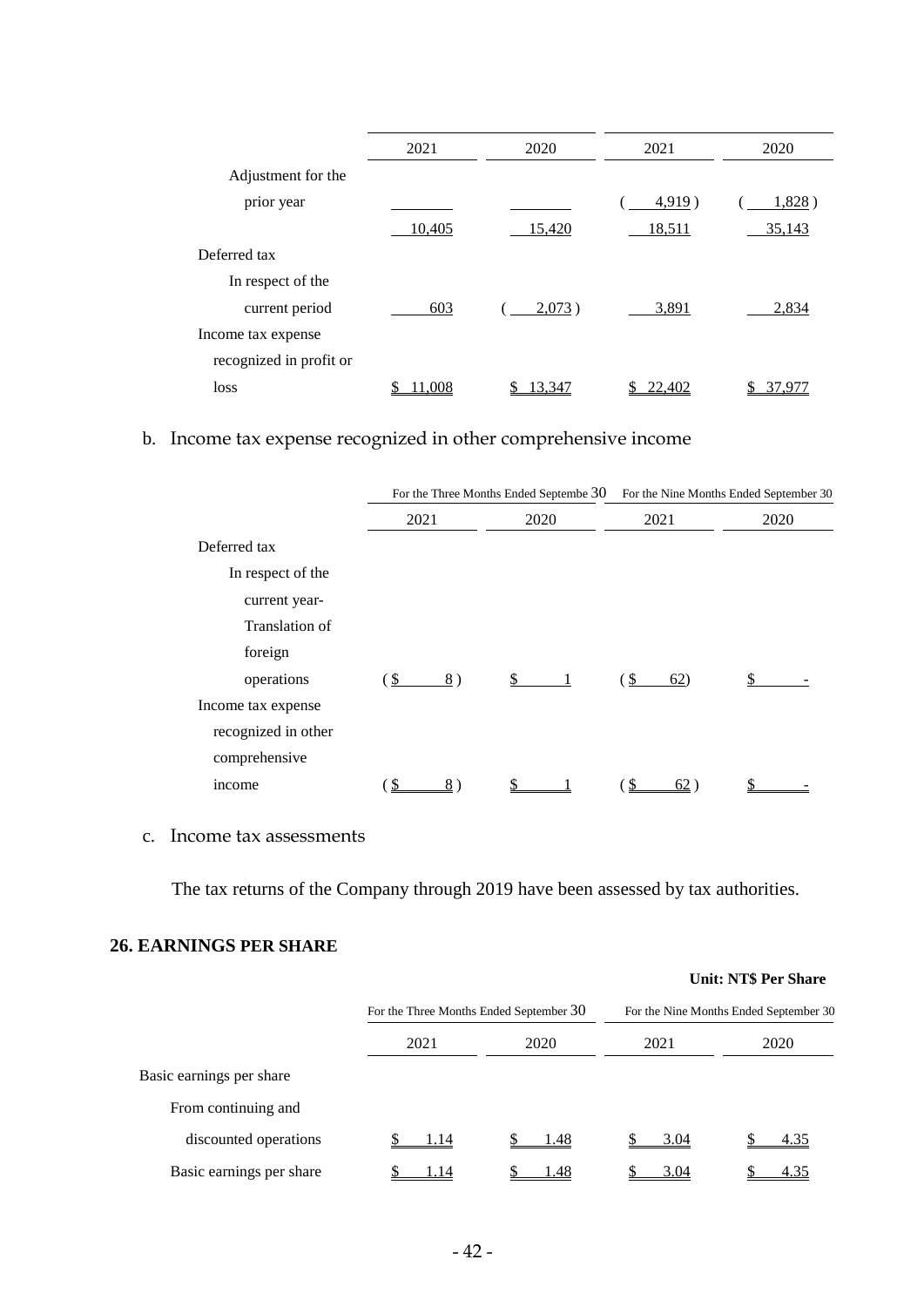|                            | 2021 | 2020 | 2021 | 2020 |  |
|----------------------------|------|------|------|------|--|
| Diluted earnings per share |      |      |      |      |  |
| From continuing and        |      |      |      |      |  |
| discounted operations      | 1.13 | 1.47 | 3.02 | 4.31 |  |
| Diluted earnings per share |      | 1.47 | 3.02 | 4.31 |  |

The earnings and weighted average number of ordinary shares outstanding in the computation of earnings per share were as follows:

# Net Profit for the Year

|                           | For the Three Months Ended September 30 For the Nine Months Ended September 30 |           |           |                  |  |  |
|---------------------------|--------------------------------------------------------------------------------|-----------|-----------|------------------|--|--|
|                           | 2021                                                                           | 2020      | 2021      | 2020             |  |  |
| Income for the year       |                                                                                |           |           |                  |  |  |
| attributable to owners of |                                                                                |           |           |                  |  |  |
| the Company               | 43,613<br>S.                                                                   | \$56,547  | \$116,409 | <u>\$166,380</u> |  |  |
| Earnings used in the      |                                                                                |           |           |                  |  |  |
| computation of basic      |                                                                                |           |           |                  |  |  |
| earnings per share        | 43,613                                                                         | \$ 56,547 | \$116,409 | \$166,380        |  |  |
| Earnings used in the      |                                                                                |           |           |                  |  |  |
| computation of diluted    |                                                                                |           |           |                  |  |  |
| earnings per share        | 43,613                                                                         | 56,547    | 116,409   | \$ 166,380       |  |  |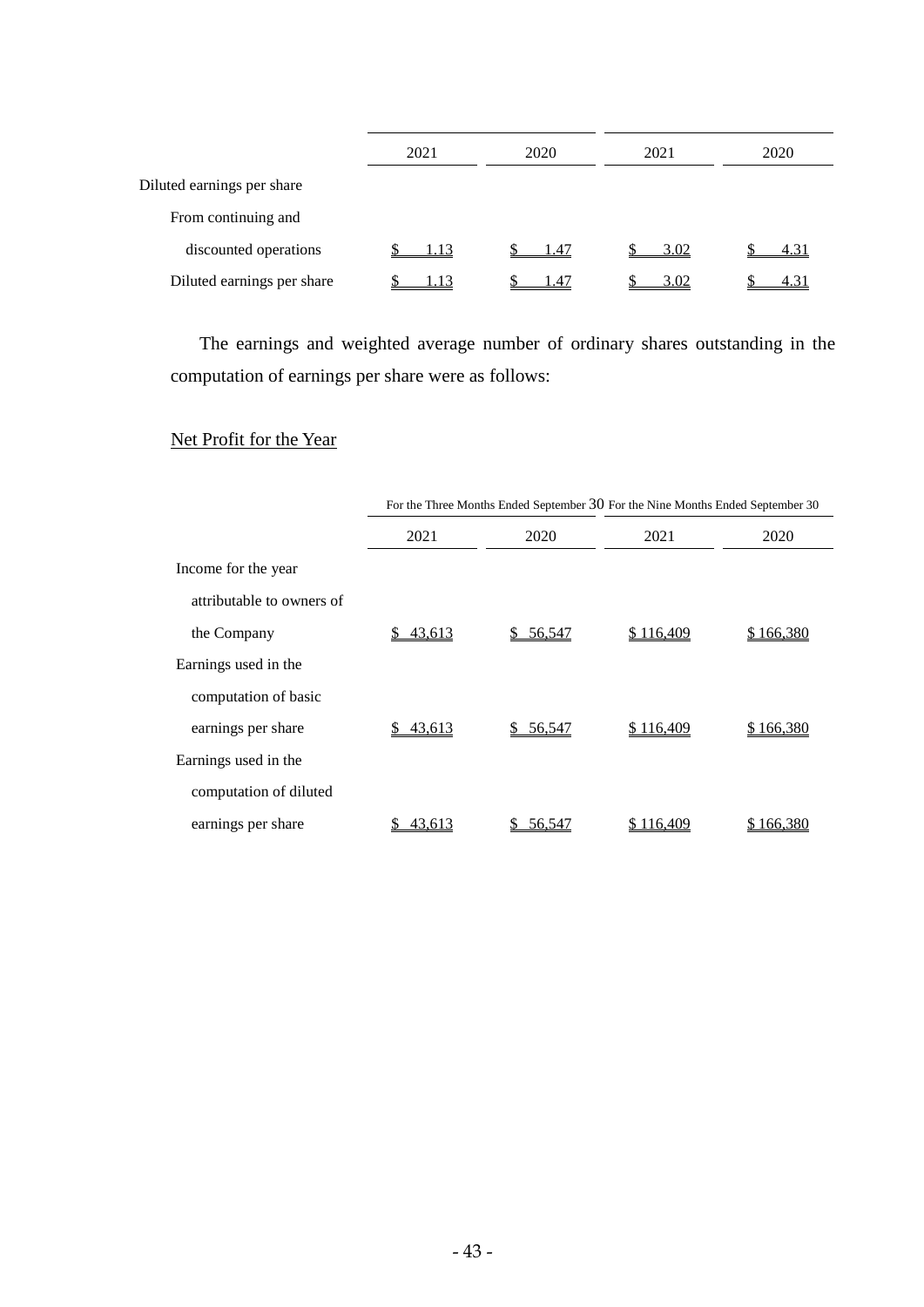|                                | For the Three Months Ended September 30 |        | For the Nine Months Ended September 30 |               |
|--------------------------------|-----------------------------------------|--------|----------------------------------------|---------------|
|                                | 2021                                    | 2020   | 2021                                   | 2020          |
| Weighted average number of     |                                         |        |                                        |               |
| ordinary shares in             |                                         |        |                                        |               |
| computation of basic           |                                         |        |                                        |               |
| earnings per share             | 38,255                                  | 38,255 | 38,255                                 | 38,255        |
| Effect of potentially dilutive |                                         |        |                                        |               |
| ordinary shares:               |                                         |        |                                        |               |
| Employees'                     |                                         |        |                                        |               |
| compensation                   | 186                                     | 242    | 276                                    | 338           |
| Weighted average number of     |                                         |        |                                        |               |
| ordinary shares used in        |                                         |        |                                        |               |
| the computation of diluted     |                                         |        |                                        |               |
| earnings per share             | 38,441                                  | 38,497 | 38,531                                 | <u>38,593</u> |

#### Weighted Average Number of Ordinary Shares Outstanding

If the Group offered to settle compensation paid to employees in cash or shares, the Group assumed the entire amount of the compensation will be settled in shares and the resulting potential shares were included in the weighted average number of shares outstanding used in the computation of diluted earnings per share, as the effect is dilutive. Such dilutive effect of the potential shares is included in the computation of diluted earnings per share until the number of shares to be distributed to employees is resolved in the following year.

#### **27. CASH FLOW INFORMATION**

a. Non-cash transactions

For the Nine Months Ended September 30, 2021 and 2020, the Group entered into the following non-cash investing and financing activities which were not reflected in the consolidated statements of cash flows:

- 1. The Group reclassified prepayments for equipment amounting to \$6,564 thousand and \$13,398 thousand, respective, to property, plant and equipment for the nine months ended September 30, 2021 and 2020, respectively.
- 2. The Group reclassified prepayments for equipment amounting to \$3,342 thousand respective, to intangible assets for the nine months ended September 30, 2021.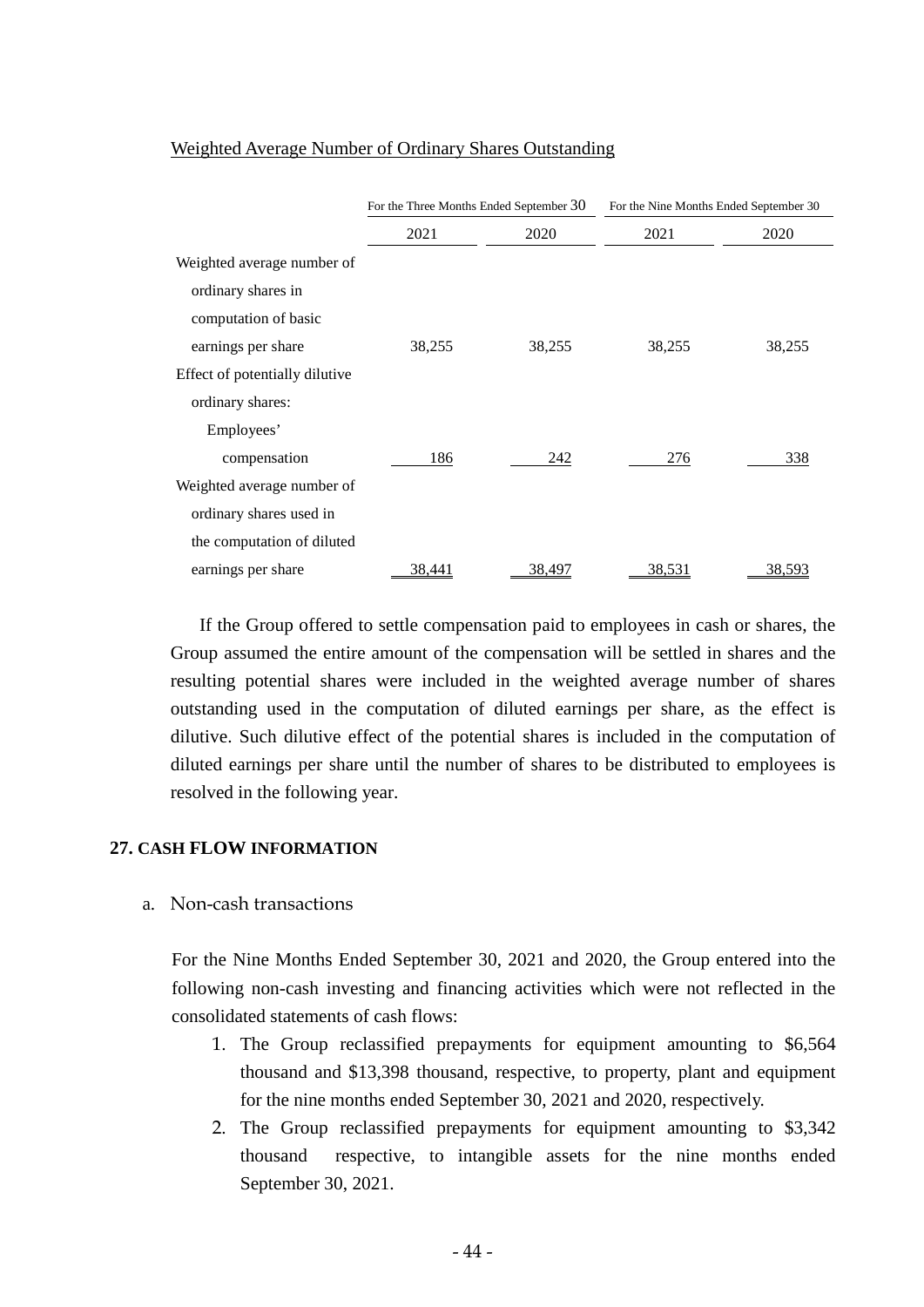# b. Reconciliation of liabilities arising from financing activities:

|                   |            |                         | Non-cash Changes |              |                   |            |               |
|-------------------|------------|-------------------------|------------------|--------------|-------------------|------------|---------------|
|                   | Balance as |                         |                  | Amortization |                   | Foreign    | Balance as    |
|                   | of January |                         |                  | of Interest  |                   | Exchange   | of Sep $30$ , |
|                   | 1.2021     | Cash Flows              | Add              | Expense      | Disposal          | Difference | 2021          |
| Lease liabilities | \$64,737   | $(\underline{$}20,348)$ | \$9,428          | 1,207<br>S.  | <u>(\$11,224)</u> | 87<br>′\$  | \$43,713      |
|                   |            |                         |                  |              |                   |            |               |

#### For the nine months ended September 30, 2021

#### For the nine months ended September 30, 2020

|                   |            | Non-cash Changes |     |              |          |            |               |
|-------------------|------------|------------------|-----|--------------|----------|------------|---------------|
|                   | Balance as |                  |     | Amortization |          | Foreign    | Balance as    |
|                   | of January |                  |     | of Interest  |          | Exchange   | of Sep $30$ , |
|                   | 1, 2020    | Cash Flows       | Add | Expense      | Disposal | Difference | 2020          |
| Lease liabilities | \$83,470   | (\$20,579)       |     | \$1,599      |          |            | \$64,490      |

# **28. CAPITAL MANAGEMENT**

The Group manages its capital to ensure that entities in the Group will be able to continue as going concerns while maximizing the return to shareholders through the optimization of the debt and equity balance. The Group's overall strategy remains unchanged.

Adopting a prudent risk management strategy and regularly reviewing the strategy, the Group engages in overall planning based on business development strategies and operational needs, in order to determine the appropriate capital structure of the Group. The Group is not subject to any externally imposed capital requirements.

#### **29. FINANCIAL INSTRUMENTS**

a. Fair value of financial instruments not measured at fair value

The management of the Group believes the carrying amounts of financial assets and financial liabilities not measured at fair value that are very close to maturity or whose future prices equals their carrying amounts, approximates their fair values.

b. Fair value of financial instruments measured at fair value on a recurring basis

1..Fair value hierarchy Balance as of September 30, 2021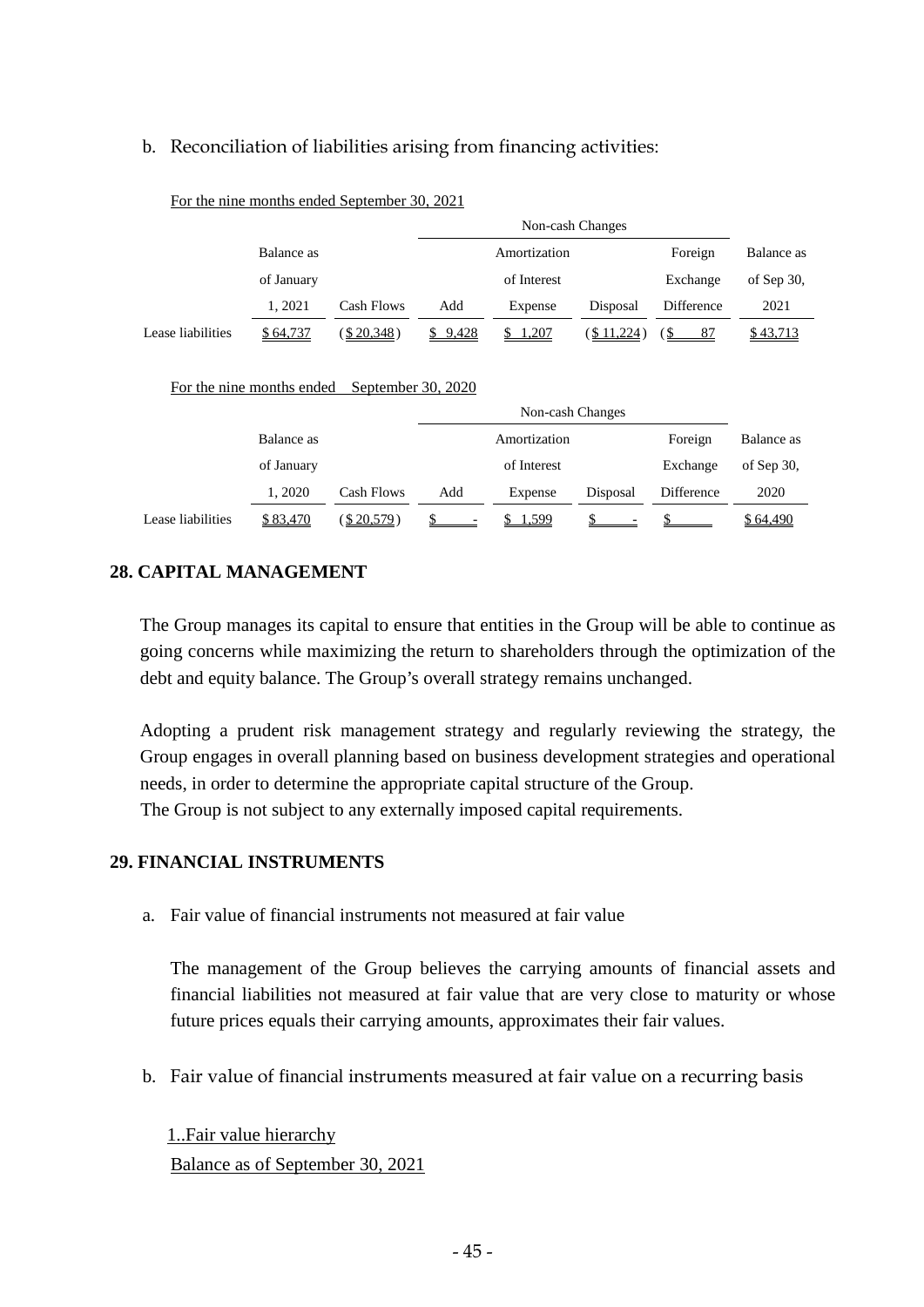|                                        | <b>Level 1</b>      | <b>Level 2</b>                      | Level 3                                                                             | <b>Total</b>        |
|----------------------------------------|---------------------|-------------------------------------|-------------------------------------------------------------------------------------|---------------------|
| Financial assets at FVTPL              |                     |                                     |                                                                                     |                     |
| Securities listed in ROC               | \$9,266             | $\mathbb{S}$<br>$\equiv$            | $\mathcal{S}$<br>$\equiv$                                                           | 9,266<br>\$         |
|                                        |                     |                                     |                                                                                     |                     |
| Financial assets at FVTOCI             |                     |                                     |                                                                                     |                     |
| Investments in equity                  |                     |                                     |                                                                                     |                     |
| -Securities listed in                  |                     |                                     |                                                                                     |                     |
| <b>ROC</b>                             | \$<br>40,675        | \$                                  | \$                                                                                  | \$<br>40,675        |
| Domestic unlisted shares               |                     |                                     |                                                                                     |                     |
| and domestic emerging<br>market shares |                     |                                     | 2,164                                                                               | 2,164               |
|                                        | \$40,675            | $\frac{\S}{}$                       | \$2,164                                                                             | \$42,839            |
|                                        |                     |                                     |                                                                                     |                     |
| Balance as of December 31, 2020        |                     |                                     |                                                                                     |                     |
|                                        | Level 1             | Level 2                             | Level 3                                                                             | <b>Total</b>        |
| Financial assets at FVTPL              |                     |                                     |                                                                                     |                     |
| Securities listed in ROC               | \$12,354            | $\frac{\S}{}$ -                     | $\frac{\mathcal{S}}{\mathcal{S}}$ -                                                 | \$12,354            |
|                                        |                     |                                     |                                                                                     |                     |
| Financial assets at FVTOCI             |                     |                                     |                                                                                     |                     |
| Investments in equity                  |                     |                                     |                                                                                     |                     |
| -Securities listed in                  |                     |                                     |                                                                                     |                     |
| <b>ROC</b>                             | 43,607<br>S.        | \$                                  | $\mathbb{S}$                                                                        | 43,607              |
|                                        |                     |                                     |                                                                                     |                     |
| Balance as of Septerber 30, 2020       |                     |                                     |                                                                                     |                     |
|                                        | Level 1             | <b>Level 2</b>                      | Level 3                                                                             | <b>Total</b>        |
| Financial assets at FVTPL              |                     |                                     |                                                                                     |                     |
| Securities listed in ROC               | $\frac{$}{9}$ 7,221 |                                     | $\underline{\$$ $\underline{\$}$ $\underline{\$}$ $\underline{\$}$ $\underline{\$}$ | $\frac{$}{2}$ 7,221 |
|                                        |                     |                                     |                                                                                     |                     |
| Financial assets at FVTOCI             |                     |                                     |                                                                                     |                     |
| Investments in equity                  |                     |                                     |                                                                                     |                     |
| -Securities listed in                  |                     |                                     |                                                                                     |                     |
| <b>ROC</b>                             | \$54,273            | $\frac{\mathcal{S}}{\mathcal{S}}$ - | $\mathbb{S}$ -                                                                      | \$54,273            |

There were no transfers between Levels 1 and 2 for the nine months ended September 30, 2021 and 2020

2.. Reconciliation of Level 3 fair value measurements of financial instruments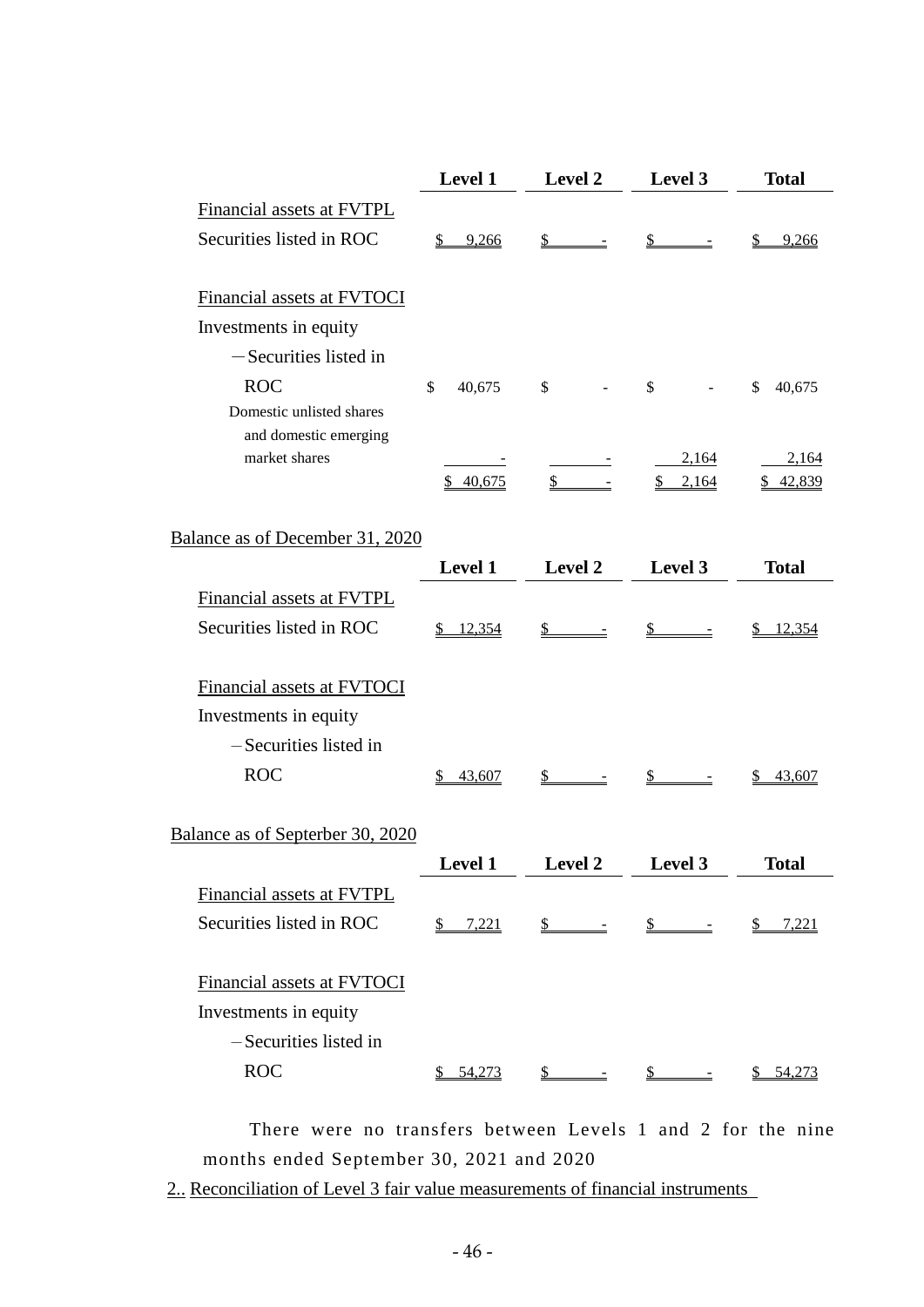#### For the nine months ended Septermber 31, 2021

|                                      | Financial assets at |       |
|--------------------------------------|---------------------|-------|
| Financial assets                     | TPL                 |       |
| Balance at January 1                 | S                   |       |
| Provision for impairment loss        |                     |       |
| Purchase                             |                     | 2,164 |
| Balance at Sepember 30               |                     | 2,164 |
| Unrealized other benefits and losses |                     |       |

3.. Valuation techniques and inputs applied for the purpose of measuring Level 3 fair value measurement

#### c. Categories of financial instruments

|                                   | September 30, |                          | September 30, |
|-----------------------------------|---------------|--------------------------|---------------|
|                                   | 2021          | <b>December 31, 2020</b> | 2020          |
| <b>Financial assets</b>           |               |                          |               |
| Fair value through profit or loss |               |                          |               |
| (FVTPL)                           |               |                          |               |
| Mandatory at FVTPL                | \$<br>9,266   | \$<br>12,354             | \$<br>7,221   |
| Financial assets at amortized     |               |                          |               |
| (Note 1)                          | \$<br>988,635 | \$<br>1,008,051          | \$<br>938,826 |
| Financial assets at FVTOCI        |               |                          |               |
| equity instruments                |               |                          |               |
| Investments in equity             |               |                          |               |
| instruments                       | 42,839        | 43,607                   | 54,273        |
| <b>Financial liabilities</b>      |               |                          |               |
| Measured at amortized cost        |               |                          |               |
| (Note 2)                          | 353,805       | 261,595                  | 291,747       |

- Note 1:The balances included financial assets measured at amortized cost, which comprise cash and cash equivalents, accounts receivables, other receivables and refundable deposits.
- Note 2:The balances included financial liabilities measured at amortized cost, which comprise notes payable, accounts payables, and other payable.
- d. Financial risk management objectives and policies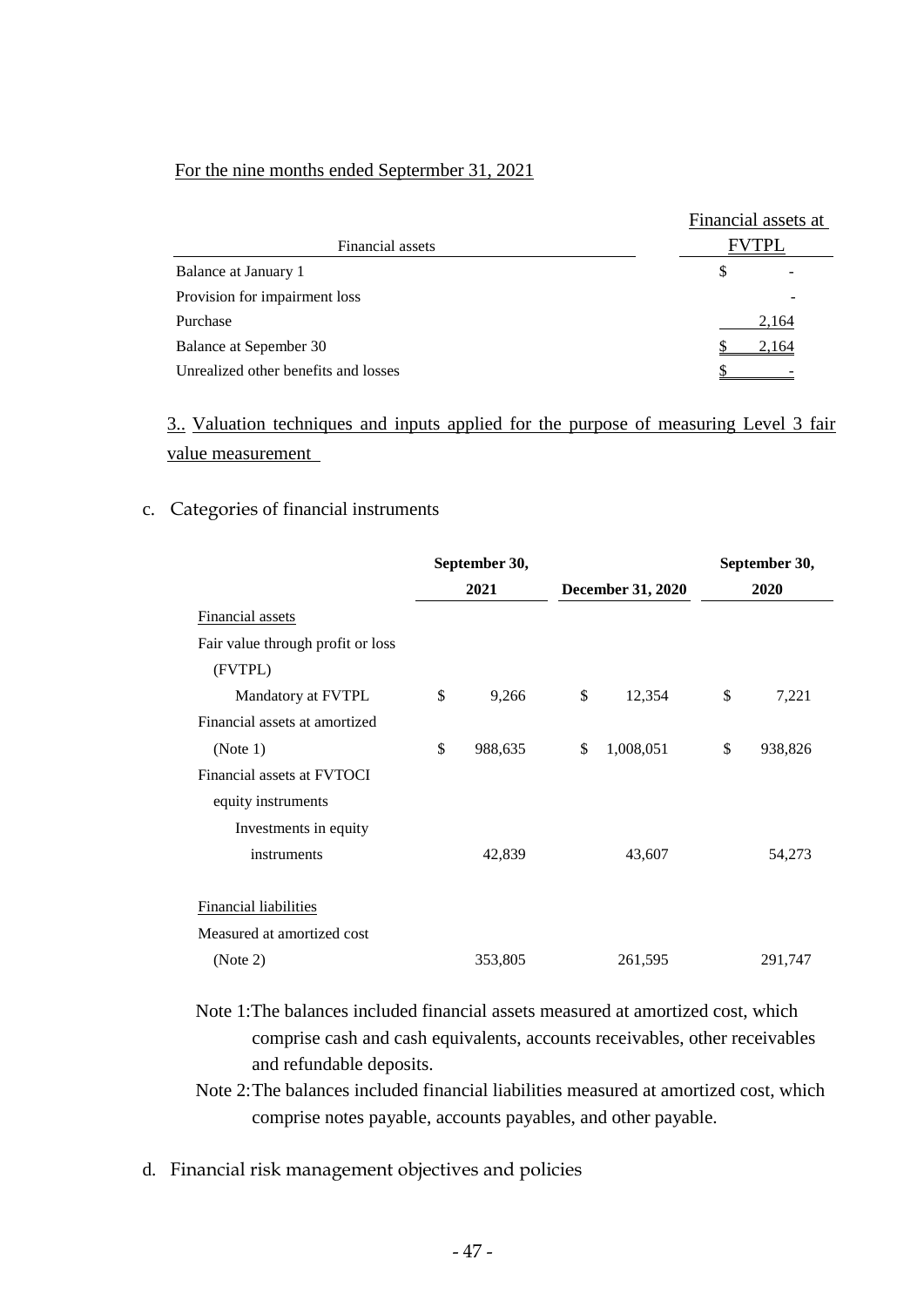The Group's major financial instruments included equity and debit investments, accounts receivables, accounts payables and Lease liabilities. The Group's Corporate Treasury monitors and manages the financial risks relating to the operations of the Group. These risks include market risk (including foreign currency risk, interest rate risk and other price risk), credit risk, and liquidity risk.

## 1) Market risk

The Group's activities exposed it primarily to financial risks of changes in foreign currency exchange rates.

There had been no change to the Group's exposure to market risks or the manner in which these risks were managed and measured.

# a) Foreign currency risk

The Group's had foreign currency sales and purchases, which exposed the Group to foreign currency risk. Exchange rate exposures were managed within approved policy parameters utilizing forward exchange contracts and currency swaps. The carrying amounts of the Group's foreign currency denominated monetary assets and monetary liabilities and as for the carrying amounts of derivatives exposing to foreign currency risk at the end of the reporting period, refer to Note 32.

# Sensitivity analysis

The Group was mainly exposed to the U.S. dollar.

The following table details the Group's sensitivity to a 1% increase in the New Taiwan dollar (i.e., the functional currency) against the relevant foreign currencies. The sensitivity rate used when reporting foreign currency risk internally to key management personnel and representing management's assessment of the reasonably possible change in foreign exchange rates is 1%. The sensitivity analysis included only outstanding foreign currency denominated monetary items and foreign currency exchange forward contracts designated as cash flow hedges, and adjusts their translation at the end of the reporting period for a 1% change in exchange rates. A positive number below indicates an increase in pre-tax profit associated with the New Taiwan dollar weakening 1% against the relevant currency. For a 1% strengthening of the New Taiwan dollar against the relevant currency, there would be an equal and opposite impact on pre-tax profit, and the balances below would be negative.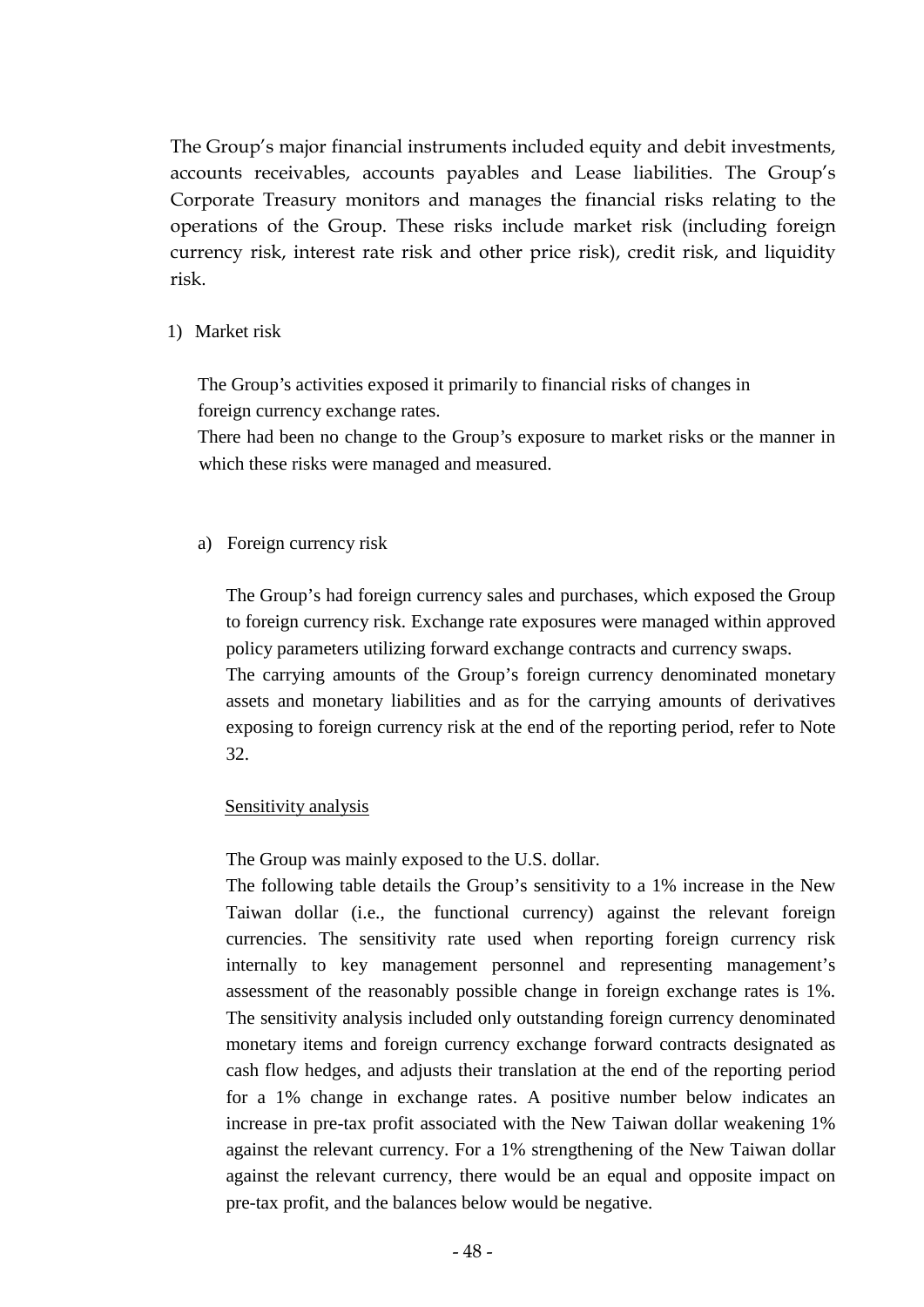|                |                           | <b>U.S. Dollar Impact</b> |  |  |  |  |
|----------------|---------------------------|---------------------------|--|--|--|--|
|                | For the nine Months       | For the nine Months       |  |  |  |  |
|                | <b>Ended Sep 30, 2021</b> | <b>Ended Sep 30, 2020</b> |  |  |  |  |
| Profit or loss | 2.985                     | 5.017                     |  |  |  |  |

(i) This was mainly attributable to the exposure outstanding on U.S. dollar-denominated accounts receivables and accounts payables, which were not hedged at the end of the reporting period.

The Group's sensitivity to foreign currency increase during the current year mainly due to the increase of accounts receivable balance in the USD In management's opinion, the sensitivity analysis did not reflect the inherent exchange rate risk because the exposure at the end of the year did not reflect the exposure during the period.

b) Interest rate risk

The Group evaluates hedging activities regularly to align with interest rate views and defined risk appetite and ensures that the most cost-effective hedging strategies are applied.

The carrying amount of the Group's financial assets and financial liabilities with exposure to interest rates at the end of the reporting period were as follows:

|                                                       | Sep 30, 2021 | <b>December 31, 2020</b> | Sep 30, 2020 |
|-------------------------------------------------------|--------------|--------------------------|--------------|
| Fair value interest rate risk<br>$-$ Financial assets | 321,460      | 374,314                  | 362.261      |
| Cash flow interest rate risk                          |              |                          |              |
| $-Financial$ assets                                   | 364,896      | 348,947                  | 268          |

#### Sensitivity analysis

The sensitivity analyses below were determined based on the Group's exposure to interest rates for both derivatives and non-derivative instruments at the end of the reporting period. A 100 basis point increase or decrease was used when reporting interest rate risk internally to key management personnel and represents management's assessment of the reasonably possible change in interest rates.

If interest rates had been 100 basis points higher/lower and all other variables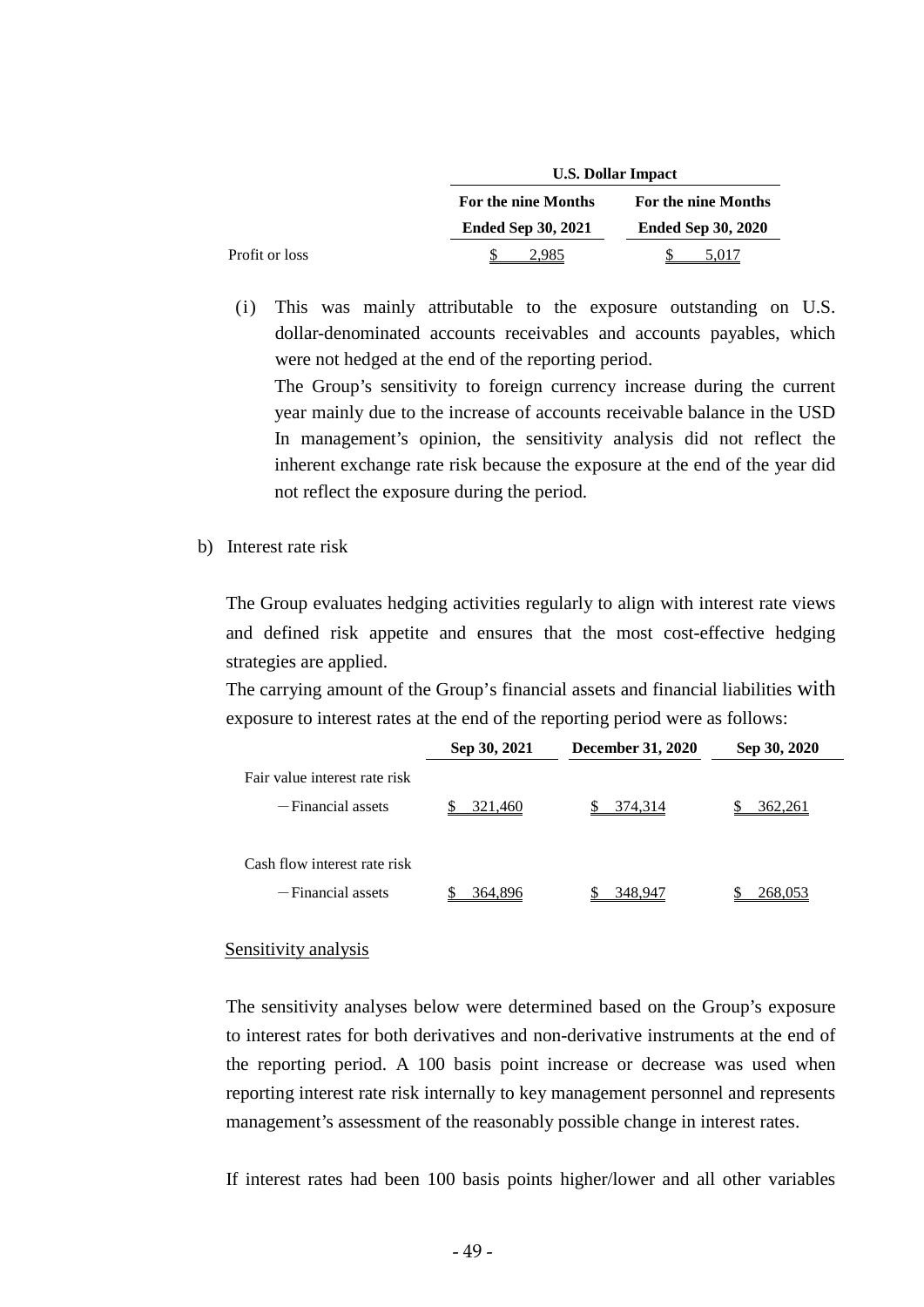were held constant, the Group's pre-tax profit for the nine months ended September 30, 2021 and 2020 would decrease/increase by \$2,737 thousand and \$2,010 thousand, which was mainly attributable to the Group's exposure to the floating-interest rates on bank borrowings and bank deposits

The Group's sensitivity to interest rates rise during the year, mainly affected by the increase in bank deposits with variable interest rates.

c) Other price risk

The Group was exposed to equity price risk through its investments in mutual funds. The Group has appointed a special team to monitor the price risk and will consider hedging the risk exposure should the need arise.

## Sensitivity analysis

The sensitivity analyses below were determined based on the exposure to equity price risks at the end of the reporting period.

If equity prices had been 3% higher/lower, the pre-tax other comprehensive income for the nine months ended September 30, 2021 and 2020 would have increased/decreased by \$1,285 thousand and \$1,628 thousand, as a result of the changes in fair value of financial assets at FVTOCI.

If equity prices had been 3% higher/lower, the pre-tax profit for the nine months ended September 30, 2021, and 2020, would have increased/decreased by \$278 thousand and \$217 thousand, as a result of the changes in fair value of financial assets at FVTPL.

The Group's sensitivity to equity prices rise in the current year, mainly due to a increase in investments in fund beneficiary certificates

2) Credit risk

Credit risk refers to the risk that counterparty will default on its contractual obligations resulting in financial loss to the Group. As at the end of the reporting period, the Group's maximum exposure to credit risk which will cause a financial loss to the Group due to failure of counterparties to discharge an obligation provided by the Group could arise from the carrying amount of the respective recognized financial assets, as stated in the balance sheets.

Financial assets are potentially affected by the failure of the Group's counterparties to fulfill their contractual obligations. The Group's credit risk is evaluated based on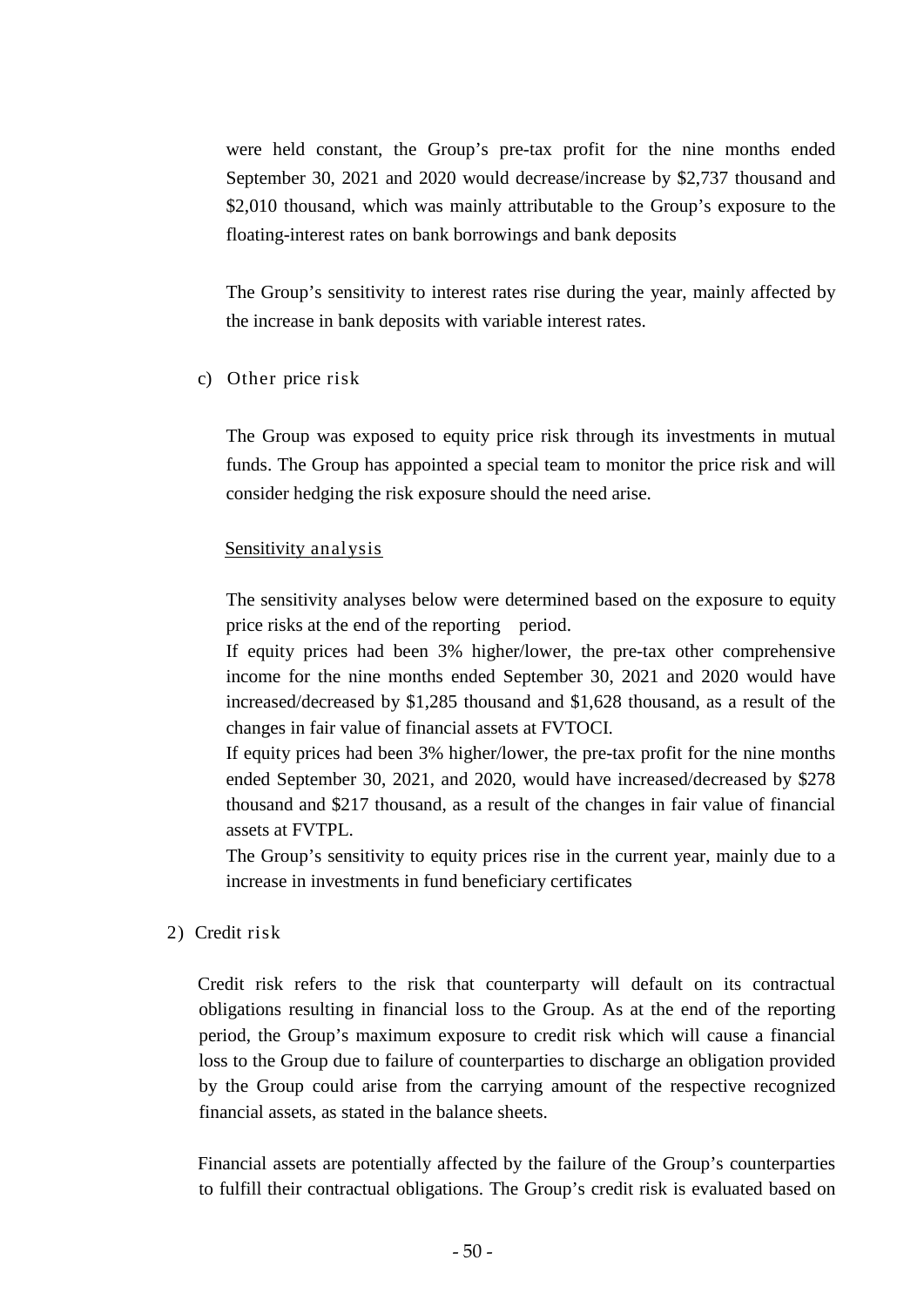contracts whose fair value at the end of the financial reporting period is positive. The Group's counterparties are financial institutions and companies with sound credit ratings. The Group has a dedicated unit that regularly monitors counterparty credit exposure levels every year, so no significant credit risk is expected.

In order to minimize credit risk, the management of the Group has delegated a team responsible for determining credit limits, credit approvals and other monitoring procedures to ensure that follow-up action is taken to recover overdue debts. In addition, the Group reviews the recoverable amount of each individual trade debt at the end of the reporting period to ensure that adequate allowances are made for irrecoverable amounts. The Group has signed a contract with the bank to sell accounts receivable, and there is no need to guarantee to the ability of debtors in accounts receivable to affect fulfillment of debt obligations due to credit risk within the bank's underwriting limit. Hence, the management of the Group believes that the credit risk of the Group has declined significantly

Ongoing credit evaluation is performed on the status of accounts receivables and, where appropriate, credit guarantee insurance cover would be purchased.

Accounts receivable from customers exceeding 5% of the total accounts receivable accounted for 69.6%, 71.9%, and 72.43% of the Group's accounts receivable balance as of September 30, 2021, December 31, 2020, and September 30, 2020, respectively.

The maximum credit exposure of the Group is the net carrying amount of financial assets after deducting the amount that can be offset against each other and the impairment loss recognized in accordance with the regulations without considering collateral and other credit enhancement policies.

3) Liquidity risk

The Group manages liquidity risk by monitoring and maintaining a level of cash and cash equivalents deemed adequate to finance the Group's operations and mitigate the effects of fluctuations in cash flows. In addition, management monitors the utilization of bank borrowings and ensures compliance with loan covenants.

The Group relies on bank borrowings as a significant source of liquidity. As of September 30, 2021, December 31, 2020 and September 30, 2020, the Group's available unutilized bank loan facilities set out in section (b) below.

a) Liquidity and interest risk rate tables for non-derivative financial liabilities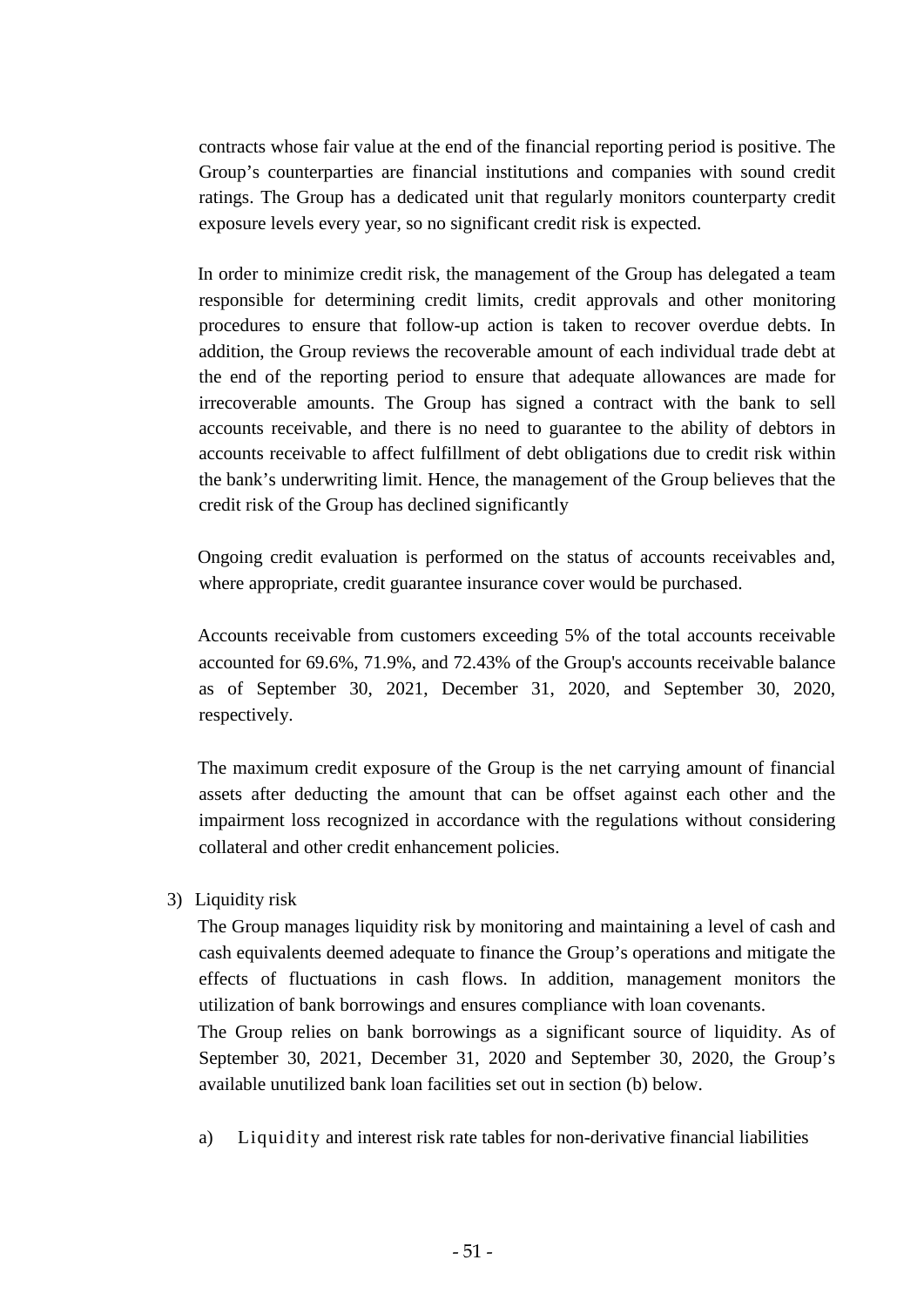The following table details the Group's remaining contractual maturity for its non-derivative financial liabilities with agreed repayment periods. The tables had been drawn up based on the undiscounted cash flows of financial liabilities from the earliest date on which the Group can be required to pay. The tables included both interest and principal cash flows. Specifically, bank loans with a repayment on demand clause were included in the earliest time band regardless of the probability of the banks choosing to exercise their rights. The maturity dates for other non-derivative financial liabilities were based on agreed repayment dates.

#### September 30, 2021

|                                  | Less Than 1 Year |         | 1-5 Years |                 |
|----------------------------------|------------------|---------|-----------|-----------------|
| Non-interest bearing liabilities |                  |         |           |                 |
| Notes payable                    | S                | 42      | \$        | $\qquad \qquad$ |
| Trade payable                    |                  | 281,503 |           | -               |
| Other payable                    |                  | 72,260  |           | $\qquad \qquad$ |
| Lease liabilities                |                  | 21,386  |           | 29,608          |
|                                  |                  | 375,191 |           | 29,608          |

Additional information about the maturity analysis for lease liabilities:

|                   | Less Than 1 Year | 1-5 Years |  |
|-------------------|------------------|-----------|--|
| Lease liabilities | 21.386           | 29 608    |  |

#### December 31, 2020

|                                  |         | Less Than 1 Year |    | 1-5 Years |
|----------------------------------|---------|------------------|----|-----------|
| Non-interest bearing liabilities |         |                  |    |           |
| Notes payable                    | \$      |                  | \$ |           |
| Trade payable                    | 166,418 |                  |    | -         |
| Other payable                    |         | 95,177           |    | -         |
| Lease liabilities                |         | 22,710           |    | 47,327    |
|                                  |         | 284,305          |    |           |

Additional information about the maturity analysis for lease liabilities:

|                                  |   | Less Than 1 Year | 1-5 Years |  |
|----------------------------------|---|------------------|-----------|--|
| Lease liabilities                |   | 22,710           |           |  |
| <u>September 30, 2020</u>        |   |                  |           |  |
|                                  |   | Less Than 1 Year | 1-5 Years |  |
| Non-interest bearing liabilities |   |                  |           |  |
| Notes payable                    | S | 11               | S         |  |
| Trade payable                    |   | 197,960          |           |  |
|                                  |   |                  |           |  |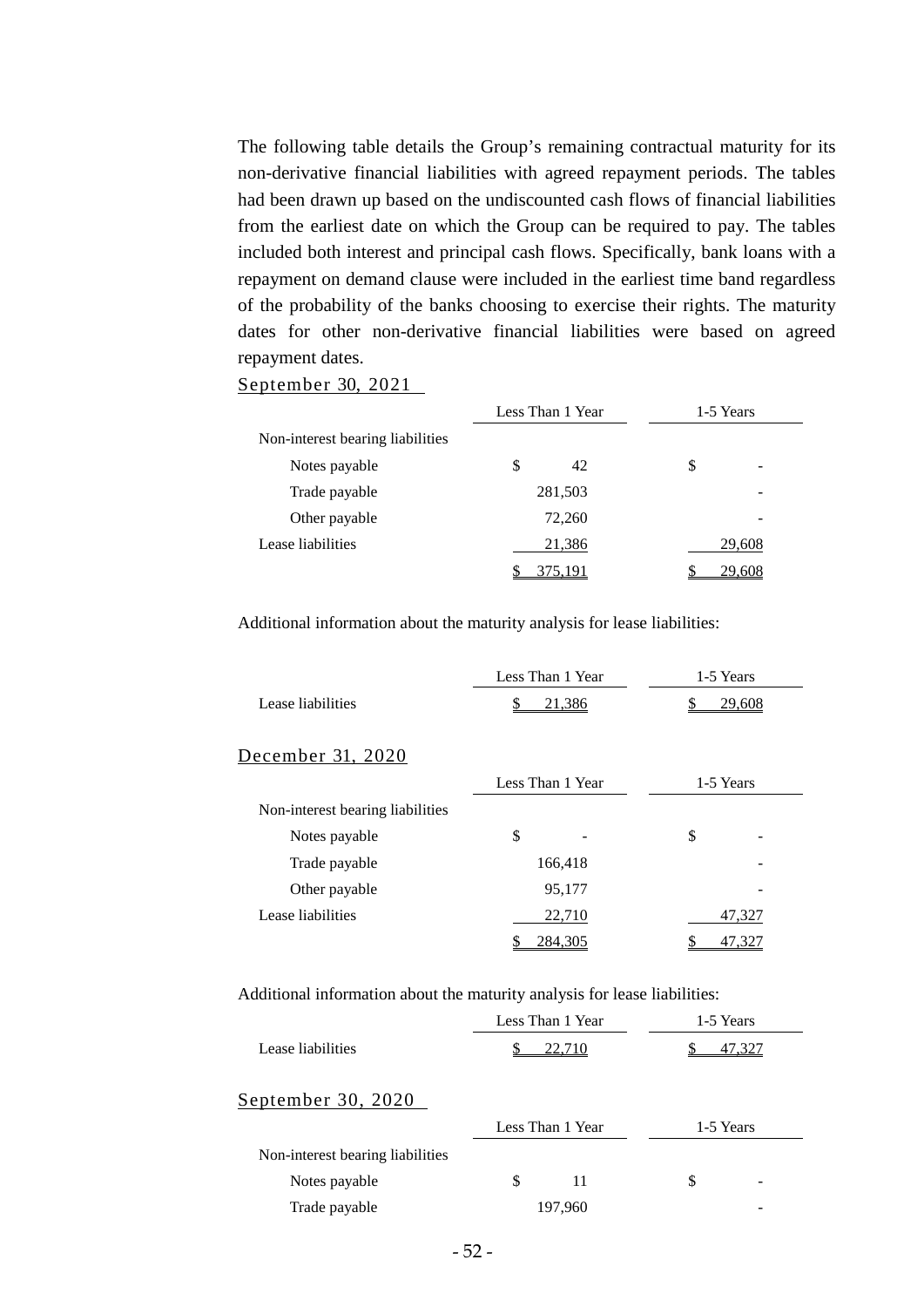|                   | Less Than 1 Year | 1-5 Years |
|-------------------|------------------|-----------|
| Other payable     | 93,776           | -         |
| Lease liabilities | 22.190           | 56,340    |
|                   | 3 937            |           |

Additional information about the maturity analysis for lease liabilities:

|                   | Less Than 1 Year | 1-5 Years |
|-------------------|------------------|-----------|
| Lease liabilities | 22.190           | 56.340    |

#### b) Financing facilities

|                          | Sep 30, 2021 | <b>December 31, 2020</b> | Sep 30, 2020 |
|--------------------------|--------------|--------------------------|--------------|
| Unsecured bank overdraft |              |                          |              |
| facilities               |              |                          |              |
| $-$ Amount used          | 10,000<br>S  | 10,000<br>\$             | 10,000<br>\$ |
| $-$ Amount unused        | 181,400      | 183,920                  | 186,400      |
|                          | !91.400      | .93,920                  | 196.400      |

## **30. TRANSACTIONS WITH RELATED PARTIES**

The parent company of the Company is Promate Electronic Co., Ltd., which held 66.21% of the Company's ordinary shares on September 30, 2021 December 31, 2020 and September 30, 2020.

Balances and transactions between the Company and its subsidiaries, which are the related parties of the Company, have been eliminated on consolidation and are not disclosed in this note. Besides information disclosed elsewhere in the other notes, details of transactions between the Group and other related parties are disclosed below

a. Names and categories of related parties

| <b>Name</b>                            | <b>Related Party Category</b>                    |  |  |  |
|----------------------------------------|--------------------------------------------------|--|--|--|
| Promate Electronic Co., Ltd.           | The Company's Parent company                     |  |  |  |
| Promate Electronic (Shenzhen) Co., Ltd | Subsidiary of Promate                            |  |  |  |
| Promate Electronic (Shanghai) Co., Ltd | Subsidiary of Promate                            |  |  |  |
| PROMATE ELECTRONICS COMPANY            | Subsidiary of Promate                            |  |  |  |
| <b>USA</b>                             |                                                  |  |  |  |
| Weikeng Industrial Co., Ltd            | Substantive related party-chairman is a director |  |  |  |
|                                        | of the Company                                   |  |  |  |
| HIGGSTEC Inc.                          | The management - parent                          |  |  |  |
|                                        | company of the Company is the                    |  |  |  |
|                                        | corporate director of the Company                |  |  |  |

#### b. Operating revenues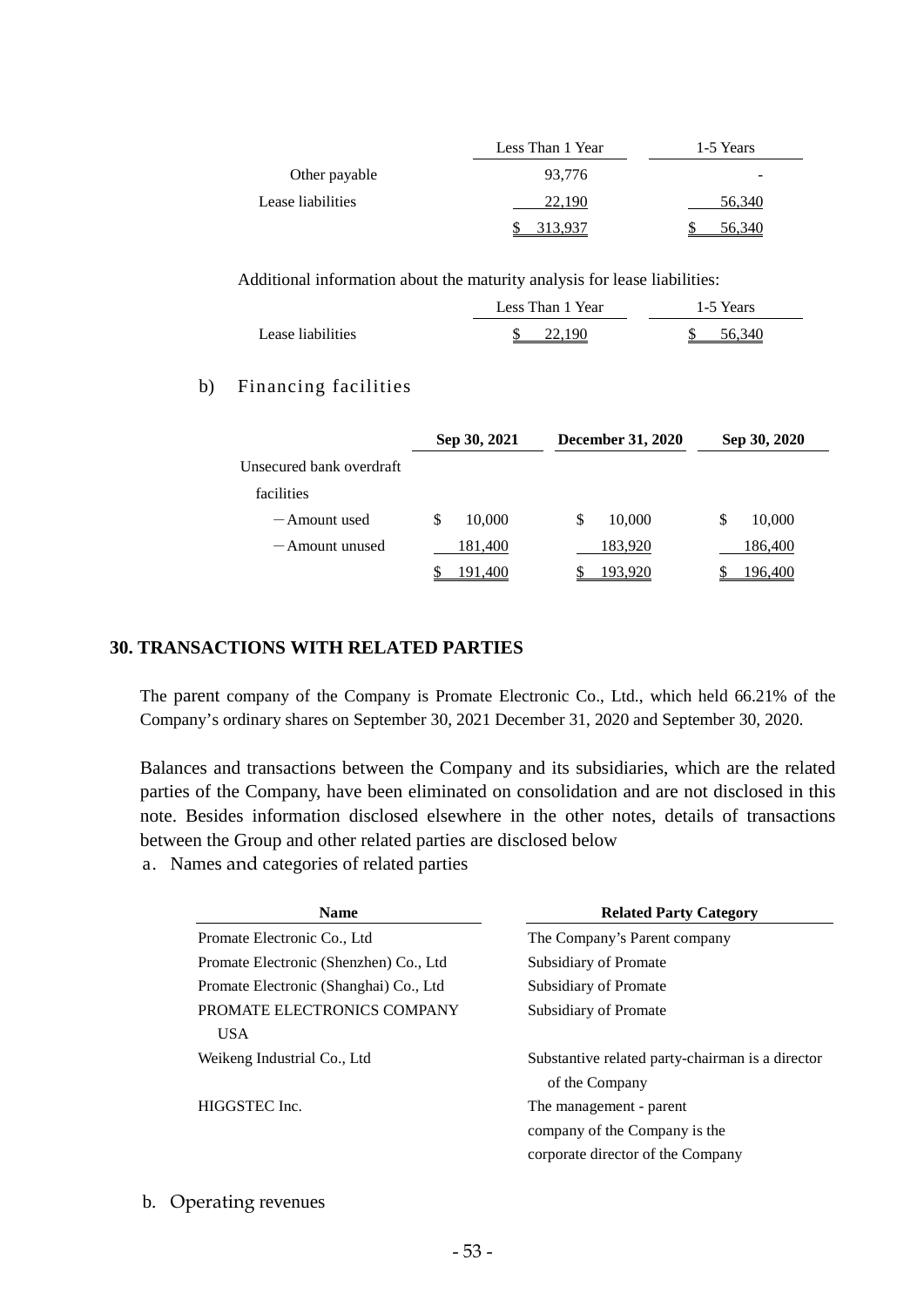|               |                                    | <b>For the Three</b> | <b>For the Three</b> | For the nine        | For the nine        |
|---------------|------------------------------------|----------------------|----------------------|---------------------|---------------------|
|               |                                    | <b>Months Ended</b>  | <b>Months Ended</b>  | <b>Months Ended</b> | <b>Months Ended</b> |
| Line Item     | <b>Related Party Category/Name</b> | Seo 30, 2021         | Sep 30, 2020         | Sep 30, 2021        | Sep 30, 2020        |
| Sale of goods | The Company's Parent company       | 13,038<br>\$         | \$<br>1,946          | 22,480<br>\$        | 12,296<br>\$        |
|               | Subsidiary of Promat               | ۰                    | 61                   | 43                  | 61                  |
|               | The management                     |                      |                      | 215                 |                     |
|               |                                    | 13,038               | 2,007                | 22,738              | 12,357              |
|               |                                    |                      |                      |                     |                     |
| Repairs       | The Company's Parent company       | 26                   | 20                   | 55                  | 36                  |

# c. Purchases of goods

|                             | <b>For the Three</b>    | <b>For the Three</b>    | For the nine            | For the nune            |  |
|-----------------------------|-------------------------|-------------------------|-------------------------|-------------------------|--|
| <b>Related Party</b>        | <b>Months Ended Sep</b> | <b>Months Ended Sep</b> | <b>Months Ended Sep</b> | <b>Months Ended Sep</b> |  |
| Category/Name               | 30, 2021                | 30, 2020                | 30, 2021                | 30, 2020                |  |
| Promate Electronic Co., Ltd | 133.597<br>S            | \$<br>64,026            | \$<br>223.599           | 205,797<br>\$           |  |
| Subsd tantive               |                         |                         |                         |                         |  |
| relateparty-chairman is a   |                         |                         |                         |                         |  |
| director of the Company     | 14.816                  | 8.102                   | 26.938                  | 35,488                  |  |
| The management              | 5,483                   | 4,523                   | 9,451                   | 10,670                  |  |
|                             | 153,896                 | 76,651                  | 259,988                 | 251,955                 |  |

The related-party transactions were conducted under normal terms.

# d. Receivables from related parties (excluding loans to related parties)

| <b>Related Party Category/Name</b> | Sep 30, 2021 |                          |     | <b>December 31, 2020</b> | Sep 30, 2020 |
|------------------------------------|--------------|--------------------------|-----|--------------------------|--------------|
| The Company's parent company       | 11,553       |                          | -SS | 5.167                    | 1.658        |
| Subsidiary of Promate              |              | $\overline{\phantom{a}}$ |     | $\sim$                   | 60           |
|                                    |              | 11.553                   |     | 5.167                    |              |

The outstanding accounts receivables from related parties are unsecured. For the nine months ended September 30, 2021 and 2020, no impairment loss was recognized for accounts receivables from related parties.

e. Payables to related parties (excluding loans from related parties)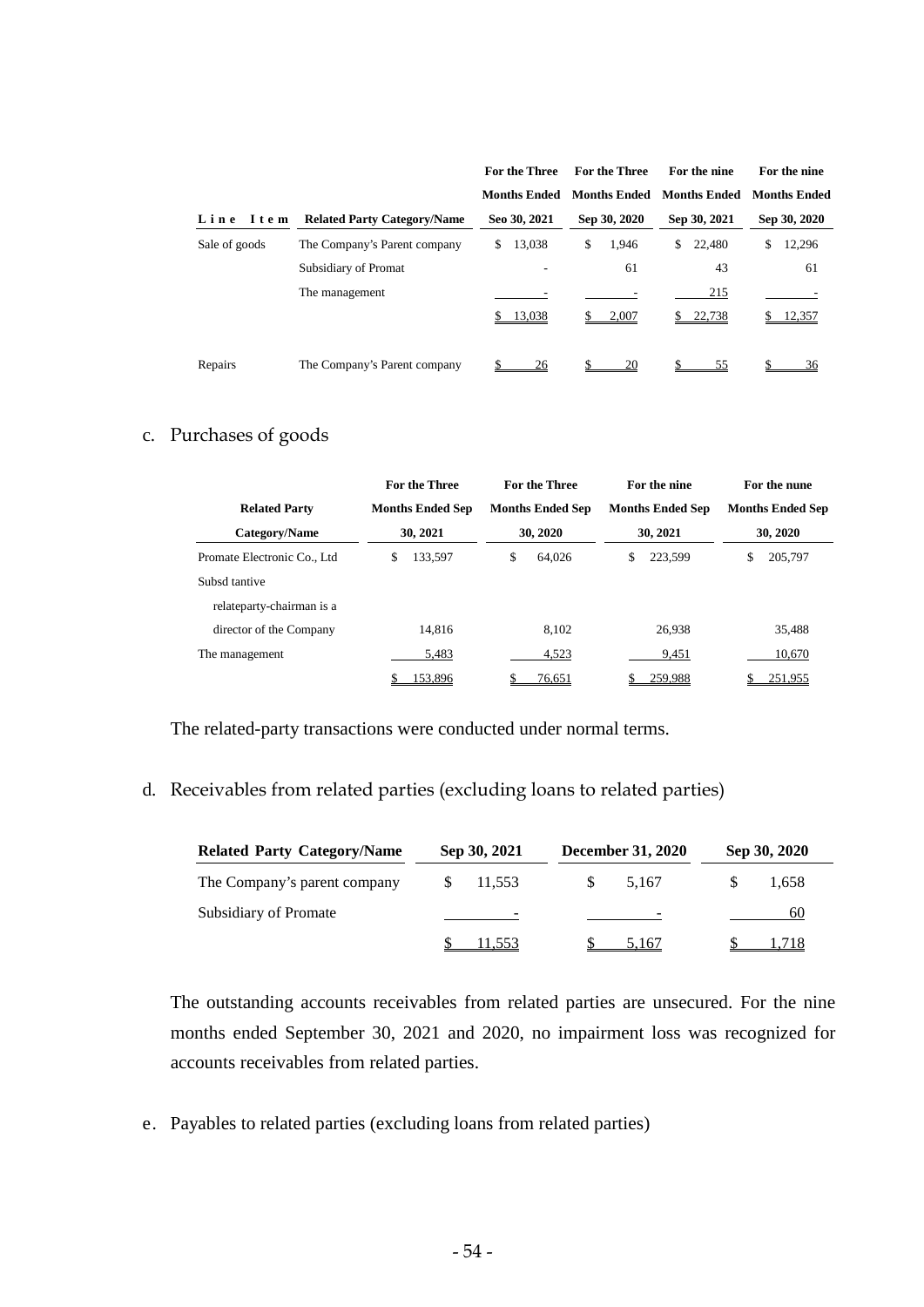|                      | <b>Related Party</b>         |              | December 31,        |              |
|----------------------|------------------------------|--------------|---------------------|--------------|
| <b>Line Item</b>     | <b>Category/Name</b>         | Sep 30, 2021 | 2020                | Sep 30, 2020 |
| Accounts<br>payables | Promate Electronic Co., Ltd  | 89,174<br>\$ | 34,739<br>\$        | \$<br>35,986 |
|                      | Substantive related          | 16,293       | 6,740               | 9,799        |
|                      | party-chairman is a director |              |                     |              |
|                      | of the Company               |              |                     |              |
|                      | The management               | 5,269        | 1,913               | 3,709        |
|                      |                              | \$110,736    | <u>43,392</u><br>S. | 49,494       |
| Other payables       | Subsidiary of Promate        | .006         | 955                 | 991          |

The outstanding accounts payables to related parties are unsecured.

# f. Lease arrangements

Acquisition of right-of-use assets

|                                      | For the nine Months       | <b>For the nine Months</b><br><b>Ended Sep 30, 2020</b> |  |  |
|--------------------------------------|---------------------------|---------------------------------------------------------|--|--|
| <b>Related Party Category/Name</b>   | <b>Ended Sep 30, 2021</b> |                                                         |  |  |
| Right-of-use assets                  |                           |                                                         |  |  |
| Promate Electronic Co., Ltd          | 24.180                    | 34.624<br>S                                             |  |  |
| Substantive related party - chairman |                           |                                                         |  |  |
| is a director of the Company         | 4,418                     | 4,066                                                   |  |  |
|                                      | 28,598                    | 38,690                                                  |  |  |

| <b>Lessor</b>                                                         | Location                                                               | <b>Lease Term Payment Method</b>                                                                                                                              |  |
|-----------------------------------------------------------------------|------------------------------------------------------------------------|---------------------------------------------------------------------------------------------------------------------------------------------------------------|--|
| Promate Electronic Co. Ltd.                                           | Chingpu Plant                                                          | The lease term begins on January 1, 2019<br>and ends on December 31, 2023. Rent is<br>paid every six months, where the monthly                                |  |
|                                                                       |                                                                        | rent is NT\$929,000. •                                                                                                                                        |  |
| Substantive related<br>party-chairman is a director<br>of the Company | Office building<br>along<br>Huanshan<br>Road, Neihu<br><b>District</b> | The lease term begins on January 1, 2019<br>and ends on December 31, 2023. Rent is<br>paid every six months, where the monthly<br>rent is NT\$111,000 $\circ$ |  |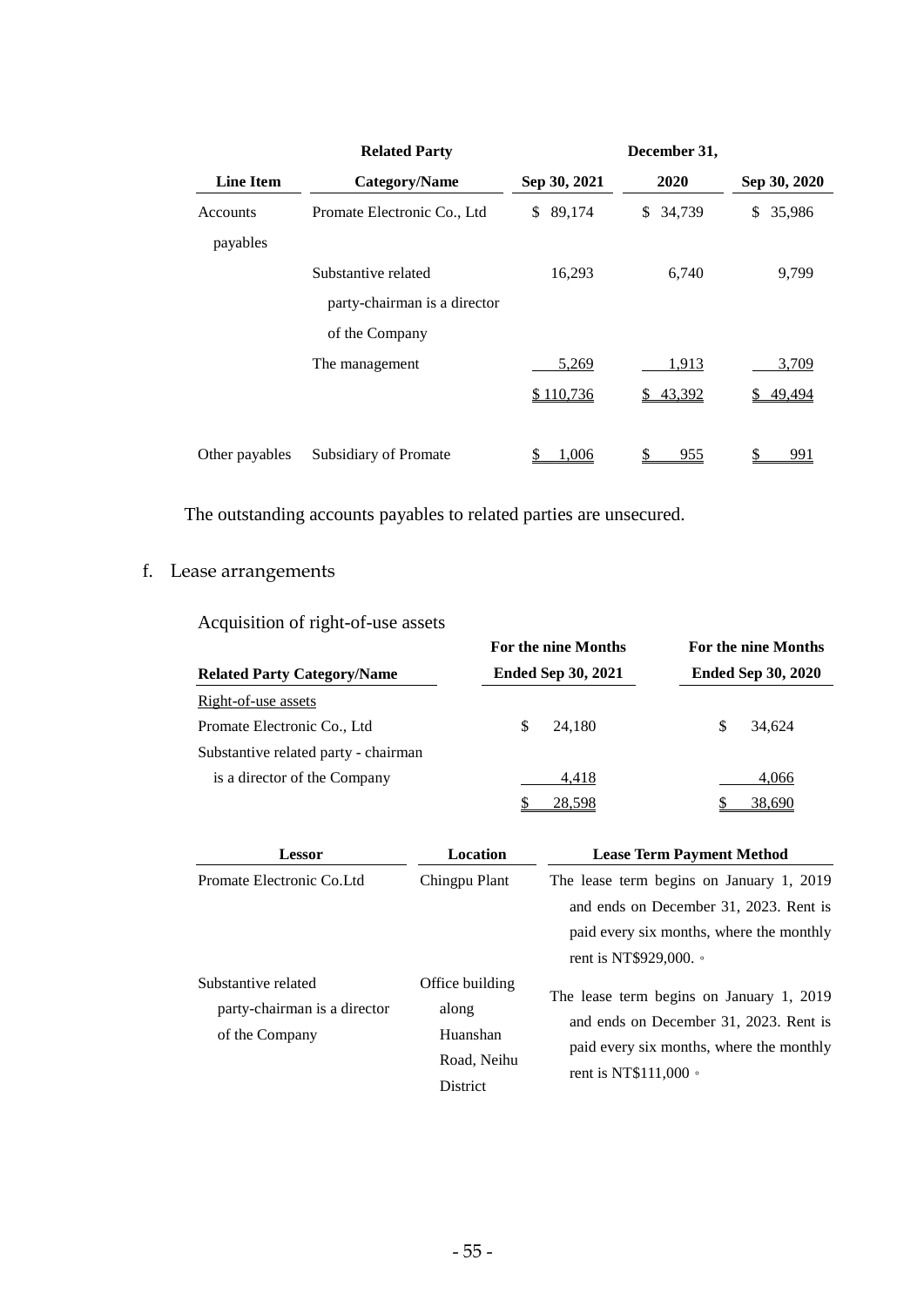|                           |                         |                        |                               |                        |                      | December 31,        |                     |                     |
|---------------------------|-------------------------|------------------------|-------------------------------|------------------------|----------------------|---------------------|---------------------|---------------------|
| <b>Line Item</b>          |                         |                        | <b>Related Party Category</b> |                        | Sep 30, 2021         | 2020                |                     | Sep 30, 2020        |
| Lease                     | Promate Electronic Co., |                        |                               | \$                     | 21,604               | \$31,819            |                     | \$31,757            |
| liabilities               | Ltd                     |                        |                               |                        |                      |                     |                     |                     |
|                           | Substantive related     |                        |                               |                        | 4,108                | 3,808               |                     | 3,808               |
|                           |                         | party-chairman is a    |                               |                        |                      |                     |                     |                     |
|                           |                         |                        | director of the Company       |                        |                      |                     |                     |                     |
|                           |                         |                        |                               |                        | \$ 25,712            | \$35,627            |                     | 35,565              |
|                           |                         |                        | <b>For the Three</b>          |                        | <b>For the Three</b> | <b>For the Nine</b> |                     | <b>For the Nine</b> |
| <b>Related Party</b>      |                         |                        | <b>Months Ended</b>           |                        | <b>Months Ended</b>  | <b>Months Ended</b> | <b>Months Ended</b> |                     |
| <b>Category/Name</b>      |                         |                        | Sep 30, 2021                  |                        | Sep 30, 2020         | Sep30, 2021         |                     | Sep 30, 2020        |
| Interest expense          |                         |                        |                               |                        |                      |                     |                     |                     |
| Promate Electronic Co.,   |                         |                        |                               |                        |                      |                     |                     |                     |
| Ltd                       |                         | $\mathbb{S}$           | 171                           | \$                     | 248                  | \$<br>581           | \$                  | 809                 |
| Substantive related party |                         |                        |                               |                        |                      |                     |                     |                     |
| - chairman is a           |                         |                        |                               |                        |                      |                     |                     |                     |
| director of the           |                         |                        |                               |                        |                      |                     |                     |                     |
| Company                   |                         |                        | 30                            |                        | <u>29</u>            | 101                 |                     | 95                  |
|                           |                         | $\frac{1}{2}$          | 201                           | $\overline{2}$         | 277                  | \$<br>682           | $\frac{1}{2}$       | 904                 |
|                           |                         |                        |                               |                        |                      |                     |                     |                     |
|                           |                         |                        | <b>For the Three</b>          |                        | <b>For the Three</b> | <b>For the Nine</b> |                     | <b>For the Nine</b> |
| <b>Related Party</b>      |                         |                        | <b>Months Ended</b>           |                        | <b>Months Ended</b>  | <b>Months Ended</b> |                     | <b>Months Ended</b> |
| <b>Category/Name</b>      |                         |                        | Sep 30, 2021                  |                        | Sep 30, 2020         | Sep30, 2021         |                     | Sep 30, 2020        |
| Gain on Lease             |                         |                        |                               |                        |                      |                     |                     |                     |
| Substantive related party |                         |                        |                               |                        |                      |                     |                     |                     |
| - chairman is a           |                         |                        |                               |                        |                      |                     |                     |                     |
| director of the           |                         |                        |                               |                        |                      |                     |                     |                     |
| Company                   |                         | $\mathbf{\mathcal{L}}$ |                               | $\mathbf{\mathcal{L}}$ |                      | \$<br><u>111</u>    | $\mathbb{S}$        |                     |

# g. Other transactions with related parties

|                  |                                    | <b>For the Three</b> | <b>For the Three</b> | <b>For the Nune</b>       | <b>For the Nine</b> |
|------------------|------------------------------------|----------------------|----------------------|---------------------------|---------------------|
|                  |                                    | <b>Months Ended</b>  | <b>Months Ended</b>  | Months Ended Months Ended |                     |
| <b>Line Item</b> | <b>Related Party Category/Name</b> | Sep 30, 2021         | Sep 30, 2020         | Sep 30, 2021              | Sep 30, 2020        |
| Research and     | Promate Electronic CoLtd           | \$<br>520            | \$<br>424            | \$<br>1.137               | \$<br>1,248         |
| development      | Substantive related party -        | 200                  | 18                   | 579                       | 420                 |
| expense          | chairman is a director of the      |                      |                      |                           |                     |
|                  | Company                            |                      |                      |                           |                     |
|                  | The management                     | 665                  | 602                  | 892                       | 935                 |
|                  |                                    | .385                 | .044                 | 2,608                     | 2,603               |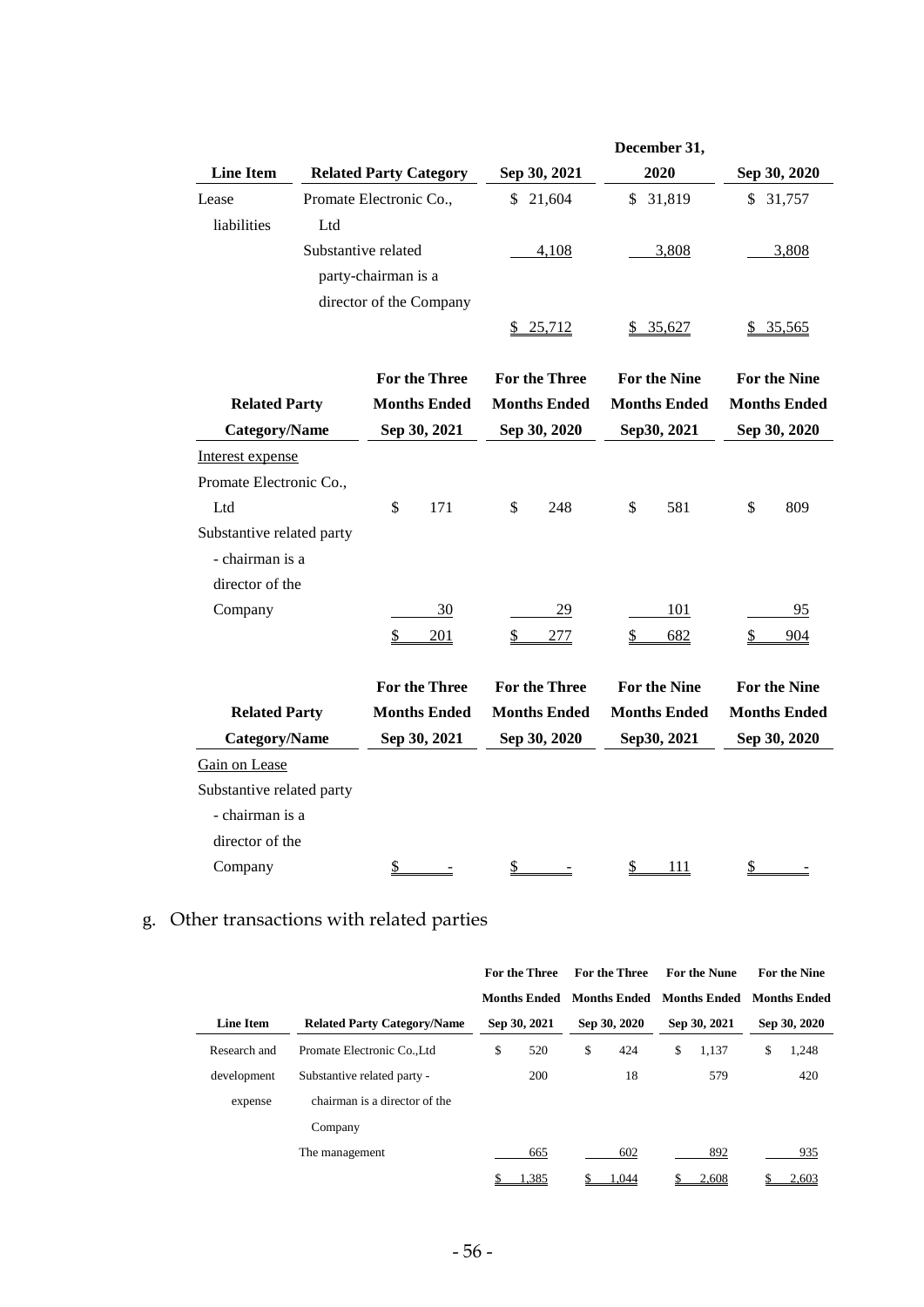|                              |                                           | For the Three | <b>For the Three</b> | <b>For the Nune</b>       | <b>For the Nine</b> |
|------------------------------|-------------------------------------------|---------------|----------------------|---------------------------|---------------------|
|                              |                                           | Months Ended  |                      | Months Ended Months Ended | Months Ended        |
| <b>Line Item</b>             | <b>Related Party Category/Name</b>        | Sep 30, 2021  | Sep 30, 2020         | Sep 30, 2021              | Sep 30, 2020        |
| Professional<br>service fees | PROMATE ELECTRONICS<br><b>COMPANY USA</b> | 2,156         | 2,833                | 6,712<br>\$               | 7,106               |
| IT information<br>expense    | Promate Electronic CoLtd                  | .220          | .290                 | 2.440                     | 2,580               |

#### h. Compensation of key management personnel

|                     | <b>For the Three</b> | <b>For the Three</b> | <b>For the Nine</b> | <b>For the Nine</b> |  |
|---------------------|----------------------|----------------------|---------------------|---------------------|--|
|                     | <b>Months Ended</b>  | <b>Months Ended</b>  | <b>Months Ended</b> | <b>Months Ended</b> |  |
|                     | Sep 30, 2021         | Sep 30, 2020         | Sep 30, 2021        | Sep 30, 2020        |  |
| Short-term employee |                      |                      |                     |                     |  |
| <b>benefits</b>     | 6,030<br>S           | \$<br>9.974          | 11,973<br>S.        | 17,842<br>\$.       |  |
| Other long-term     |                      |                      |                     |                     |  |
| employee benefits   | 86                   | 140                  | 306                 | 420                 |  |
|                     | 6.116                | 10.114               | 2,279               | 8,262               |  |

The remuneration of directors and key executives is determined by the remuneration committee based on the performance of individuals and market trends.

# **31. SIGNIFICANT CONTINGENT LIABILITIES AND UNRECOGNIZED COMMITMENTS**

In addition to those disclosed in other notes, significant commitments and contingencies of the Group were as follows:

- a. As of September 30, 2021 and 2020, the Group has all issued letters of guarantee for tariff guarantee amounted to \$10,000 thousand.
- b. As of September 30, 2021 and 2020, commitments due to contracts for the acquisition of equipment were as follows:

|                 | Sep 30, 2021 | Sep 30, 2020 |  |  |
|-----------------|--------------|--------------|--|--|
| Contract amount |              |              |  |  |
| Paid amount     | 5,244        | 2,261<br>\$. |  |  |
| Unpaid amount   | 2,891        | 969          |  |  |
|                 |              |              |  |  |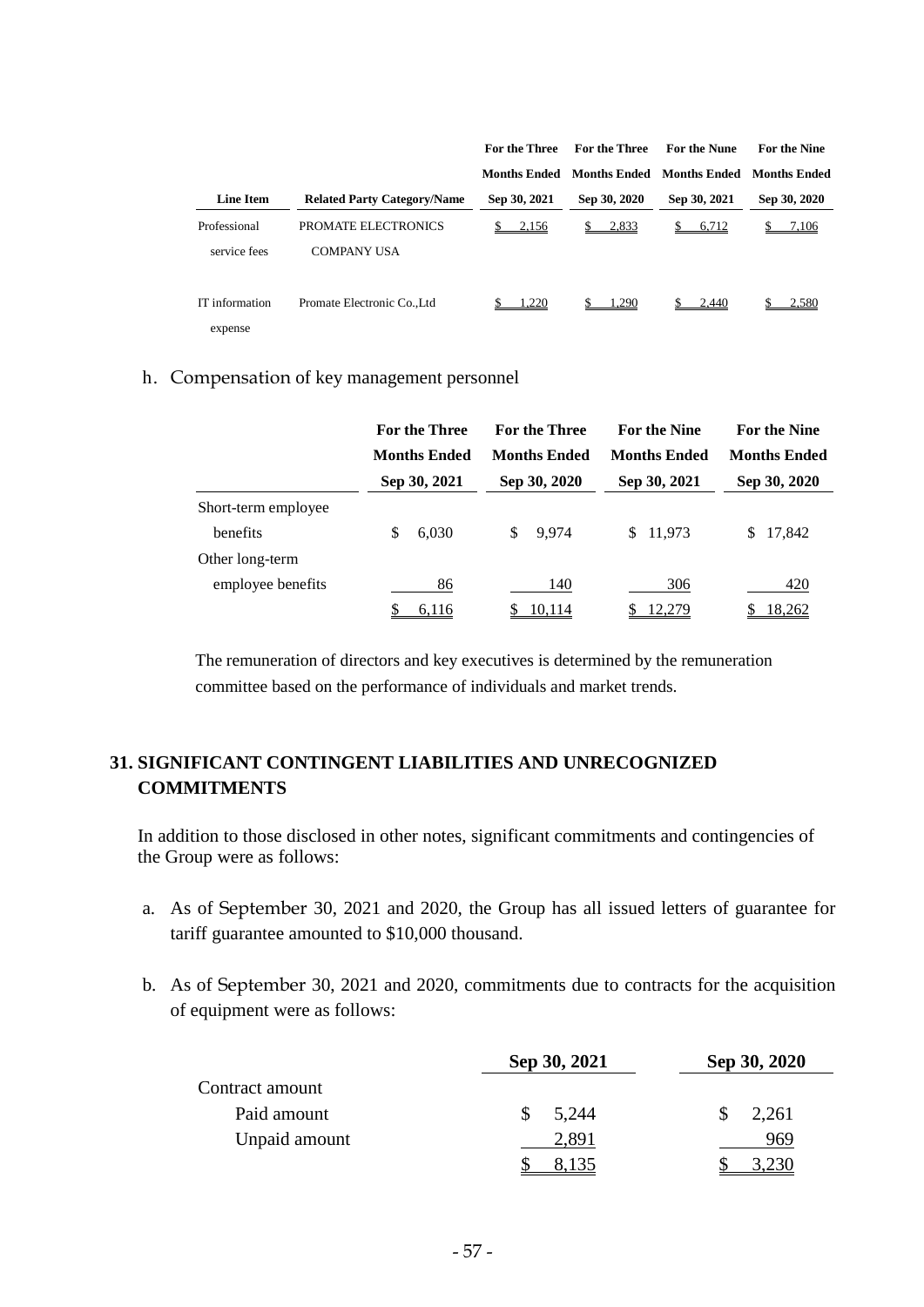# **32. SIGNIFICANT ASSETS AND LIABILITIES DENOMINATED IN FOREIGN CURRENCIES**

The Group's significant financial assets and liabilities denominated in foreign currencies aggregated by the foreign currencies other than functional currencies and the related exchange rates between foreign currencies and respective functional currencies were as follows:

Unit: In Thousands for Currencies

| September 30, 2021    |                   |                      |                  |
|-----------------------|-------------------|----------------------|------------------|
|                       | Foreign           |                      | Carrying         |
|                       | <b>Currencies</b> | <b>Exchange Rate</b> | <b>Amount</b>    |
| Financial assets      |                   |                      |                  |
| Monetary <i>items</i> |                   |                      |                  |
| <b>USD</b>            | \$<br>18,616      | $27.85$ (USD : NTD)  | \$518,460        |
| <b>EUR</b>            | 356               | 32.32 (EUR : NTD)    | 11,516           |
|                       |                   |                      | \$539,518        |
| Financial liabilities |                   |                      |                  |
| Monetary <i>items</i> |                   |                      |                  |
| <b>USD</b>            | \$<br>7,897       | $27.85$ (USD : NTD)  | \$219,922        |
| <b>EUR</b>            | 16                | 32.32 (EUR : NTD)    | 511              |
|                       |                   |                      | <u> 220,4</u> 33 |

#### December 31, 2020

|                       | Foreign                                   |                   | Carrying  |
|-----------------------|-------------------------------------------|-------------------|-----------|
|                       | <b>Currencies</b><br><b>Exchange Rate</b> |                   | Amount    |
| Financial assets      |                                           |                   |           |
| Monetary <i>items</i> |                                           |                   |           |
| <b>USD</b>            | 15,974                                    | 28.48 (USD : NTD) | \$454,940 |
| <b>EUR</b>            | 166                                       | 35.02 (EUR : NTD) | 5,813     |
|                       |                                           |                   | \$460,753 |
| Financial liabilities |                                           |                   |           |
| Monetary <i>items</i> |                                           |                   |           |
| <b>USD</b>            | 3,931                                     | 28.48 (USD : NTD) |           |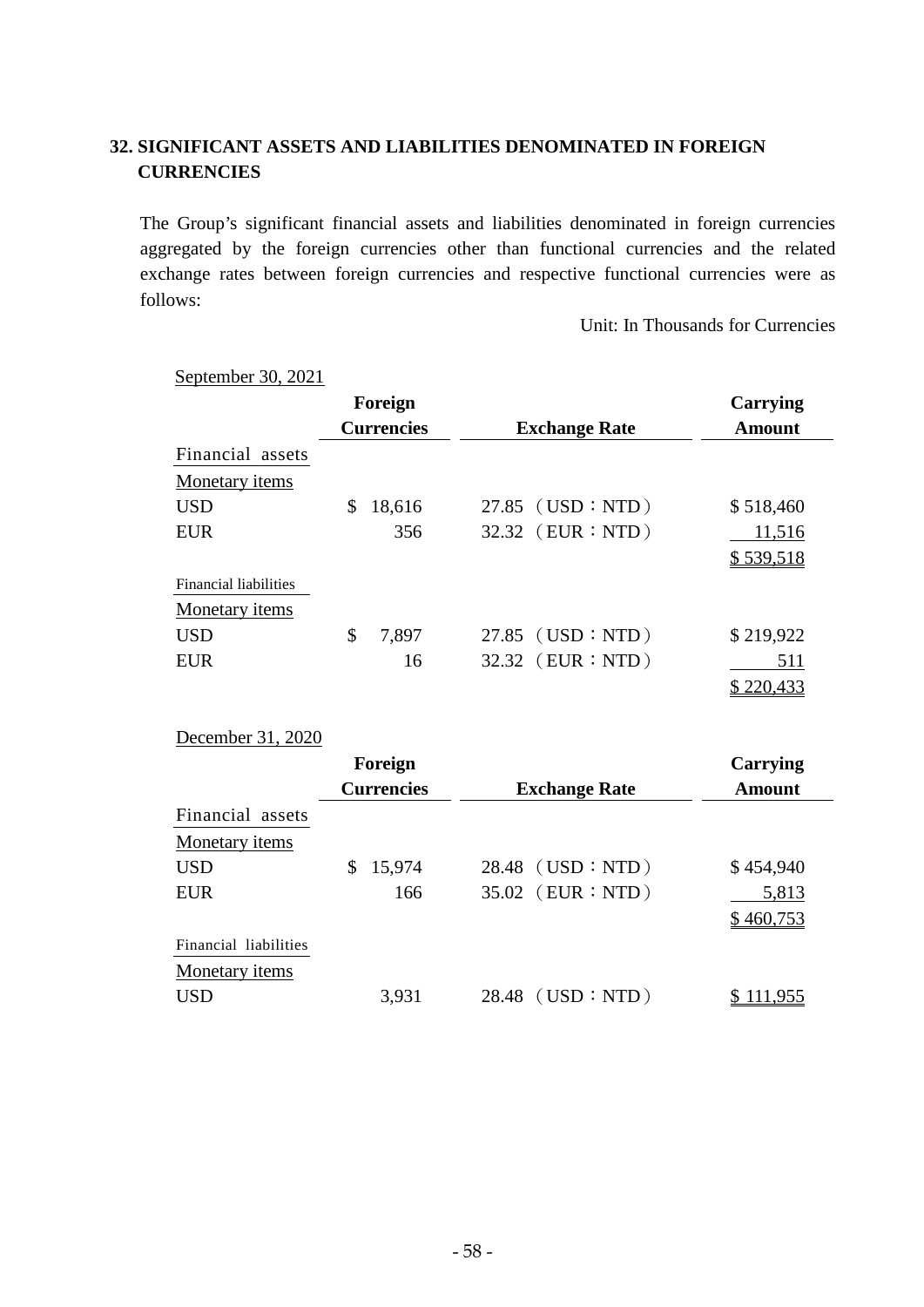#### September30, 2020

|                       | Foreign           |                      | <b>Carrying</b> |
|-----------------------|-------------------|----------------------|-----------------|
|                       | <b>Currencies</b> | <b>Exchange Rate</b> | <b>Amount</b>   |
| Financial assets      |                   |                      |                 |
| Monetary items        |                   |                      |                 |
| <b>USD</b>            | \$<br>21,499      | $29.10$ (USD : NTD)  | \$625,621       |
| <b>EUR</b>            | 157               | 34.15 (EUR : NTD)    | 5,362           |
|                       |                   |                      | \$630,983       |
| Financial liabilities |                   |                      |                 |
| Monetary items        |                   |                      |                 |
| <b>USD</b>            | \$<br>4,260       | $29.10$ (USD : NTD)  | \$123,966       |
| <b>EUR</b>            | 40                | 34.15 (EUR : NTD)    | 1,366           |
|                       |                   |                      | 125,332         |

The Group is mainly exposed to the fluctuations other than USD. For the three months ended September 30, 2021 and 2020, realized foreign exchange gains(losses) were \$780 thousand and \$(8,302) thousand, respectively; Unrealized foreign exchange gains(losses) were \$(4,313) thousand and \$(15,760) thousand, for the nine months ended September 30, 2021 and 2020, ealized foreign exchange gains(losses) were \$(190) thousand and \$(1,224) thousand, respectively; Unrealized foreign exchange gains(losses) were \$(5,781) thousand and \$4,052 thousand..

# **33. OTHERS ITEMS**

On April 29, 2021, the Company's board of directors resolved to subscribe Esquarre IoT Landing Fund,L.P. in US\$5 million. The investments in private funds accounted for 13.64% of the company's total equity of the current period. As of September 30, 2021, the Company has invested US\$77,000 and measured at fair value through other comprehensive income. Please refer to Note 8 disclosure.

# **34. SEPARATELY DISCLOSED ITEMS**

- a. Information about significant transactions and b. information in investees:
	- 1) Financing provided to others. (None)
	- 2) Endorsement/guarantee provided. (None)
	- 3) Marketable securities held. (Table 1)
	- 4) Marketable securities acquired and disposed of at costs or prices of at least NT\$300 million or 20% of the paid-in capital. (Table 2)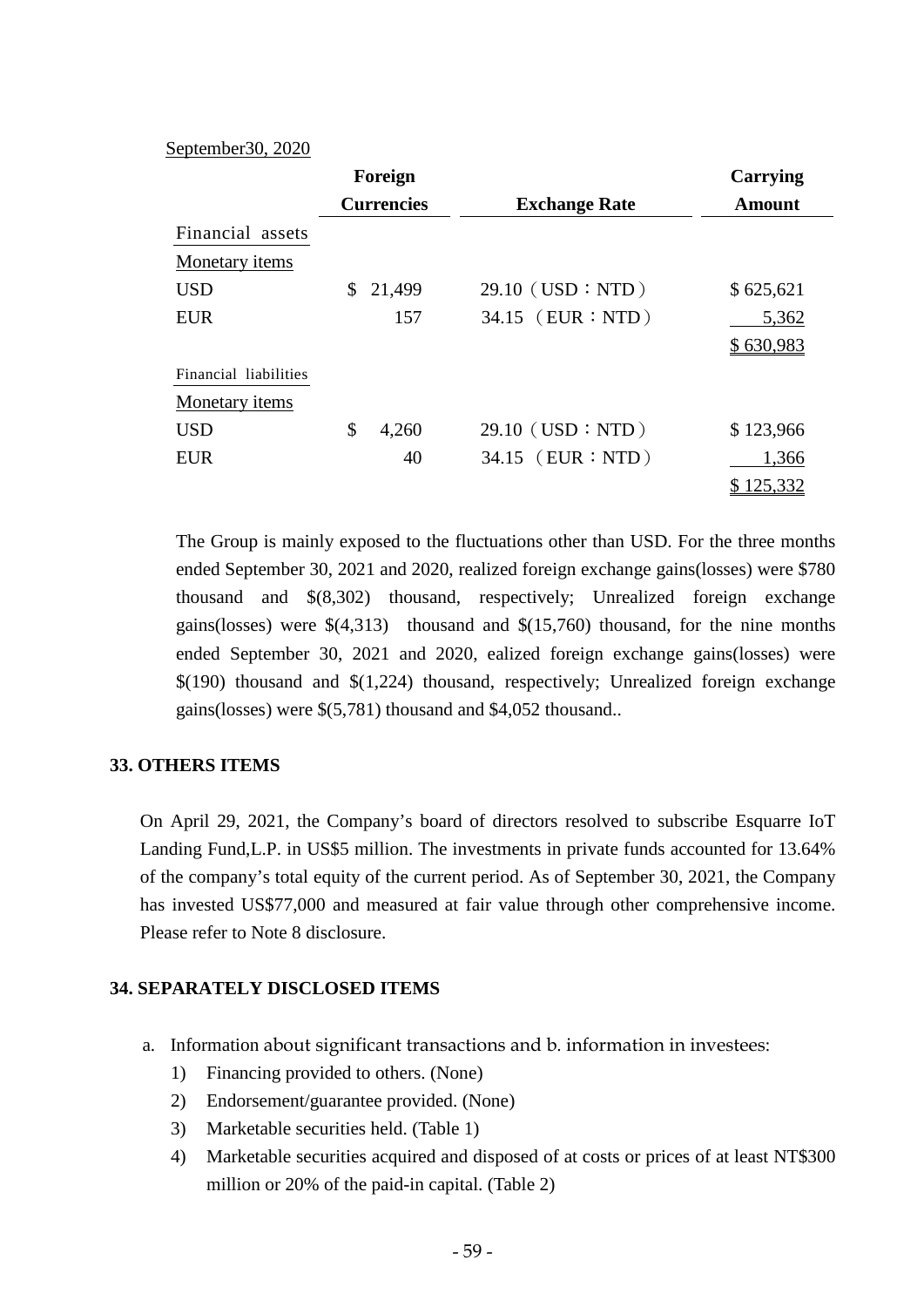- 5) Acquisition of individual real estate at costs of at least NT\$300 million or 20% of the paid-in capital. (None)
- 6) Disposal of individual real estate at prices of at least NT\$300 million or 20% of the paid-in capital. (None)
- 7) Total purchases from or sales to related parties amounting to at least NT\$100 million or 20% of the paid-in capital. (Table 3)
- 8) Receivables from related parties amounting to at least NT\$100 million or 20% of the paid-in capital. (None)
- 9) Trading in derivative instruments. (None)
- 10) Significant transactions between the Company and subsidiaries. (None)
- 11) Information of investees. (Table 4)
- b. Information on investments in mainland China (None)
- c. Information of major shareholders: The following is the information of major shareholders: Name of major shareholder, number of shares owned and percentage of ownership of shareholders whose percentage of ownership of shareholders is higher than 5%. (Table 5)

# **35. SEGMENT INFORMATION**

# Industry Information

Information reported to the chief operating decision maker ("CODM") for the purpose of resource allocation and assessment of segment performance focuses on the types of goods or services delivered or provided. According to the requirements of IAS 34, the Group engages in organization management and resource allocation in a single operating segment, and its business is concentrated in a single industry related to mainframes and peripheral equipment for point-of-sale systems. In addition, the Group provides segment information reviewed by the CODM, whose basis of measurement is similar to that of financial statements. Therefore, the revenue and total assets of reportable segments for the nine months ended September 30, 2021 and 2020 can be determined by reference to the balance sheet and consolidated statement of profit and loss for the nine months ended September 30, 2021 and 2020.

The CODM considers the sales units engaging in the sale of mainframes and peripheral equipment in each country as separate operating segments. But for financial statements presentation purposes, these individual operating segments have been aggregated into a single operating segment, taking into account the following factors: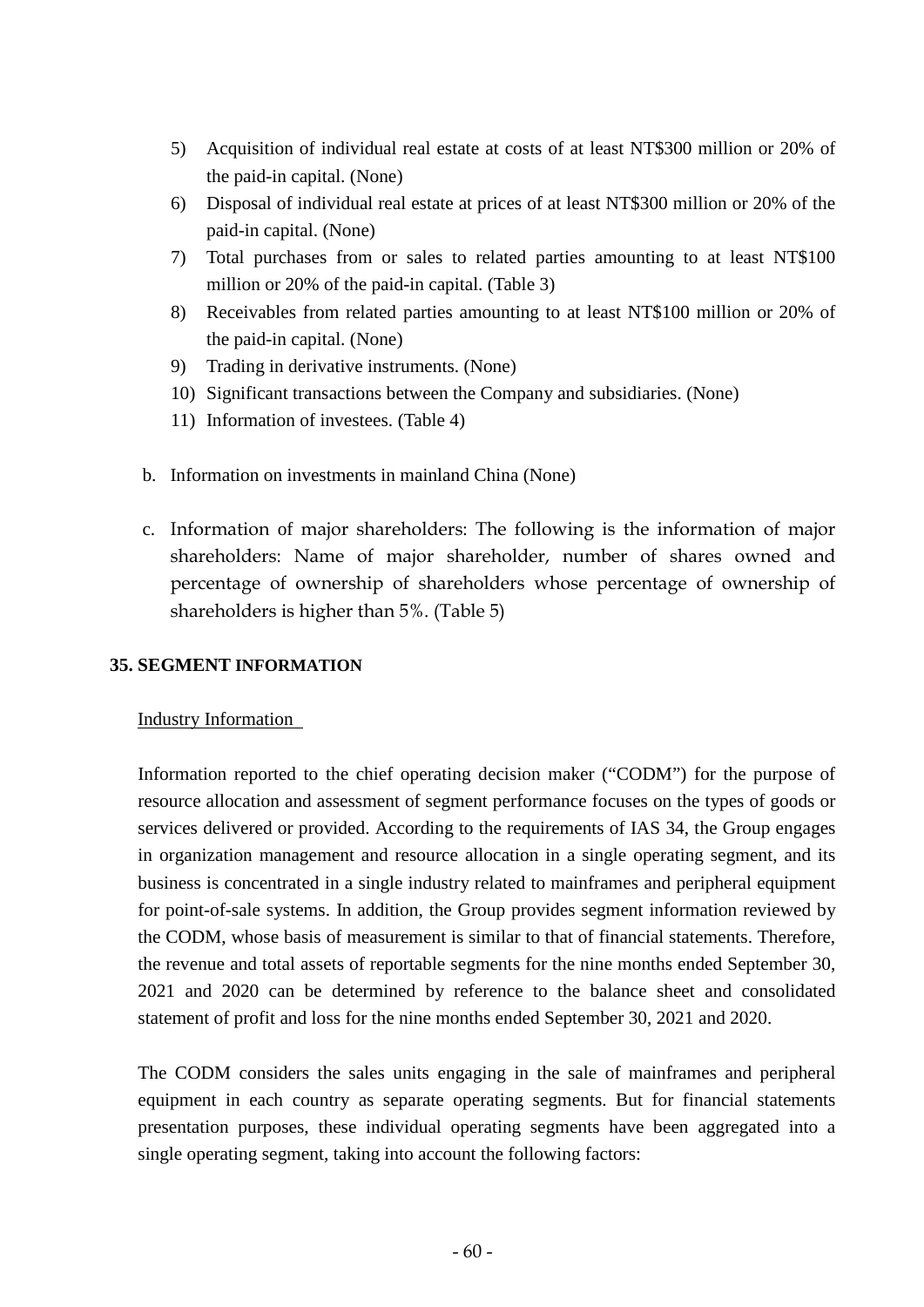- a. These operating segments have similar long-term gross profit margins.
- b. Similar product nature and transaction method.
- c. Products are delivered to customers in the same way.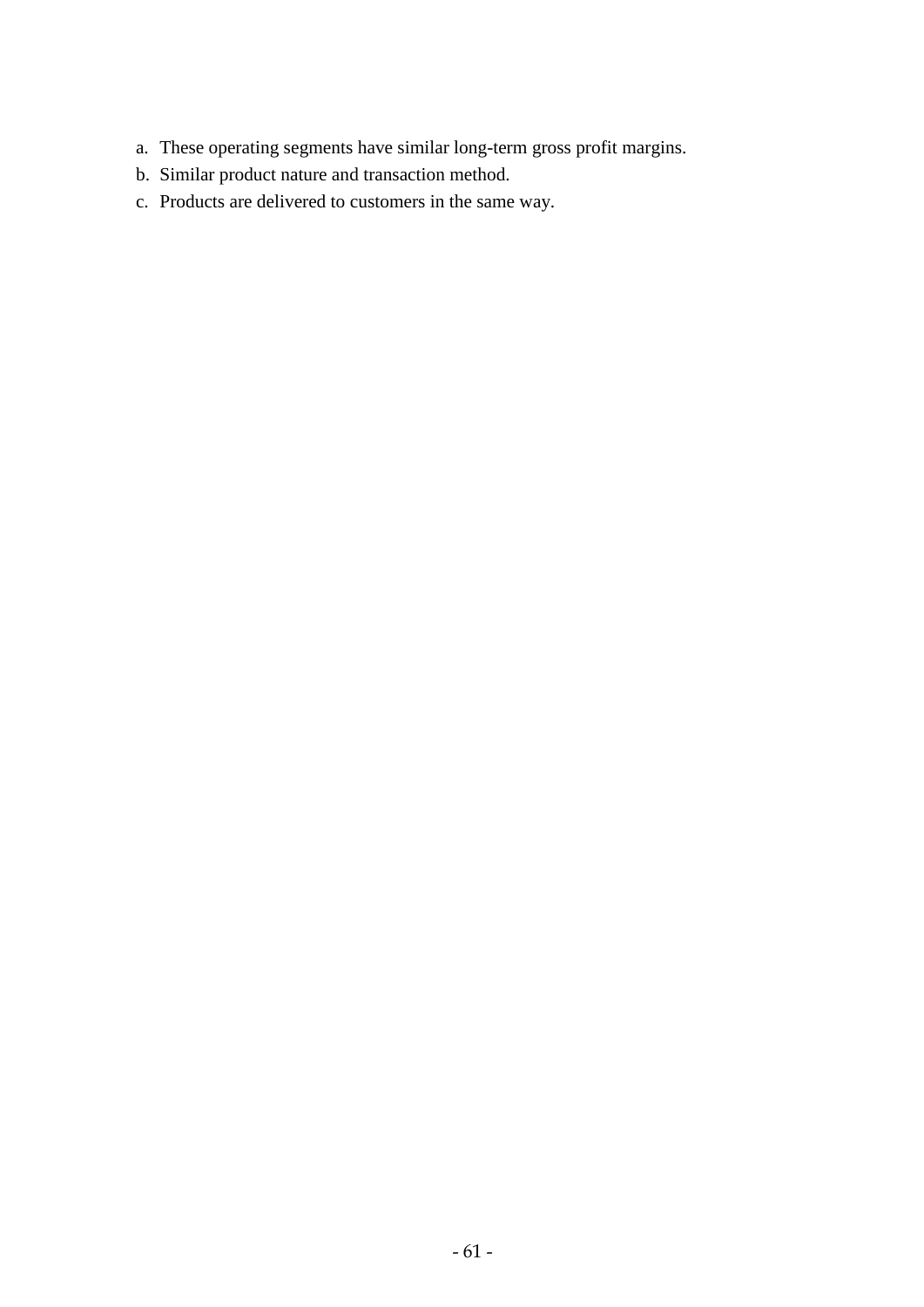# **PROMATE SOLUTIONS CORPORATION AND SUBSIDIARIES MARKETABLE SECURITIES HELD September 30, 2021 (In Thousands of New Taiwan Dollars, Unless Stated Otherwise)**

| <b>Type and Name of Marketable</b><br><b>Holding Company Name</b><br>Securities (Note 1) | the Holding                                                                                                          | <b>Financial Statement Account</b>                            |                                                             | <b>Carrying Amount</b><br>(Noted 3) | Ownership                                                             | <b>Fair Value</b>                                   | Note (Note 4)                                     |
|------------------------------------------------------------------------------------------|----------------------------------------------------------------------------------------------------------------------|---------------------------------------------------------------|-------------------------------------------------------------|-------------------------------------|-----------------------------------------------------------------------|-----------------------------------------------------|---------------------------------------------------|
| Foreign debt investment vehicle                                                          |                                                                                                                      |                                                               |                                                             |                                     |                                                                       |                                                     |                                                   |
| <b>CITIC Securities Finance MTN</b>                                                      | None                                                                                                                 | Financial assets at amortized                                 |                                                             | $\mathcal{S}$<br>2,446              | $\sim$                                                                | $\mathbb{S}$<br>2,446                               |                                                   |
| Co,Ltd                                                                                   |                                                                                                                      | cost - current                                                |                                                             | <b>USD</b><br>88                    |                                                                       | <b>USD</b><br>88                                    |                                                   |
| Formosa Group Cayman Ltd                                                                 | $\prime\prime$                                                                                                       | $\prime$                                                      |                                                             | 19,356                              | $\overline{\phantom{a}}$                                              | 19,356                                              |                                                   |
| Sumitomo Mitsui Financial                                                                | $\prime\prime$                                                                                                       | $\prime$                                                      |                                                             |                                     | $\overline{\phantom{a}}$                                              |                                                     |                                                   |
|                                                                                          |                                                                                                                      |                                                               |                                                             | 218<br><b>USD</b>                   |                                                                       | 218<br><b>USD</b>                                   |                                                   |
|                                                                                          |                                                                                                                      |                                                               |                                                             | 27,873<br>\$                        |                                                                       | 27,873<br>\$                                        |                                                   |
| Ordinary shares:                                                                         |                                                                                                                      |                                                               |                                                             |                                     |                                                                       |                                                     |                                                   |
| HIGGSTEC INC                                                                             | None                                                                                                                 | Financial assets at fair value<br>through other comprehensive | 1,062,000                                                   | $\mathcal{S}$<br>40,675             |                                                                       | 40,675<br>\$                                        | Publicly traded<br>stocks                         |
| Esquarre IoT Landing Fund                                                                |                                                                                                                      |                                                               |                                                             | 2,164<br>42,839                     | $\overline{\phantom{a}}$                                              | 2,164<br>42,839                                     |                                                   |
| AUDIX CORPORATION                                                                        | $\prime$                                                                                                             | Financial assets at fair value<br>through profit or loss -    | 8,000                                                       | 431                                 | $\overline{\phantom{a}}$                                              | 431                                                 |                                                   |
|                                                                                          | $^{\prime\prime}$                                                                                                    |                                                               |                                                             |                                     | $\overline{\phantom{a}}$                                              |                                                     | $\prime$                                          |
| <b>INTERNATIONAL GAMES SYSTEM</b>                                                        | $\prime$                                                                                                             |                                                               | 2,000                                                       | 1,310                               | $\overline{\phantom{a}}$                                              | 1,310                                               |                                                   |
|                                                                                          | $^{\prime\prime}$                                                                                                    | $\prime$                                                      |                                                             |                                     | $\sim$                                                                |                                                     |                                                   |
|                                                                                          | $^{\prime\prime}$                                                                                                    | $\prime\prime$                                                |                                                             |                                     | $\overline{\phantom{a}}$                                              |                                                     |                                                   |
| Sports Gear Co., Ltd.                                                                    | $^{\prime\prime}$                                                                                                    | $\prime\prime$                                                | 40,000                                                      | 2,800                               | $\overline{\phantom{a}}$                                              | 2,800                                               |                                                   |
| NAN YA PRINTED CIRCUIT BOARD                                                             | $^{\prime\prime}$                                                                                                    | $\prime$                                                      | 1,600                                                       | 696                                 | $\overline{\phantom{a}}$                                              | 696                                                 | $\prime$                                          |
| CORPORATION                                                                              |                                                                                                                      |                                                               |                                                             | $\mathbb{S}$<br>9,266               |                                                                       | 9,266                                               |                                                   |
|                                                                                          | Group, Inc.<br>Asia Vital Components Co., Ltd.<br>CO,LTD<br>eGalax_eMPIA Technology Inc.<br>KO JA (CAYMAN) CO., LTD. | <b>Relationship with</b>                                      | Company (Note 2)<br>income or loss - non-current<br>current | 10,000<br>4,120<br>40,000           | Number of Shares<br><b>USD</b><br>695<br>6,071<br>792<br>321<br>2,916 | <b>September 30, 2021</b><br>Percentage of<br>(9/0) | 695<br><b>USD</b><br>6,071<br>792<br>321<br>2,916 |

Note 1: Marketable securities in this table refer to stocks, bonds, beneficiary certificates, and other relevant derivative securities as promulgated in IFRS 9 "Financial Instruments."

Note 2: When the issuers of marketable securities are not related parties, this column can be left blank

Note 3: If measured by fair value, please fill in the carrying balance, which is adjusted through fair value valuation with loss allowance deducted, in the carrying amount column; if not measured by fair value, please fill allowance is already deducted). Note 4: The number of shares of securities, the amount pledged as security or pledged for loans, and the restrictions on use under some agreements shall be stated in the remarks column if the securities presented herein ha

Note 5: Please refer to Table 4 for relevant information on investments in subsidiaries.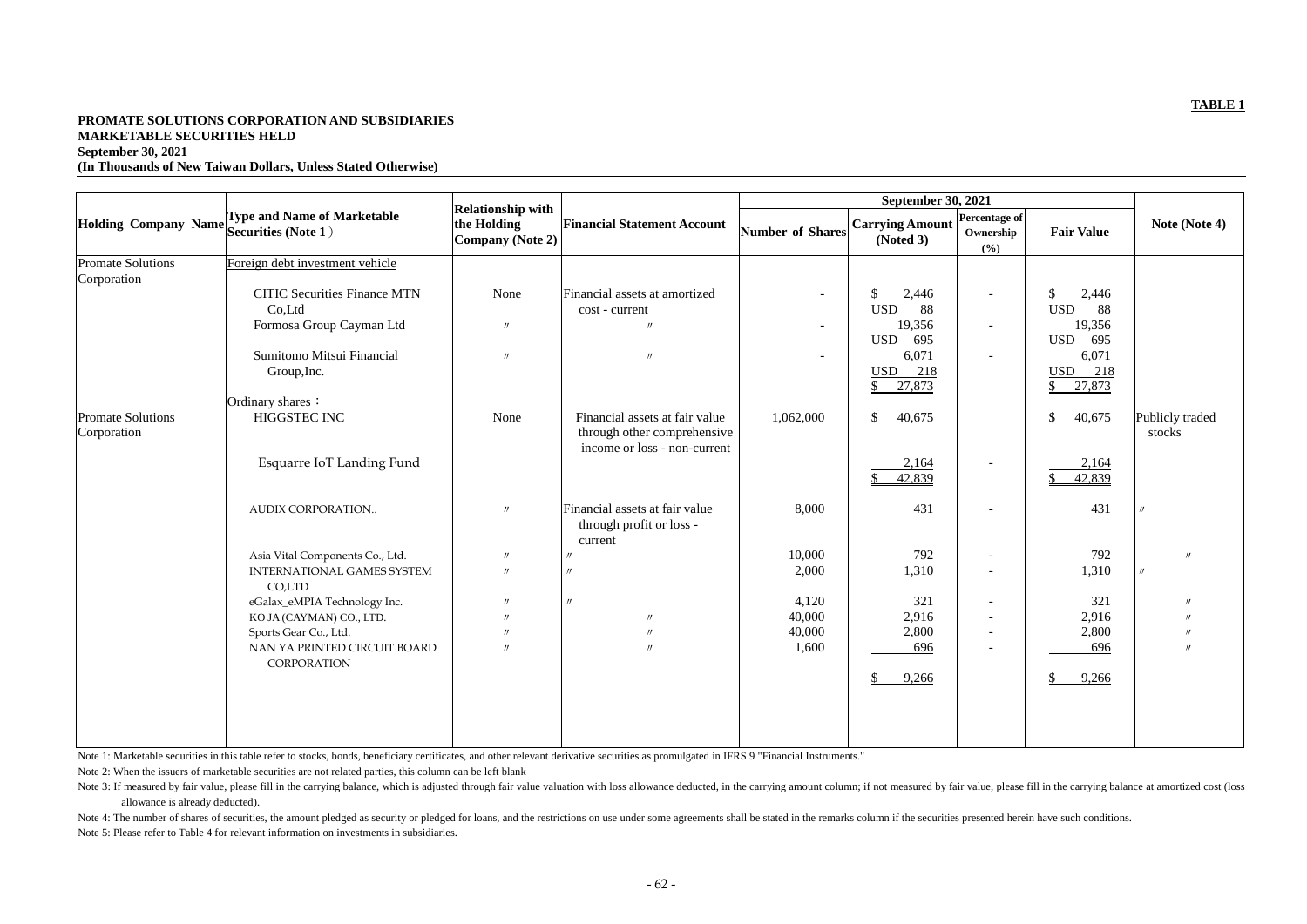# **PROMATE SOLUTIONS CORPORATION AND SUBSIDIARIES MARKETABLE SECURITIES ACQUIRED AND DISPOSED AT COSTS OR PRICES OF AT LEAST \$300 MILLION OR 20% OF THE PAID-IN CAPITAL FOR THE NINE MONTHS ENDED SEPTEMBER 30, 2021 (In Thousands of New Taiwan Dollars, Unless Stated Otherwise)**

|                     | Type and Name of                  | Financial                |                                                         | Relationship |               | <b>Beginning Balance</b> |                          | <b>Acquisition (Note 3)</b> |                          |                                                                    | <b>Disposal</b> (Note 3) |                                   |               | <b>Ending Balance</b> |
|---------------------|-----------------------------------|--------------------------|---------------------------------------------------------|--------------|---------------|--------------------------|--------------------------|-----------------------------|--------------------------|--------------------------------------------------------------------|--------------------------|-----------------------------------|---------------|-----------------------|
| <b>Company Name</b> | Marketable<br>Securities (Note 1) | <b>Statement Account</b> | Counter-<br>Party (Note 2)                              | (Note 2)     | <b>Shares</b> | Amount                   | <b>Shares</b>            | Amount                      | <b>Shares</b>            | Amount                                                             | Carrying<br>Amount       | Gain (Loss) on<br><b>Disposal</b> | <b>Shares</b> | Amount                |
| Promate             | Fund - UPAMC                      | Financial assets at      | President                                               |              |               | $\overline{\phantom{0}}$ | 8,902,202                | 150,000                     | 8,902,202                | 150,044                                                            | 150,000                  | 44                                | $\sim$        | $\sim$                |
| Solutions           | James Bond                        | fair value through       | Securities                                              |              |               |                          |                          |                             |                          |                                                                    |                          |                                   |               |                       |
| Corporation         | <b>Money Market</b>               | profit or loss -         | Corporation                                             |              |               |                          |                          |                             |                          |                                                                    |                          |                                   |               |                       |
|                     | Fund                              | current                  |                                                         |              |               |                          |                          |                             |                          |                                                                    |                          |                                   |               |                       |
|                     | Fund-First Abu                    | Cash and cash            | China Bills                                             |              |               | $\overline{\phantom{0}}$ | $\overline{\phantom{a}}$ | 109,789                     | $\overline{\phantom{0}}$ | 54,814                                                             | 54,780                   | 34                                |               | 55,087                |
|                     | Dbabi Bank                        | equivalents              | Finance<br>Corporation<br>Foreign<br><b>Branch Fund</b> |              |               |                          |                          | (USD 3,956)                 |                          | $($ USD $\left 1,979\right)$ $\left $ $($ USD $\left 1,978\right)$ |                          | (Note 4)                          |               | (USD 1,978)           |

Note3. Paid-in capital referred to herein is the parent company's paid-in capital.In the case that shares were issued with no par value or a par value other than NT\$10 per share, the 20 % of paid-in capital shall be replaced by 10% of the equity attributable to owners of the parent in the calculation.

Note1. Marketable securities in this table refer to stocks, bonds, beneficiary certificates, and other relevant derivative securities.

Note2. The accumulated amount of purchase and sales shall be calculated separately based on market value to see if the amount exceed NT\$300 million or 20% of the Company's paid-in capital.

Note4. Interest received on bonds when they expire under repurchase agreements is recognized as interest income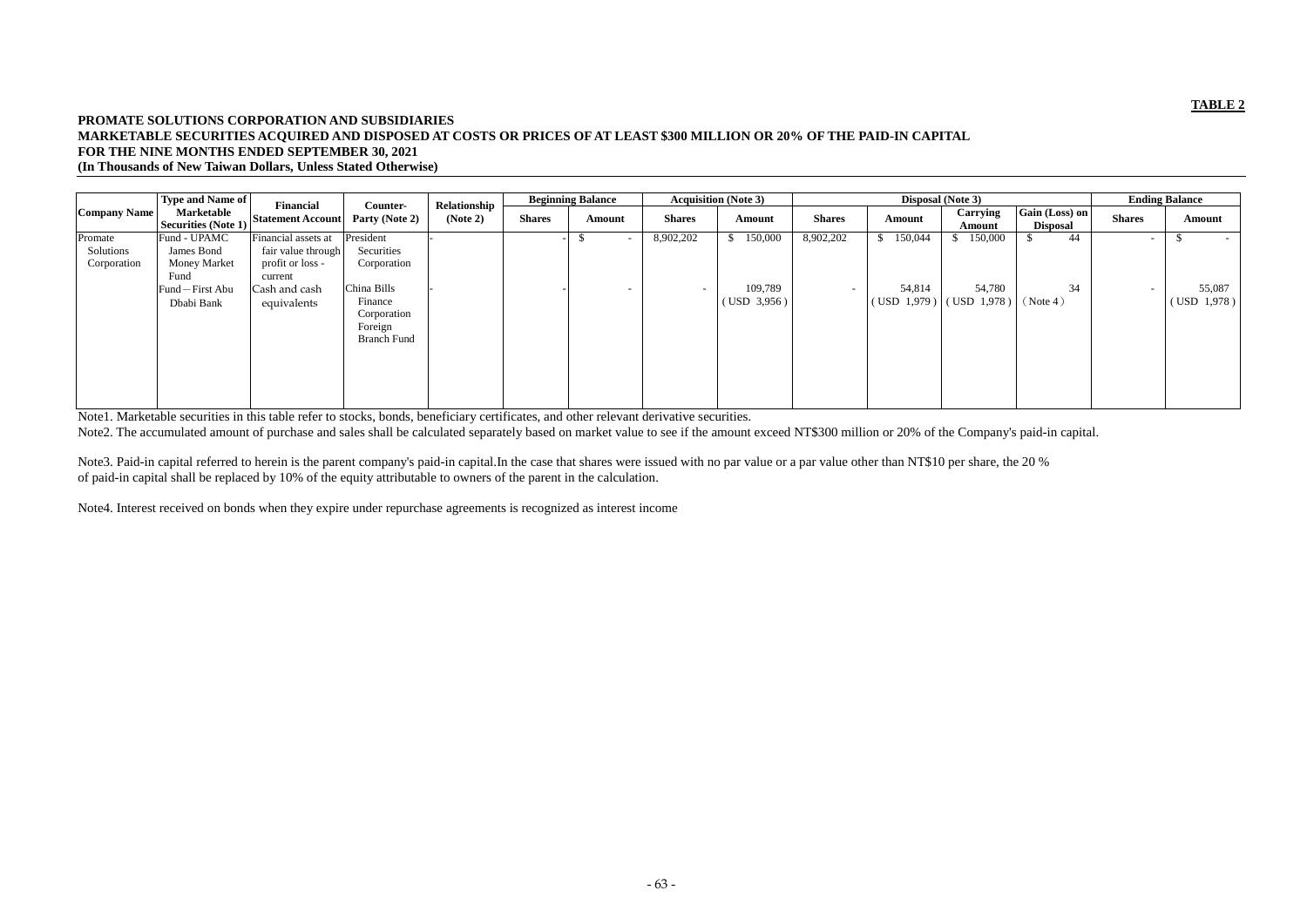# **PROMATE SOLUTIONS CORPORATION AND SUBSIDIARIES**

# **TOTAL PURCHASES FROM OR SALES TO RELATED PARTIES AMOUNTING TO AT LEAST \$100 MILLION OR 20% OF THE PAID-IN CAPITAL FOR THE NINE MONTHS ENDED SEPTEMBER 30, 2021**

**(In Thousands of New Taiwan Dollars, Unless Stated Otherwise)**

|                                  |                                | <b>Related Party</b><br>Relationship | <b>Transaction Details</b> |                          |                      |                                     |                      | <b>Abnormal Transaction</b> (Note 1) | Notes/Accounts Receivable<br>(Payable)                   |             |  |
|----------------------------------|--------------------------------|--------------------------------------|----------------------------|--------------------------|----------------------|-------------------------------------|----------------------|--------------------------------------|----------------------------------------------------------|-------------|--|
| Buyer                            | Purchase/<br>Sale              |                                      | Amount                     | % to Total               | <b>Payment Terms</b> | Unit Price                          | <b>Payment Terms</b> | <b>Ending Balance</b>                | % to Total                                               | <b>Note</b> |  |
| Promate Solutions<br>Corporation | Promate Electronic Co.,<br>Ltd | Parent company                       | Purchase                   | $\mathcal{S}$<br>223,599 | 30.58                | Net 60 days after<br>monthly losing | $\sim$               | $\sim$                               | Accounts<br>payable<br>$\sqrt[6]{\frac{1}{2}}$<br>89,174 | 31.68%      |  |

Note1. Where related parties' transaction conditions are differ ent from the general ones, the situation and reasons of the differences shall be stated in the column of unit price and credit granting period. Note2. In case of advance payment (receipt), the reasons, contractual terms, the amount, and differenc es from general transactions shall be stated in the remarks column.

Note3. Paid-in capital referred to herein is the parent company's paid-in capital.In the case that shares were issued with no par value or a par value other than NT\$10 per share, the 20 % of paid-in capital shall be replac

by 10% of the equity attributable to owners of the parent in the calculation.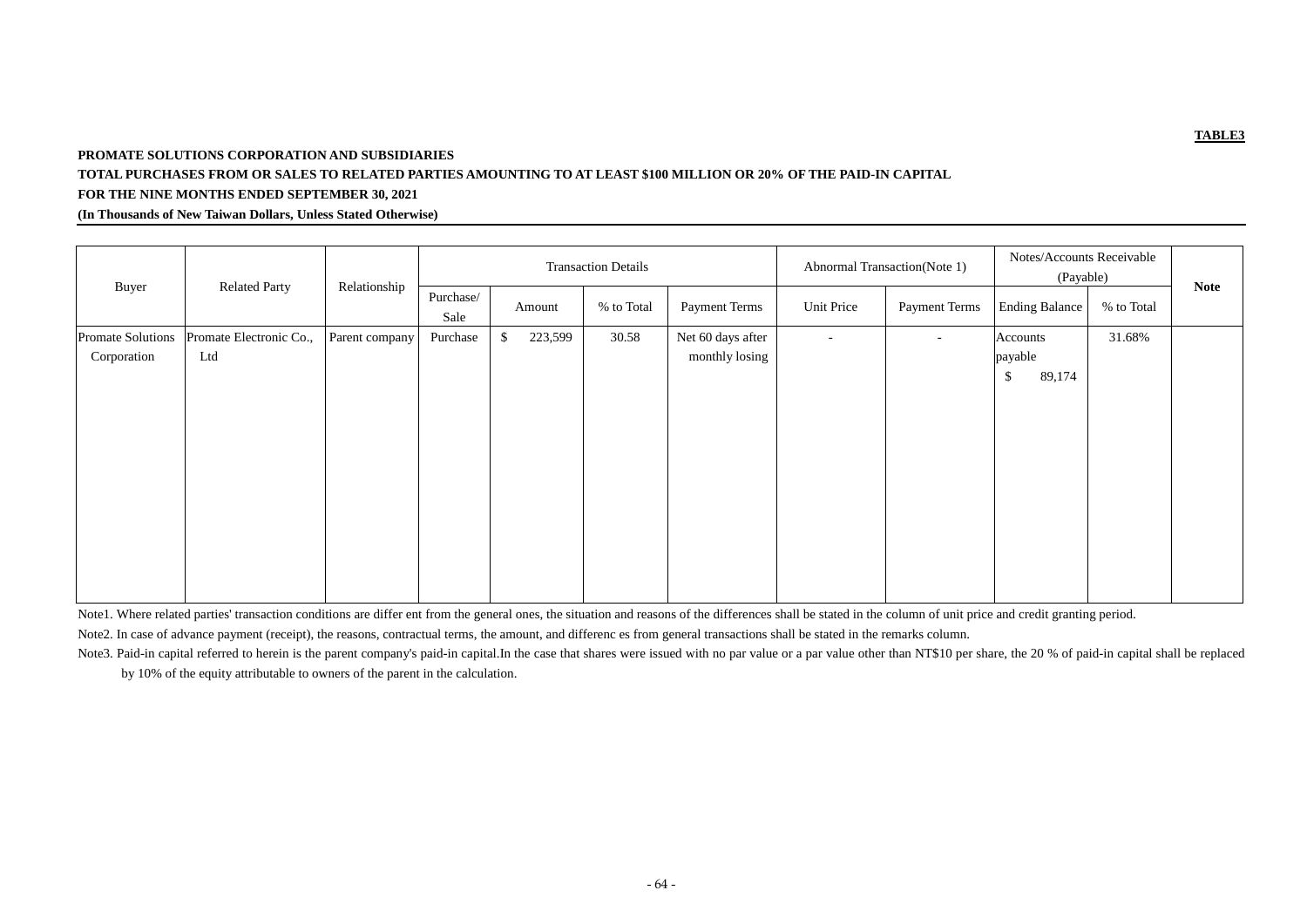# **PROMATE SOLUTIONS CORPORATION AND SUBSIDIARIES**

# **INFORMATION ON INVESTEES FOR THE NINE MONTHS ENDED SEPTEMBER 30, 2021 (In Thousands of New Taiwan Dollars/Foreign Currency)**

|                                         | <b>Investee Company</b> | Location | <b>Main Businesses and</b><br><b>Products</b> |                        | <b>Investment Amount</b> |               |                                   | <b>Balance as of September 30, 2021</b> | <b>Net Income</b>          |                                  |             |
|-----------------------------------------|-------------------------|----------|-----------------------------------------------|------------------------|--------------------------|---------------|-----------------------------------|-----------------------------------------|----------------------------|----------------------------------|-------------|
| <b>Investor Company</b>                 |                         |          |                                               | Sep 30, 2021           | Sep 30, 2020             | <b>Shares</b> | <b>Percentage of</b><br>Ownership | Carrying Value                          | (Loss) of the<br>Investee) | Investment<br><b>Gain (Loss)</b> | <b>Note</b> |
| <b>Promate Solutions</b><br>Corporation | PROMATE JAPAN Inc       | Japan    | Trade of electronic<br>commodities            | 2,791<br>$\mathcal{S}$ | 2,791<br>$\mathsf{S}$    | 100,000       | 100%                              | 3,094<br>$\mathcal{S}$                  | 403<br>$\mathbb{S}$        | 403<br>$\boldsymbol{\mathsf{S}}$ |             |

- Note1. Where a public company has a foreign holding company and the consolidated financial report is the main financial report according to local laws and regulations, the disclosure of information on foreign investees may only include the holding company's relevant information.
- Note2. In cases other than those described in Note 1, the following information shall be provided:
	- (1) "Investee name," "region," "main business items," "the original investment amount," and "the final stake" shall be filled in in order according to the reinvestment situation of the (public) Company and the reinvestment situation of each investee directly or indirectly controlled, and the rel ationship between each investee and the (public) Company shall be indicated in the remarks column (e.g., a subsidiary or a sub-subsidiary).
	- (2) In the column of "Profit and loss of investee in the current pe riod," the current profit and loss amount of each investee shall be filled in.
	- (3) In the column of "investment gains and losses recognized in the current period," only the recognized profit and loss amount of each subsidiary that is directly invested by the (public) Company and each investee assessed by equity method shall be filled in, and the rest is not required to be filled in.Where the "gains and losses of subsidiaries tha t are invested directly are recognized for the current period," it shall be confirmed that the gains and losses of the subsidiaries have included their investment gains and losses that shall be recognized in accordance with the regulations.